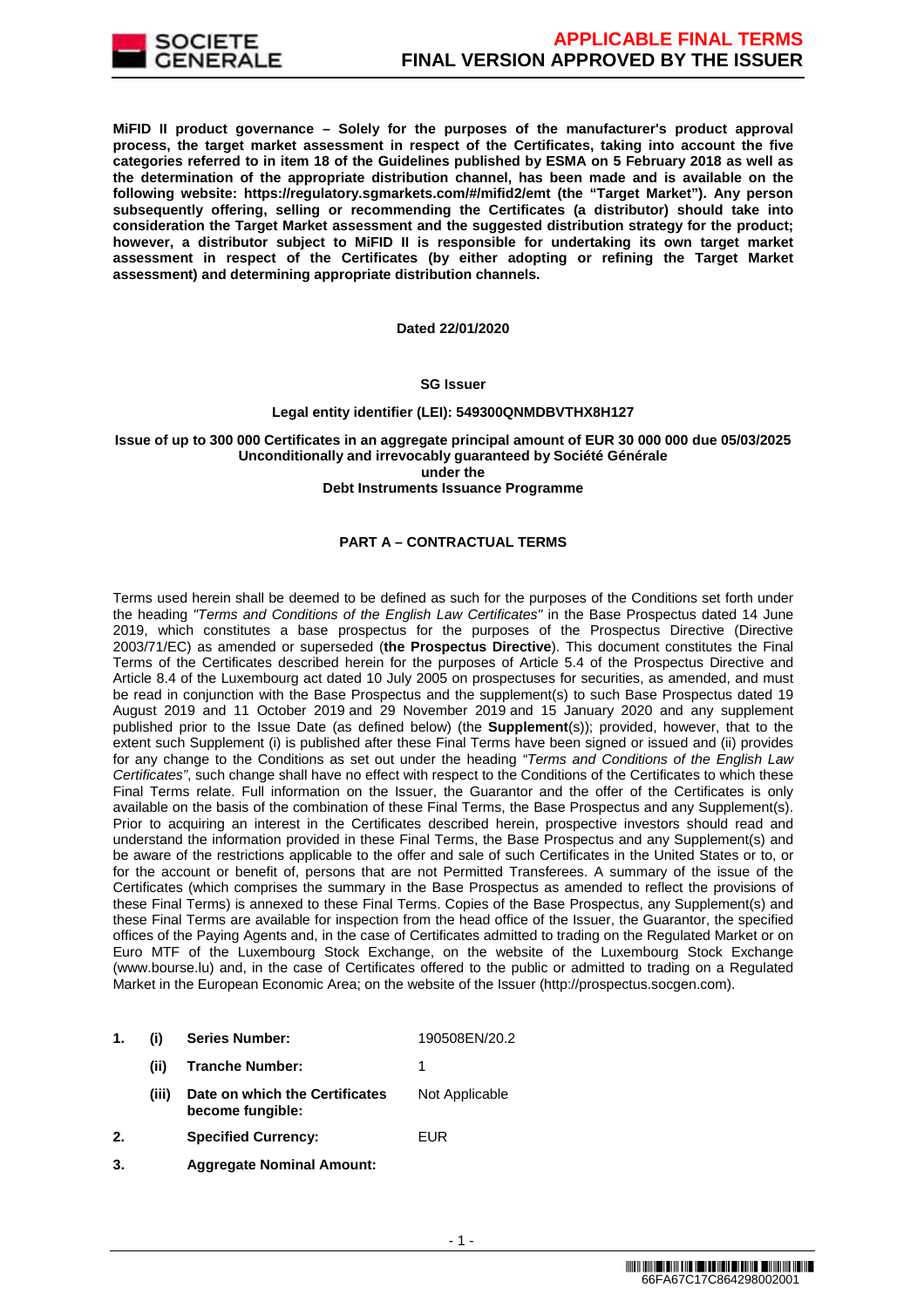

|     | (i)   | - Tranche:                                                                              | Up to 300 000 Certificates in an aggregate principal amount<br>of EUR 30 000 000                                                                                                                |  |  |  |  |
|-----|-------|-----------------------------------------------------------------------------------------|-------------------------------------------------------------------------------------------------------------------------------------------------------------------------------------------------|--|--|--|--|
|     | (ii)  | - Series:                                                                               | Up to 300 000 Certificates in an aggregate principal amount<br>of EUR 30 000 000                                                                                                                |  |  |  |  |
| 4.  |       | <b>Issue Price:</b>                                                                     | Certificate<br>of EUR<br>Specified<br>EUR.<br>100<br>100<br>per<br>Denomination                                                                                                                 |  |  |  |  |
| 5.  |       | <b>Specified Denomination(s):</b>                                                       | EUR 100                                                                                                                                                                                         |  |  |  |  |
| 6.  | (i)   | <b>Issue Date:</b><br>(DD/MM/YYYY)                                                      | 27/02/2020                                                                                                                                                                                      |  |  |  |  |
|     | (ii)  | <b>Interest Commencement Date:</b>                                                      | Not Applicable                                                                                                                                                                                  |  |  |  |  |
| 7.  |       | <b>Final Exercise Date:</b><br>(DD/MM/YYYY)                                             | 05/03/2025                                                                                                                                                                                      |  |  |  |  |
| 8.  |       | <b>Governing law:</b>                                                                   | English law                                                                                                                                                                                     |  |  |  |  |
| 9.  | (i)   | <b>Status of the Certificates:</b>                                                      | Unsecured                                                                                                                                                                                       |  |  |  |  |
|     | (ii)  | Date of corporate authorisation<br>obtained for the issuance of<br><b>Certificates:</b> | Not Applicable                                                                                                                                                                                  |  |  |  |  |
|     | (iii) | <b>Type of Structured Certificates:</b>                                                 | <b>Share Linked Certificates</b>                                                                                                                                                                |  |  |  |  |
|     |       |                                                                                         | The provisions of the following Additional Terms and<br>Conditions apply:<br>Additional Terms<br>and Conditions for Share<br>Linked<br>Certificates and Depositary Receipts Linked Certificates |  |  |  |  |
|     | (iv)  | <b>Reference of the Product</b>                                                         | 3.3.4 with Option 4 applicable as described in the Additional<br>Terms and Conditions relating to Formulae                                                                                      |  |  |  |  |
| 10. |       | <b>Interest Basis:</b>                                                                  | See section "PROVISIONS RELATING TO INTEREST (IF<br>ANY) PAYABLE" below.                                                                                                                        |  |  |  |  |
| 11. |       | <b>Redemption/Payment Basis:</b>                                                        | See section "PROVISIONS RELATING TO REDEMPTION"<br>below.                                                                                                                                       |  |  |  |  |
| 12. |       | Issuer's/Certificateholders'<br>redemption option:                                      | See section "PROVISIONS RELATING TO REDEMPTION"<br>below.                                                                                                                                       |  |  |  |  |

# **PROVISIONS RELATING TO INTEREST (IF ANY) PAYABLE**

| 13. | <b>Fixed Rate Certificate</b><br><b>Provisions:</b>          | Not Applicable |
|-----|--------------------------------------------------------------|----------------|
| 14. | <b>Floating Rate Certificate</b><br><b>Provisions:</b>       | Not Applicable |
| 15. | <b>Structured Interest Certificate</b><br><b>Provisions:</b> | Not Applicable |
| 16. | <b>Zero Coupon Certificate</b><br><b>Provisions:</b>         | Not Applicable |
|     | PROVISIONS RELATING TO REDEMPTION                            |                |
| 17. | Redemption at the option of the<br><b>Issuer:</b>            | Not Applicable |
| 18. | Redemption at the option of the<br>Certificateholders:       | Not Applicable |

**19. Automatic Early Redemption:** Applicable as per Condition 5.10 of the General Terms and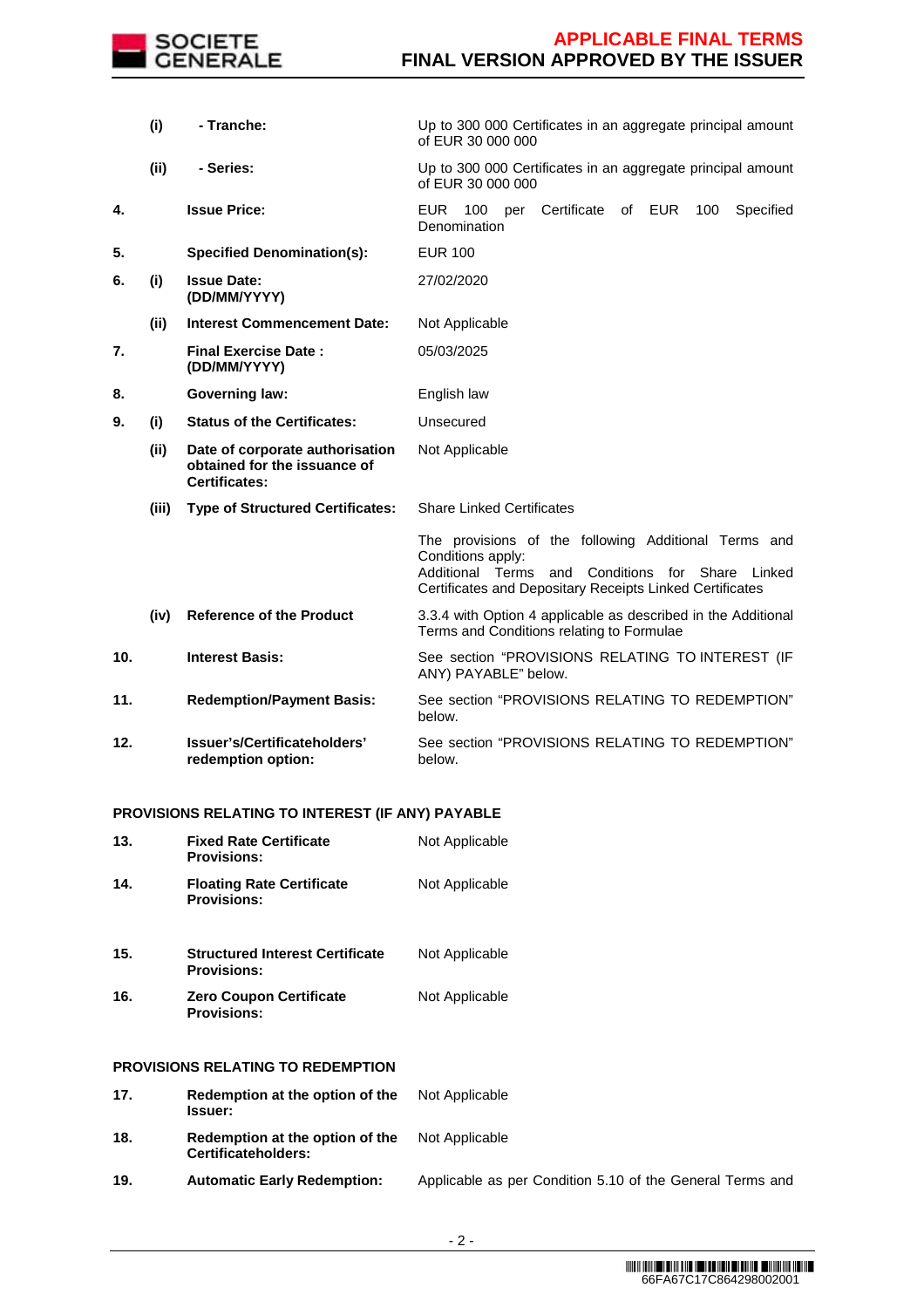

# **Conditions**

|     | (i)   | <b>Automatic Early Redemption</b><br>Amount(s):                                                                                                                            | Unless previously redeemed, if an Automatic Early<br>Redemption Event has occurred, then the Issuer shall<br>redeem early the Certificates<br>on Automatic<br>Early<br>Redemption Date(i) (i from 1 to 4) in accordance with the<br>following provisions in respect of each Certificate: |  |  |
|-----|-------|----------------------------------------------------------------------------------------------------------------------------------------------------------------------------|------------------------------------------------------------------------------------------------------------------------------------------------------------------------------------------------------------------------------------------------------------------------------------------|--|--|
|     |       |                                                                                                                                                                            | = Specified<br>Automatic Early Redemption Amount(i)<br>Denomination x $(100\% + i \times 18.30\%)$                                                                                                                                                                                       |  |  |
|     |       |                                                                                                                                                                            | Definitions relating to the Automatic Early Redemption<br>Amount are set out in paragraph 27(ii) "Definitions relating to<br>the Product".                                                                                                                                               |  |  |
|     | (ii)  | <b>Automatic Early Redemption</b><br>Date(s):                                                                                                                              | Automatic Early Redemption Date(i) (i from 1 to 4): 5<br>Business Days after the Valuation Date(i) on which an<br>Automatic Early Redemption Event is deemed to have<br>occurred.                                                                                                        |  |  |
|     | (iii) | <b>Automatic Early Redemption</b><br>Event:                                                                                                                                | is deemed to have occurred, as determined by the<br>Calculation Agent, if on a Valuation Date(i) (i from 1 to 4),<br>Performance(i) is higher than or equal to 0% or if on<br>Valuation Date(1) an American Knock-In Event has not<br>occurred.                                          |  |  |
| 20. |       | <b>Final Exercise Amount:</b>                                                                                                                                              | Unless previously redeemed, the Issuer shall redeem the<br>Certificates on the Final Exercise Date, in accordance with<br>the following provisions in respect of each Certificate:                                                                                                       |  |  |
|     |       |                                                                                                                                                                            | Scenario 1:                                                                                                                                                                                                                                                                              |  |  |
|     |       |                                                                                                                                                                            | If on Valuation Date(5), Performance(5) is higher than or<br>equal to 0%, then:                                                                                                                                                                                                          |  |  |
|     |       |                                                                                                                                                                            | Final Exercise Amount = Specified Denomination x $[100\% +$<br>5 x 18.30%]                                                                                                                                                                                                               |  |  |
|     |       |                                                                                                                                                                            | Scenario 2:                                                                                                                                                                                                                                                                              |  |  |
|     |       |                                                                                                                                                                            | If on Valuation Date(5), Performance(5) is lower than 0%<br>and Performance(5) is higher than or equal to -30%, then:                                                                                                                                                                    |  |  |
|     |       |                                                                                                                                                                            | Final Exercise Amount = Specified Denomination x [100%]                                                                                                                                                                                                                                  |  |  |
|     |       |                                                                                                                                                                            | <b>Scenario 3:</b>                                                                                                                                                                                                                                                                       |  |  |
|     |       |                                                                                                                                                                            | If on Valuation Date(5), Performance(5) is lower than -30%,<br>then:                                                                                                                                                                                                                     |  |  |
|     |       |                                                                                                                                                                            | Final Exercise Amount = Specified Denomination x (100% +<br>Performance(5))                                                                                                                                                                                                              |  |  |
|     |       |                                                                                                                                                                            | Definitions relating to the Final Exercise Amount are set out<br>in paragraph 27(ii) "Definitions relating to the Product".                                                                                                                                                              |  |  |
| 21. |       | <b>Physical Delivery Certificates</b><br><b>Provisions:</b>                                                                                                                | Not Applicable                                                                                                                                                                                                                                                                           |  |  |
| 22. |       | <b>Credit Linked Certificates</b><br><b>Provisions:</b>                                                                                                                    | Not Applicable                                                                                                                                                                                                                                                                           |  |  |
| 23. |       | <b>Bond Linked Certificates</b><br><b>Provisions:</b>                                                                                                                      | Not Applicable                                                                                                                                                                                                                                                                           |  |  |
| 24. |       | Trigger redemption at the option<br>of the Issuer:                                                                                                                         | Not Applicable                                                                                                                                                                                                                                                                           |  |  |
| 25. |       | <b>Early Redemption for tax</b><br>Early Redemption Amount: Market Value<br>reasons, special tax reasons,<br>regulatory reasons, Force<br>Majeure Event, Event of Default, |                                                                                                                                                                                                                                                                                          |  |  |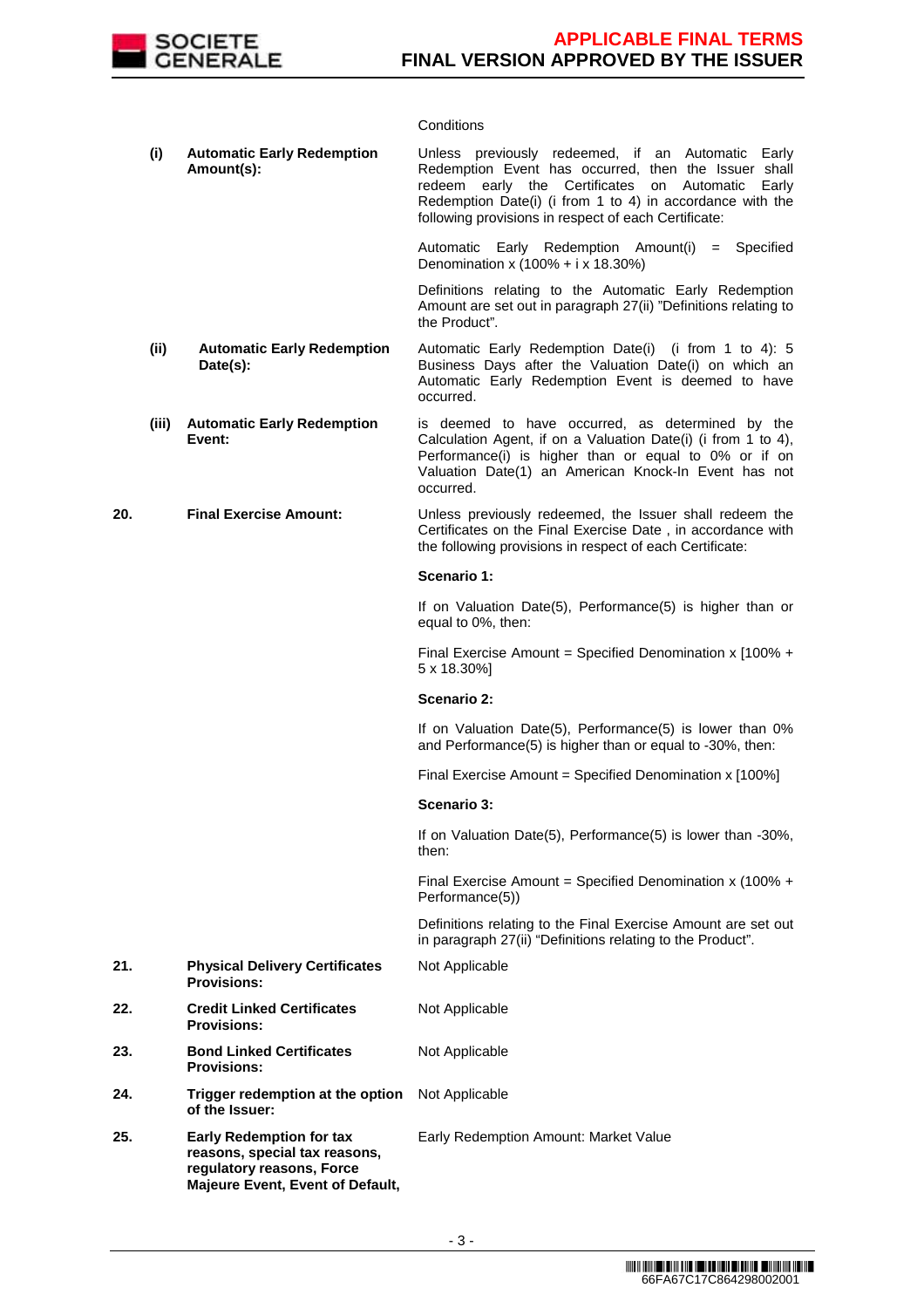

published, no facts have been omitted which would render the reproduced information inaccurate or misleading.

**or at the option of the Calculation Agent pursuant to the Additional Terms and Conditions:**

## **PROVISIONS APPLICABLE TO THE UNDERLYING(S) IF ANY**

**26. (i) Underlying(s):** The following Share as defined below:

| Company              | <b>Bloomberg Ticker</b> | <b>Exchange</b> | Website                                               |
|----------------------|-------------------------|-----------------|-------------------------------------------------------|
| Intesa Sanpaolo SpAI | ISP IM                  |                 | <b>BORSA ITALIANA S.P.A. www.intesasanpaolo.com L</b> |
|                      |                         |                 |                                                       |

- (ii) **Information relating to the past** The information relating to the past and future performances **and future performances of the Underlying(s) and volatility:** of the Underlying(s) and volatility are available on the source specified in the table above.
- **(iii) Provisions relating, amongst others, to the Market Disruption Event(s) and/or Extraordinary Event(s) and/or any additional disruption event(s) as described in the relevant Additional Terms and Conditions:** The provisions of the following Additional Terms and Conditions apply: Additional Terms and Conditions for Share Linked Certificates and Depositary Receipts Linked Certificates **(iv) Other information relating to the Underlying(s):** Information or summaries of information included herein with respect to the Underlying(s), has been extracted from general databases released publicly or by any other available information. Each of the Issuer and the Guarantor confirms that such information has been accurately reproduced and that, so far as it is aware and is able to ascertain from information

## **DEFINITIONS APPLICABLE TO INTEREST (IF ANY), REDEMPTION AND THE UNDERLYING(S) IF ANY**

| 27. | (i)  | Definitions relating to date(s):                            | Applicable                                                                                                                                                                                                                                                                         |  |  |  |  |  |
|-----|------|-------------------------------------------------------------|------------------------------------------------------------------------------------------------------------------------------------------------------------------------------------------------------------------------------------------------------------------------------------|--|--|--|--|--|
|     |      | <b>Valuation Date(0):</b><br>(DD/MM/YYYY)                   | 26/02/2020                                                                                                                                                                                                                                                                         |  |  |  |  |  |
|     |      | <b>Valuation Date(i)</b><br>(i from 1 to 5)<br>(DD/MM/YYYY) | 26/02/2024;<br>26/02/2021;<br>28/02/2022;<br>27/02/2023:<br>26/02/2025                                                                                                                                                                                                             |  |  |  |  |  |
|     | (ii) | Definitions relating to the<br><b>Product:</b>              | Applicable, subject to the provisions of Condition 4 of the<br>Additional Terms and Conditions relating to Formulae                                                                                                                                                                |  |  |  |  |  |
|     |      | American Knock-In Event                                     | is deemed to have occurred, as determined by the<br>Calculation Agent, if on at least one Scheduled Trading Day<br>that is not a Disrupted Day from and excluding Valuation<br>Date(0) to and including Valuation Date(1), the Closing Price<br>is lower than $85\% \times S(0)$ . |  |  |  |  |  |
|     |      | <b>Closing Price</b>                                        | as defined in Condition 4.0 of the Additional Terms and<br>Conditions relating to Formulae.                                                                                                                                                                                        |  |  |  |  |  |
|     |      | Performance(i)<br>(i from 1 to 5)                           | means (S(i) / S(0)) - 100%                                                                                                                                                                                                                                                         |  |  |  |  |  |
|     |      | S(i)<br>(i from $0$ to $5$ )                                | means in respect of any Valuation Date(i) the Closing Price<br>of the Underlying                                                                                                                                                                                                   |  |  |  |  |  |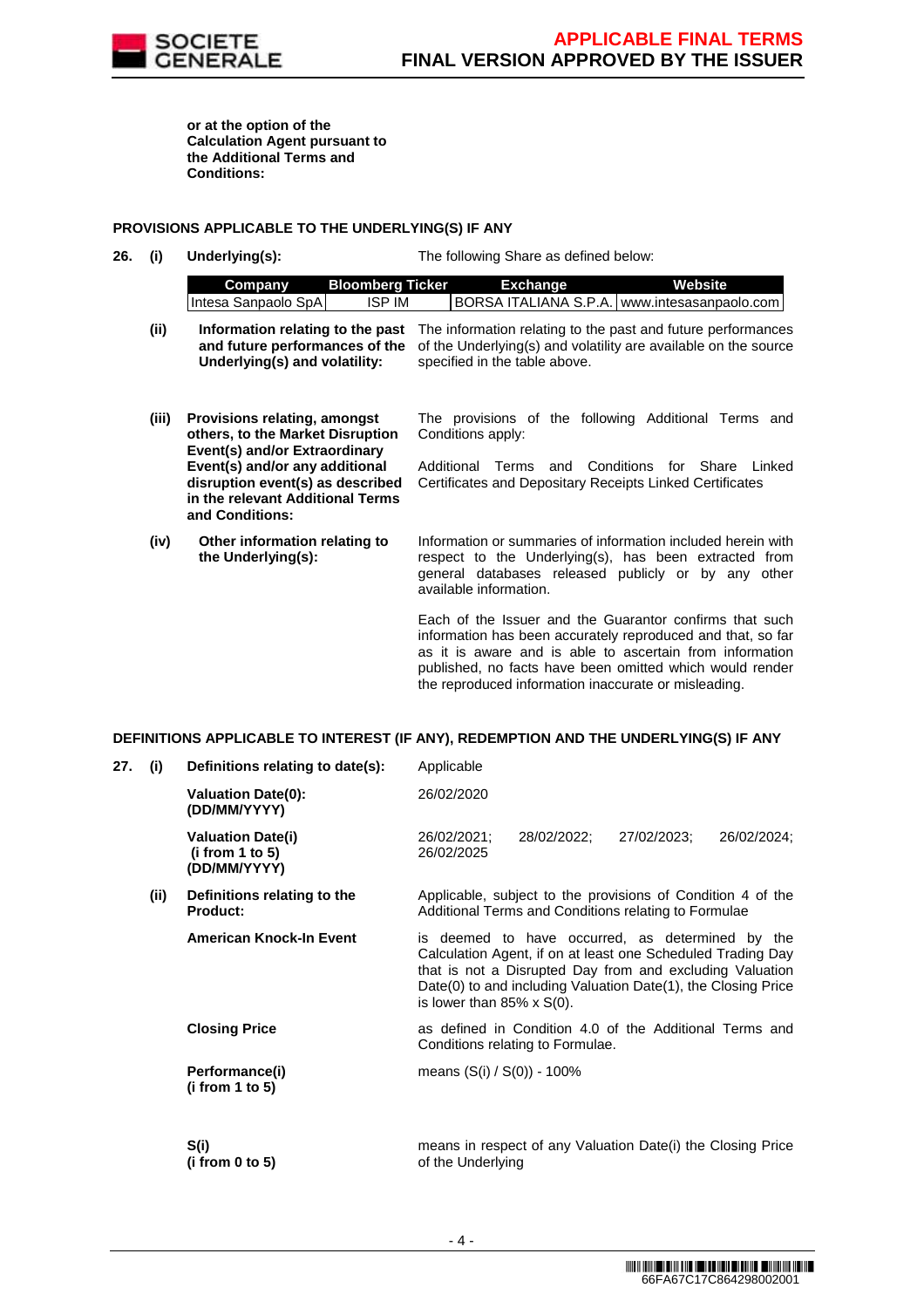

# **PROVISIONS RELATING TO SECURED CERTIFICATES**

**28. Secured Certificates Provisions:** Not Applicable

# **GENERAL PROVISIONS APPLICABLE TO THE CERTIFICATES**

| 29. |      | Provisions applicable to<br>payment date(s):                                                                         |                                                                                                                               |
|-----|------|----------------------------------------------------------------------------------------------------------------------|-------------------------------------------------------------------------------------------------------------------------------|
|     |      | - Payment Business Day:                                                                                              | <b>Following Payment Business Day</b>                                                                                         |
|     |      | - Financial Centre(s):                                                                                               | Not Applicable                                                                                                                |
| 30. |      | Form of the Certificates:                                                                                            |                                                                                                                               |
|     | (i)  | Form:                                                                                                                | Non-US Registered Global Note registered in the name of a<br>nominee for a common depositary for Euroclear and<br>Clearstream |
|     | (ii) | New Global Note (NGN - bearer No<br><b>Notes) / New Safekeeping</b><br><b>Structure (NSS - registered</b><br>Notes): |                                                                                                                               |
| 31. |      | Redenomination:                                                                                                      | Not Applicable                                                                                                                |
| 32. |      | <b>Consolidation:</b>                                                                                                | Applicable as per Condition 14.2 of the General Terms and<br>Conditions                                                       |
| 33. |      | <b>Partly Paid Certificates</b><br><b>Provisions:</b>                                                                | Not Applicable                                                                                                                |
| 34. |      | <b>Instalment Certificates</b><br><b>Provisions:</b>                                                                 | Not Applicable                                                                                                                |
| 35. |      | Masse:                                                                                                               | Not Applicable                                                                                                                |
| 36. |      | <b>Dual Currency Certificate</b><br><b>Provisions:</b>                                                               | Not Applicable                                                                                                                |
| 37. |      | <b>Additional Amount Provisions</b><br>for Italian Certificates:                                                     | Not Applicable                                                                                                                |
| 38. |      | Interest Amount and/or the<br><b>Redemption Amount switch at</b><br>the option of the Issuer:                        | Not Applicable                                                                                                                |
| 39. |      | <b>Portfolio Linked Certificates</b><br><b>Provisions:</b>                                                           | Not Applicable                                                                                                                |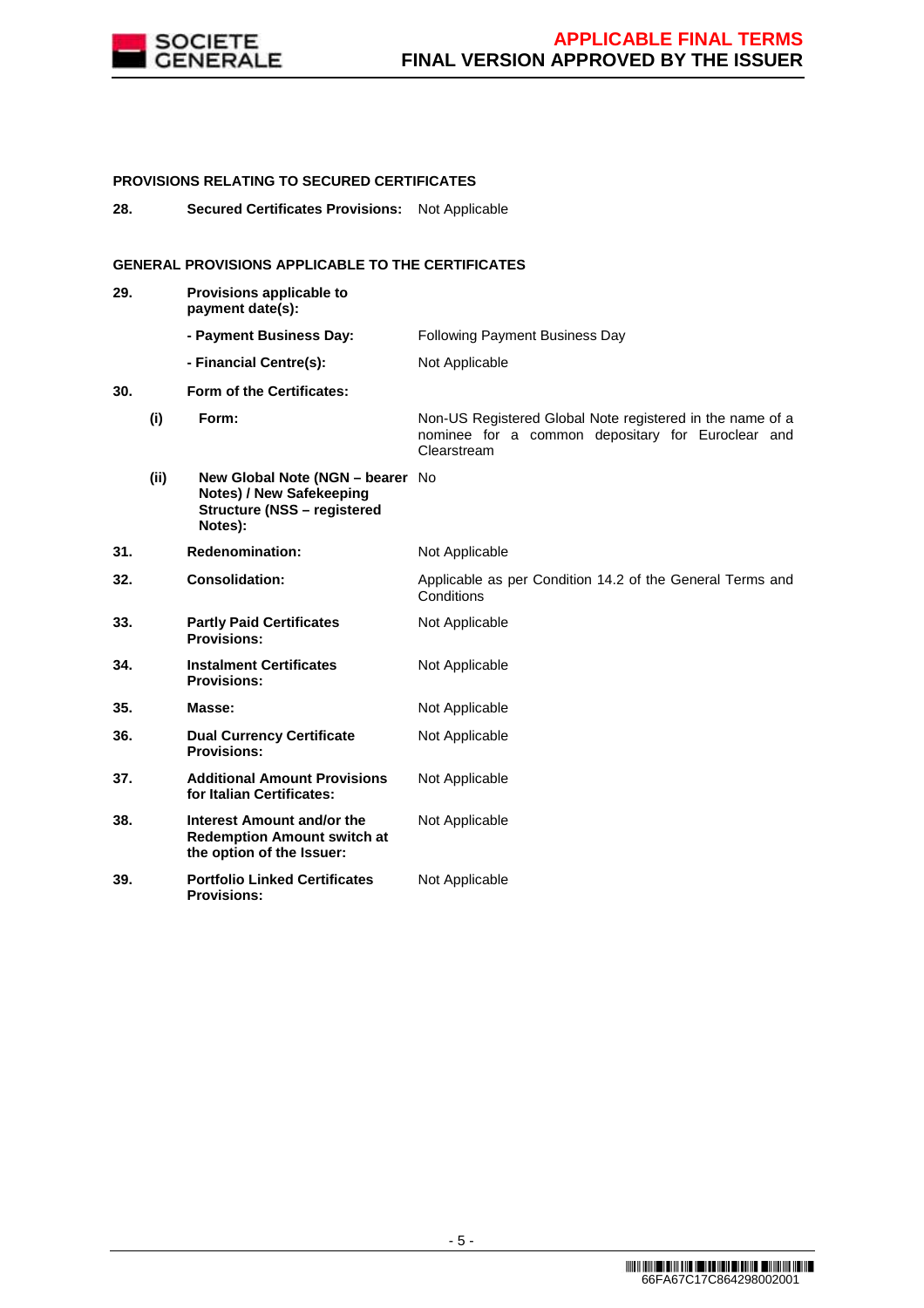

## **PART B – OTHER INFORMATION**

#### **1. LISTING AND ADMISSION TO TRADING**

- **(i) Listing:** None
- **(ii) Admission to trading:** Application shall be made for the Certificates to be admitted to trading on the Multilateral Trading Facility ("MTF") named EuroTLX organized and managed by Borsa Italiana S.p.A. with effect from or as soon as practicable after the Issue Date. Société Générale, directly or through a third party appointed by it, will act as specialist for the Certificates, in accordance with the rules and regulations of EuroTLX.

 **There can be no assurance that the listing and trading of the Certificates will be approved with effect on the Issue Date or at all, provided that if EuroTLX Borsa Italiana S.p.A. does not release its decision of admission to trading within the day immediately preceding the Issue Date, Section 10 – paragraph "Conditions to which the offer is subject" of these Final Terms shall apply.**

**(iii) Estimate of total expenses related to admission to trading:** Not Applicable **(iv) Information required for Certificates to be listed on SIX Swiss Exchange:** Not Applicable

### **2. RATINGS**

The Certificates to be issued have not been rated.

#### **3. INTERESTS OF NATURAL AND LEGAL PERSONS INVOLVED IN THE ISSUE/OFFER**

 Save for fees, if any, payable to the Dealer, and so far as the Issuer is aware, no person involved in the issue of the Certificates has an interest material to the offer.

The Dealer and its affiliates have engaged, and may in the future engage, in investment banking and/or commercial banking transactions with, and may perform other services for, the Issuer and its affiliates in the ordinary course of business.

 Société Générale will ensure the roles of provider of hedging instruments to the Issuer of the Certificates and Calculation Agent of the Certificates.

 The possibility of conflicts of interest between the different roles of Société Générale on one hand, and between those of Société Générale in these roles and those of the Certificateholders on the other hand cannot be excluded.

 Furthermore, given the banking activities of Société Générale, conflicts may arise between the interests of Société Générale acting in these capacities (including business relationship with the issuers of the financial instruments being underlyings of the Certificates or possession of non public information in relation with them) and those of the Certificateholders. Finally, the activities of Société Générale on the underlying financial instrument(s), on its proprietary account or on behalf of its customers, or the establishment of hedging transactions, may also have an impact on the price of these instruments and their liquidity, and thus may be in conflict with the interests of the Certificateholders.

# **4. REASONS FOR THE OFFER AND USE OF PROCEEDS**

**(i) Reasons for the offer and use of proceeds:**

The net proceeds from each issue of Certificates will be applied for the general financing purposes of the Société Générale Group, which include making a profit.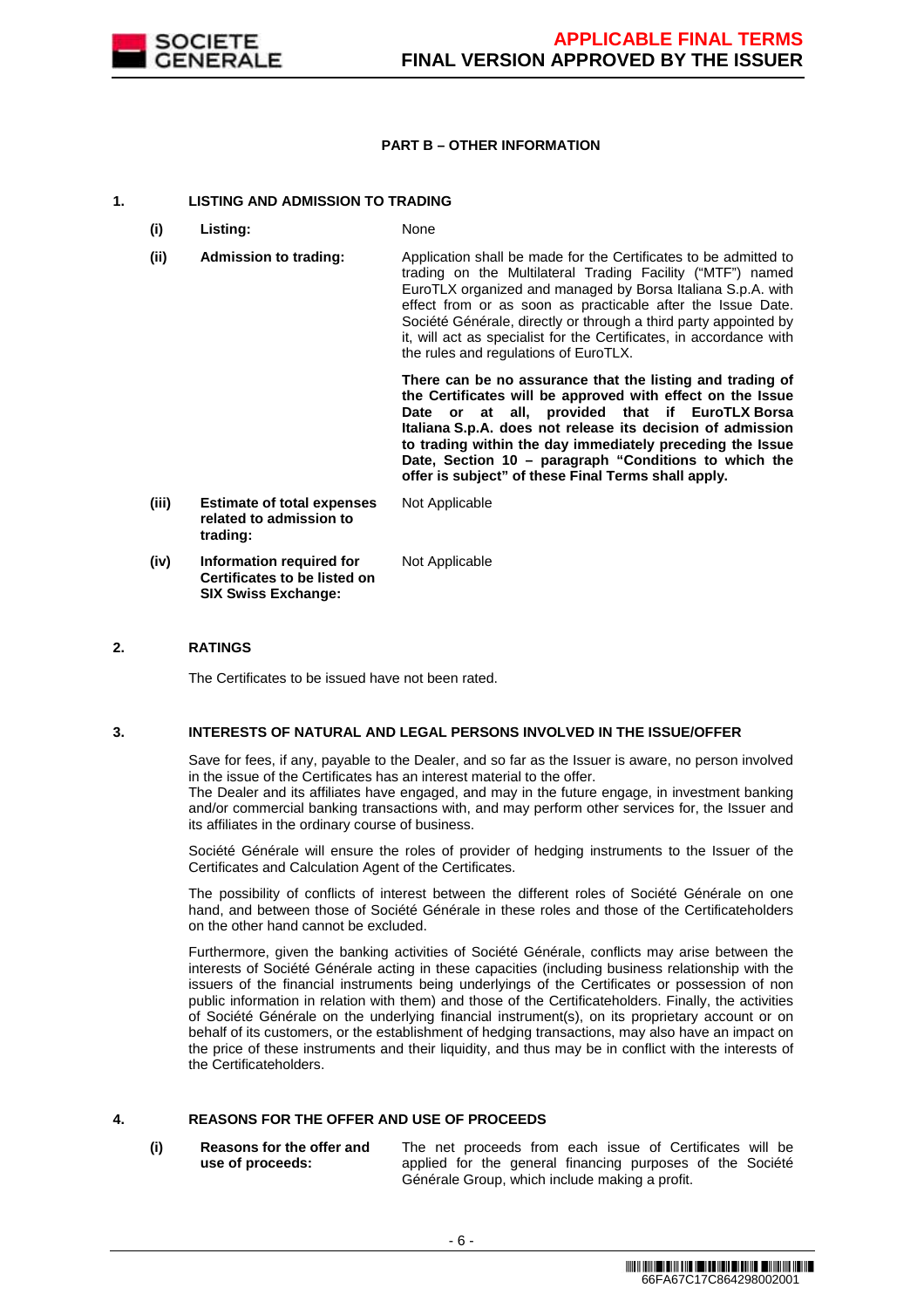

- **(ii) Estimated net proceeds:** Not Applicable
- **(iii) Estimated total expenses:** Not Applicable
- **5. INDICATION OF YIELD** (Fixed Rate Certificates only) Not Applicable
- **6. HISTORIC INTEREST RATES** (Floating Rate Certificates only)

Not Applicable

## **7. PERFORMANCE AND EFFECT ON VALUE OF INVESTMENT**

#### **(i) PERFORMANCE OF FORMULA, EXPLANATION OF EFFECT ON VALUE OF INVESTMENT**  (Structured Certificates only)

 The value of the Certificates, the payment of an automatic early redemption amount on a relevant automatic early redemption date, and the payment of a redemption amount to a Certificateholder on the final exercise date will depend on the performance of the underlying asset(s), on the relevant valuation date(s).

 The value of the Certificates is linked to the positive or negative performance of the underlying instrument. The amount(s) to be paid is/are determined on the basis of the condition which is satisfied (or not) if the performance of the underlying instrument is higher than or equal to a predefined barrier performance.

 The Certificates may provide for an automatic early redemption linked to a specific event. Therefore, this may prevent the Certificateholders from benefitting from the performance of the underlying instrument(s) over the whole period initially envisaged.

 The terms and conditions of the Certificates may include provisions under which upon the occurrence of certain market disruptions delays in the settlement of the Certificates may be incurred or certain modifications be made. Moreover, in case of occurrence of events affecting the underlying instrument(s), the terms and conditions of the Certificates allow the Issuer to substitute the underlying instrument(s) by new underlying instrument(s), cease the exposure to the underlying asset(s) and apply a reference rate to the proceeds so obtained until the final exercise date of the Certificates, postpone the final exercise date of the Certificates, early redeem the Certificates on the basis of the market value of these Certificates, or deduct from any due amount the increased cost of hedging, and in each case without the consent of the Certificateholders.

Payments (whether in respect of principal and/or interest and whether at final exercise or otherwise) on the Certificates are calculated by reference to certain underlying(s), the return of the Certificates is based on changes in the value of the underlying(s), which may fluctuate. Prospective investors should be aware that these Certificates may be volatile and that they may receive no interest and may lose all or a substantial portion of their principal.

 During the lifetime of the Certificates, the market value of these Certificates may be lower than the invested capital. Furthermore, an insolvency of the Issuer and/or the Guarantor may cause a total loss of the invested capital.

**The attention of the investors is drawn to the fact that they could sustain an entire or a partial loss of their investment.**

#### **(ii) PERFORMANCE OF RATE(S) OF EXCHANGE AND EXPLANATION OF EFFECT ON VALUE OF INVESTMENT** (Dual Currency Certificates only)

Not Applicable

#### **8. OPERATIONAL INFORMATION**

**(i) Security identification code(s):**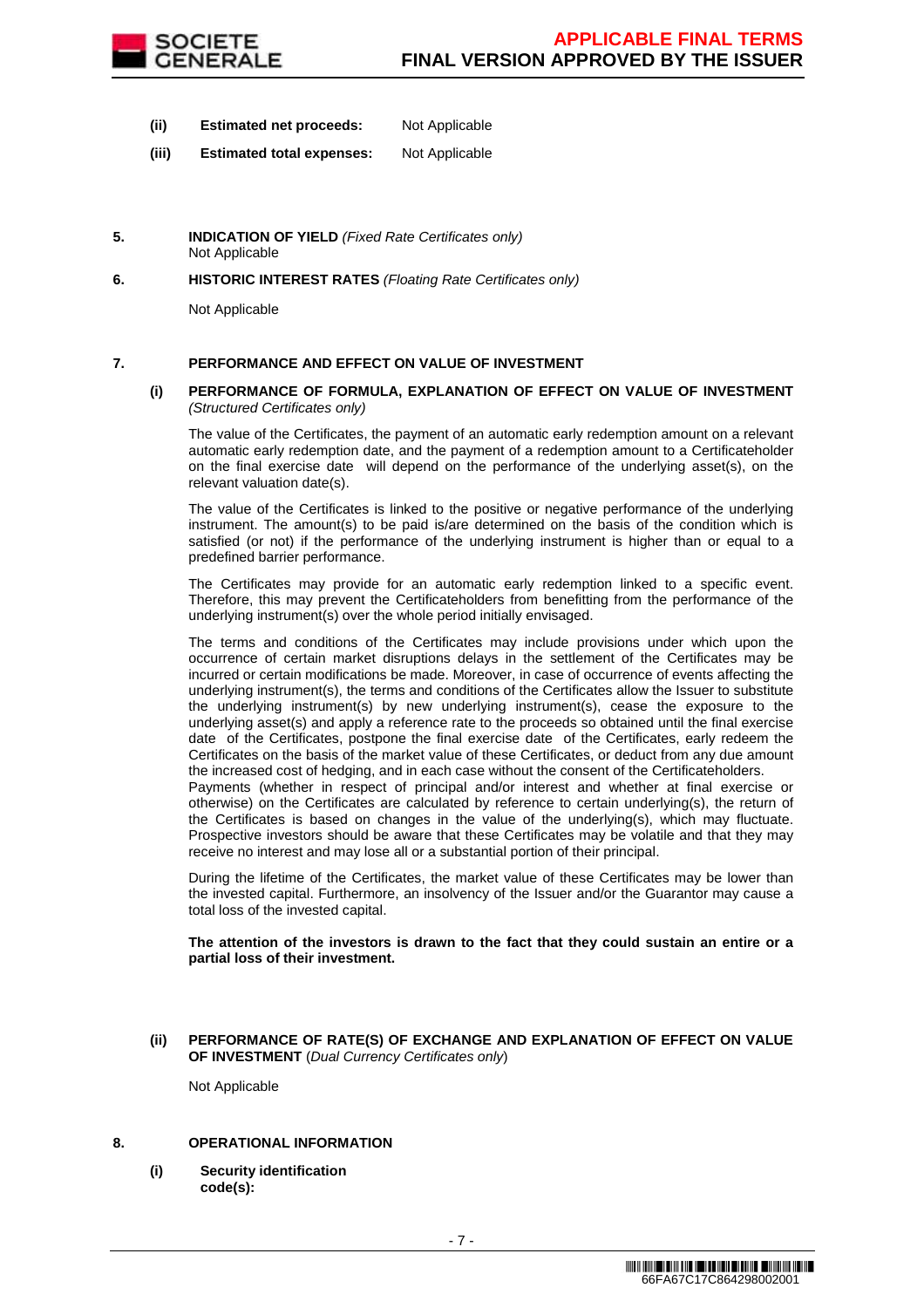

|    |       | - ISIN code:                                                                                                                           | XS2088364711                                                                                                                                                                                                                                                                                                                                                                                                                                                                                                                                                                                                                                                                                                                                                        |
|----|-------|----------------------------------------------------------------------------------------------------------------------------------------|---------------------------------------------------------------------------------------------------------------------------------------------------------------------------------------------------------------------------------------------------------------------------------------------------------------------------------------------------------------------------------------------------------------------------------------------------------------------------------------------------------------------------------------------------------------------------------------------------------------------------------------------------------------------------------------------------------------------------------------------------------------------|
|    |       | - Common code:                                                                                                                         | 208836471                                                                                                                                                                                                                                                                                                                                                                                                                                                                                                                                                                                                                                                                                                                                                           |
|    | (ii)  | <b>Clearing System(s):</b>                                                                                                             | Euroclear Bank S.A/N.V. (Euroclear) / Clearstream Banking<br>société anonyme (Clearstream)                                                                                                                                                                                                                                                                                                                                                                                                                                                                                                                                                                                                                                                                          |
|    | (iii) | Delivery of the Certificates:                                                                                                          | Delivery against payment                                                                                                                                                                                                                                                                                                                                                                                                                                                                                                                                                                                                                                                                                                                                            |
|    | (iv)  | <b>Calculation Agent:</b>                                                                                                              | Société Générale<br>Tour Société Générale<br>17 Cours Valmy<br>92987 Paris La Défense Cedex<br>France                                                                                                                                                                                                                                                                                                                                                                                                                                                                                                                                                                                                                                                               |
|    | (v)   | Paying Agent(s):                                                                                                                       | Société Générale Bank&Trust<br>11, avenue Emile Reuter<br>2420 Luxembourg<br>Luxembourg                                                                                                                                                                                                                                                                                                                                                                                                                                                                                                                                                                                                                                                                             |
|    | (vi)  | Eurosystem eligibility of the<br>Certificates:                                                                                         | No. Whilst the designation is specified as "no" at the date of<br>these Final Terms, should the Eurosystem eligibility criteria be<br>amended in the future such that the Certificates are capable of<br>meeting them the Certificates may then be deposited with one<br>of the ICSDs as common safekeeper and registered in the<br>name of a nominee of one of the ICSDs acting as common<br>safekeeper. Note that this does not necessarily mean that the<br>Certificates will then be recognised as eligible collateral for<br>Eurosystem monetary policy and intraday credit operations by<br>the Eurosystem at any time during their life. Such recognition<br>will depend upon the ECB being satisfied that Eurosystem<br>eligibility criteria have been met. |
|    | (vii) | <b>Address and contact details</b><br>of Société Générale for all<br>administrative<br>communications relating to<br>the Certificates: | Société Générale<br>Tour Société Générale<br>17 Cours Valmy<br>92987 Paris La Défense Cedex<br>France<br>Name: Sales Support Services - Derivatives<br>Tel: +33 1 57 29 12 12 (Hotline)<br>Email: clientsupport-deai@sgcib.com                                                                                                                                                                                                                                                                                                                                                                                                                                                                                                                                      |
| 9. |       | <b>DISTRIBUTION</b>                                                                                                                    |                                                                                                                                                                                                                                                                                                                                                                                                                                                                                                                                                                                                                                                                                                                                                                     |
|    | (i)   | <b>Method of distribution:</b>                                                                                                         | Non-syndicated                                                                                                                                                                                                                                                                                                                                                                                                                                                                                                                                                                                                                                                                                                                                                      |
|    |       | - Dealer(s):                                                                                                                           | Société Générale<br>Tour Société Générale<br>17 Cours Valmy<br>92987 Paris La Défense Cedex<br>France                                                                                                                                                                                                                                                                                                                                                                                                                                                                                                                                                                                                                                                               |
|    | (ii)  | <b>Total commission and</b><br>concession:                                                                                             | There is no commission and/or concession paid by the Issuer<br>to the Dealer or the Managers.                                                                                                                                                                                                                                                                                                                                                                                                                                                                                                                                                                                                                                                                       |
|    |       |                                                                                                                                        | Société Générale shall pay to Deutsche Bank SpA (the<br>Distributor) an upfront remuneration of up to 5.00% of the<br>nominal amount of Certificates effectively placed by such<br>Distributor as of the Issue Date.                                                                                                                                                                                                                                                                                                                                                                                                                                                                                                                                                |
|    | (iii) | <b>TEFRA rules:</b>                                                                                                                    | Not Applicable                                                                                                                                                                                                                                                                                                                                                                                                                                                                                                                                                                                                                                                                                                                                                      |
|    | (iv)  | <b>Non-exempt Offer:</b>                                                                                                               | A Non-exempt offer of the Certificates may be made by the<br>Dealer and any Initial Authorised Offeror below mentioned,<br>any Additional Authorised Offeror, the name and address of<br>whom will be published on the website of the Issuer<br>(http://prospectus.socgen.com) in the public offer jurisdiction(s)<br>(Public Offer Jurisdiction(s)) during the offer period (Offer<br>Period) as specified in the paragraph "Public Offers in                                                                                                                                                                                                                                                                                                                      |

European Economic Area" below.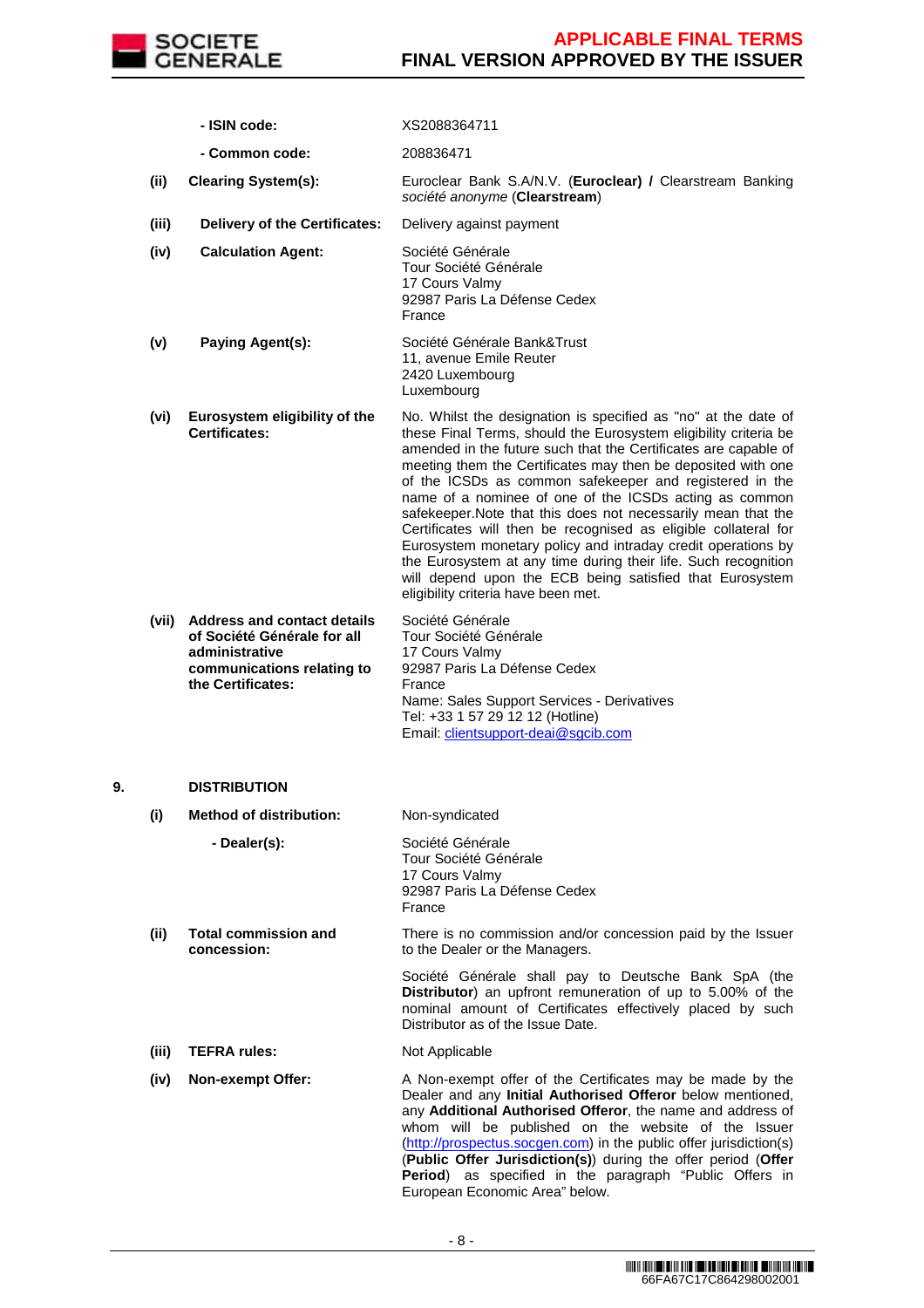

 **- Individual Consent / Name(s)**  Applicable / Deutsche Bank SpA, Piazza del Calendario, 3, **and address(es) of any Initial Authorised Offeror:**

20126 Milano

 **- General Consent/ Other conditions to consent:**

Not Applicable

The Certificates are not Specified Certificates for purposes of the Section 871(m) Regulations.

**(vi) Prohibition of Sales to EEA Retail Investors:**

**(v) U.S. federal income tax considerations:**

Not Applicable

## **10. PUBLIC OFFERS IN EUROPEAN ECONOMIC AREA**

- **Public Offer Jurisdiction(s):** Italy
	- **Offer Period:** From and including January 24, 2020 at 9.00 a.m. Central European Time (CET) to and including February 24, 2020 at 4.00 p.m. CET, subject to any early closing of the Offer Period as described below.

The Certificates will be distributed:

(a) within the premises of the Distributors (at their offices and branches);

(b) through door-to-door selling (fuori sede) pursuant to Articles 30 and 31 of the Italian Legislative Decree No. 58 of 24<sup>th</sup> February 1998, as amended from time to time (the **"Italian Financial Services Act"**) from and including January 24, 2020 at 9.00 a.m. Central European Time (CET) to and including February 19, 2020 at 4.00 p.m. CET;

subject to any early closing of the Offer Period as described below.

The Distributor intending to distribute Certificates through doorto-door selling (fuori sede) pursuant to article 30 of the Italian Financial Services Act will collect the acceptance forms - other than directly at their branches and offices - through financial advisors for door-to-door selling (consulenti finanziari abilitati all'offerta fuori sede) pursuant to Article 31 of the Italian Financial Services Act.

Pursuant to Article 30, paragraph 6, of the Italian Financial Services Act, the validity and enforceability of contracts entered into through door-to-door selling (fuori sede) is suspended for a period of 7 (seven) days from the date of subscription of the acceptance form by the relevant investor.

Within such period investors may notify the relevant Distributor of their withdrawal without payment of any charge or commission.

- **Offer Price:** The Certificates will be offered at the Issue Price of which up to a maximum of 5.00% is represented by distribution fee payable upfront by the Issuer to the Distributor.
- **Conditions to which the offer is subject:** Offers of the Certificates are conditional on their issue and, on any additional conditions set out in the standard terms of business of the financial intermediaries, notified to investors by such relevant financial intermediaries.

The Issuer reserves the right to close the Offer Period prior to its stated expiry for any reason.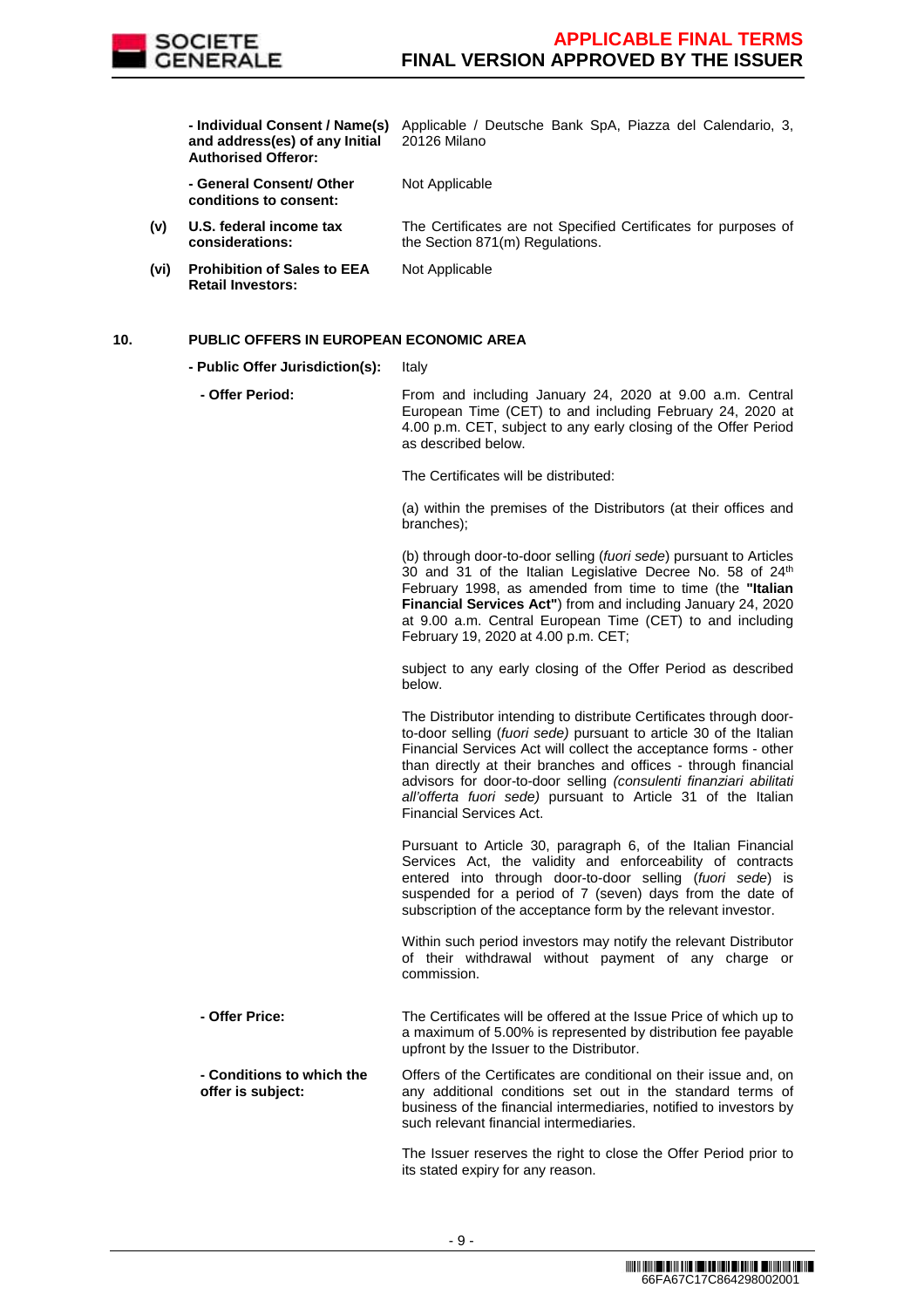

The Issuer reserves the right to withdraw the offer and cancel the issuance of the Certificates for any reason at any time on or prior to the Issue Date. For the avoidance of doubt, if any application has been made by a potential investor and the Issuer exercises such right, no potential investor shall be entitled to subscribe or otherwise acquire the Certificates. In each case, a notice to the investors on the early termination or the withdrawal, as applicable, will be published on the website of the Issuer (http://prospectus.socgen.com).

 The validity of the offer is subject to the condition that the decision of admission to trading on EuroTLX is released by Borsa Italiana S.p.A. by not later than on the day immediately preceding the Issue Date; otherwise, the offer will be deemed withdrawn and the issuance cancelled. The Issuer undertakes to file the relevant application with Borsa Italiana S.p.A. in due time to allow Borsa Italiana S.p.A. to release a decision, according to its rules, within the day immediately preceding the Issue Date.

 **- Description of the application process:** The distribution activity will be carried out in accordance with the financial intermediary's usual procedures. Prospective investors will not be required to enter into any contractual arrangements directly with the Issuer in relation to the subscription of the Certificates.

 **- Description of possibility to reduce subscriptions and manner for refunding excess amount paid by applicants:** Not Applicable **- Details of the minimum and/or maximum amount of application:** Minimum amount of application : EUR 100 (i.e. 1 Certificate) **- Details of the method and time limits for paying up and delivering the Certificates:** The Certificates will be issued on the Issue Date against payment to the Issuer of the net subscription moneys. However, the settlement and delivery of the Certificates will be executed through the Dealer mentioned above. Investors will be notified by the relevant financial intermediary of their allocations of Certificates and the settlement arrangements in respect thereof. The settlement and the delivery of the securities will be executed through the Dealer mentioned above only for technical reasons. However, the Issuer will be the only offeror and as such will assume all the responsibilities in connection with the information contained in the Final Terms together with the Base Prospectus. **- Manner and date in which results of the offer are to be made public:** Publication on the website of the Issuer (http://prospectus.socgen.com) and in a daily newspaper of general circulation in the relevant place(s) of listing and/or public offer at the end of the subscription period if required by local regulation. **- Procedure for exercise of any right of pre-emption, negotiability of subscription rights and treatment of subscription rights not exercised:** Not Applicable **- Whether tranche(s) has/have been reserved for**  Not Applicable

**certain countries:**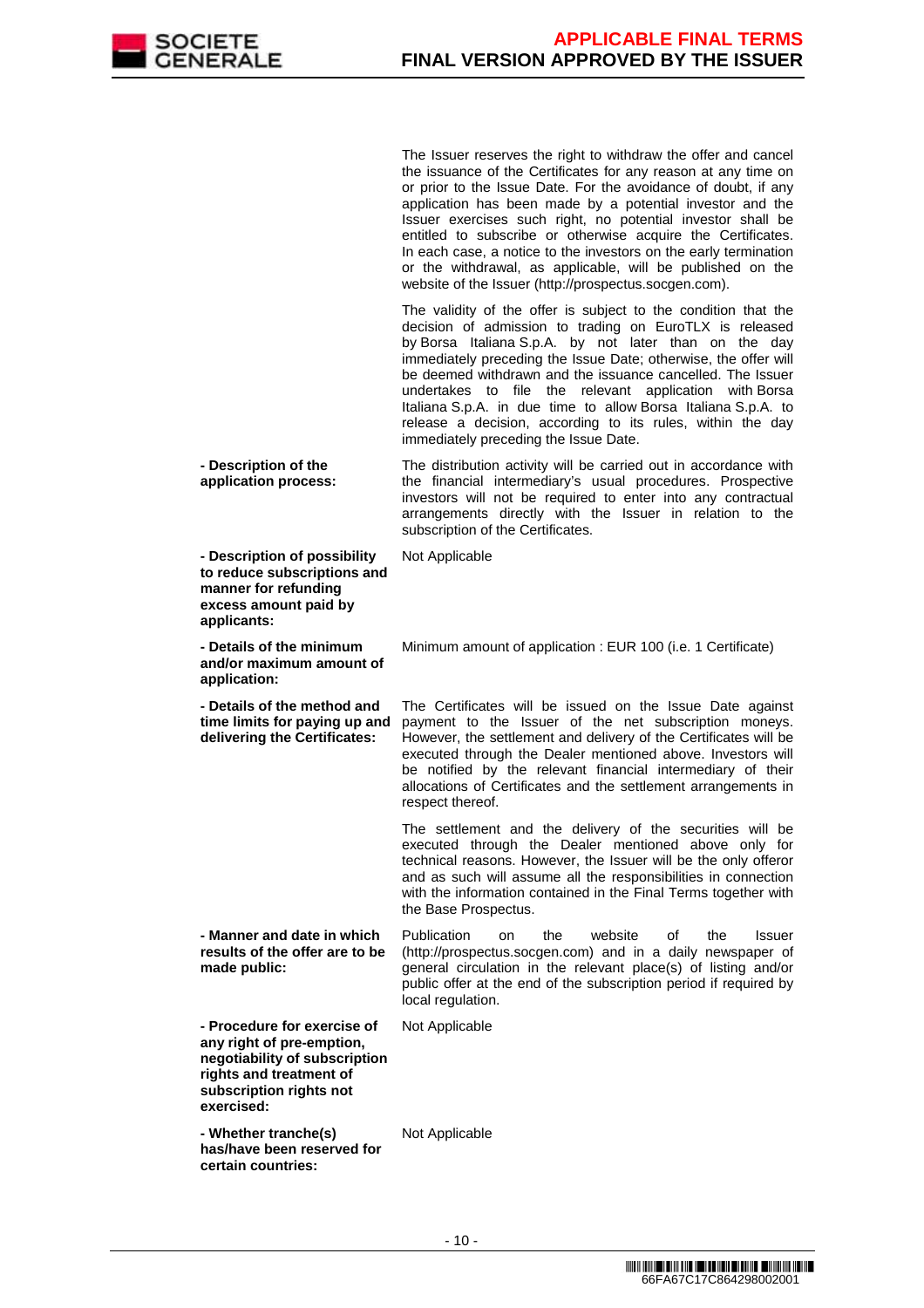

**- Process for notification to** 

**applicants of the amount allotted and the indication whether dealing may begin before notification is made: - Amount of any expenses and taxes specifically charged to the subscriber or purchaser:** Taxes charged in connection with the subscription, transfer, purchase or holding of the Certificates must be paid by the Certificateholders and neither the Issuer nor the Guarantor shall have any obligation in relation thereto; in that respect, Certificateholders shall consult professional tax advisers to determine the tax regime applicable to their own situation. The Certificateholders shall also consult the Taxation section in the Base Prospectus. Subscription fees or purchases fees: None **11. ADDITIONAL INFORMATION - Minimum investment in the Certificates:** EUR 100 (i.e. 1 Certificate) **- Minimum Trading Lot:** EUR 100 (i.e. 1 Certificate) **- Location where the Prospectus, any Supplements thereto and the Final Terms can be collected or inspected**  Société Générale, Via Olona n.2, 20123 Milano Italy

Not Applicable

#### **12. PUBLIC OFFERS IN OR FROM SWITZERLAND**

Not Applicable

### **13. BENCHMARK REGULATION**

**free of charge in Italy:**

Not Applicable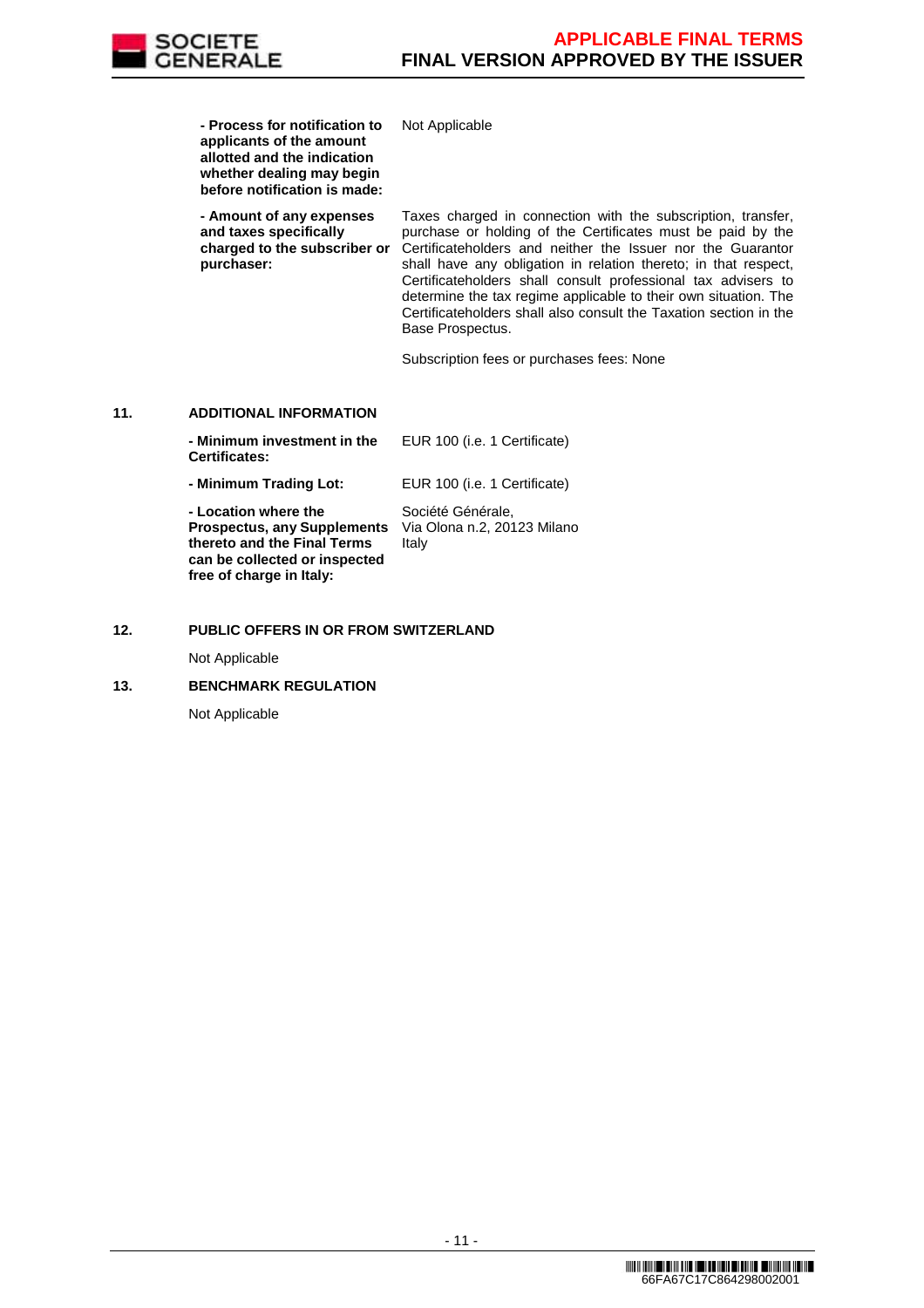

## **ISSUE SPECIFIC SUMMARY**

Summaries are made up of disclosure requirements known as **Elements** the communication of which is required by Annex XXII of the Commission Regulation (EC) No 809/2004 as amended. These elements are numbered in Sections –  $A - E(A.1 - E.7)$ .

This summary contains all the Elements required to be included in a summary for this type of securities and Issuer. Because some Elements are not required to be addressed, there may be gaps in the numbering sequence of the Elements.

Even though an Element may be required to be inserted in the summary because of the type of securities and Issuer, it is possible that no relevant information can be given regarding the Element. In this case, a short description of the Element is included in the summary with the mention of "Not Applicable".

|     | Section A – Introduction and warnings                                |                                                                                                                                                                                                                                                                                                                                                                                                                                                                                                                                                                            |  |  |  |  |
|-----|----------------------------------------------------------------------|----------------------------------------------------------------------------------------------------------------------------------------------------------------------------------------------------------------------------------------------------------------------------------------------------------------------------------------------------------------------------------------------------------------------------------------------------------------------------------------------------------------------------------------------------------------------------|--|--|--|--|
| A.1 | Warning                                                              | This summary must be read as an introduction to the Base Prospectus.                                                                                                                                                                                                                                                                                                                                                                                                                                                                                                       |  |  |  |  |
|     |                                                                      | Any decision to invest in the Certificates should be based on a consideration<br>of the Base Prospectus as a whole by the investor.                                                                                                                                                                                                                                                                                                                                                                                                                                        |  |  |  |  |
|     |                                                                      | Where a claim relating to the information contained in the Base Prospectus<br>and the applicable Final Terms is brought before a court, the plaintiff<br>investor might, under the national legislation of the Member States, have to<br>bear the costs of translating the Base Prospectus before the legal<br>proceedings are initiated.                                                                                                                                                                                                                                  |  |  |  |  |
|     |                                                                      | Civil liability attaches only to those persons who have tabled this summary,<br>including any translation thereof, but only if the summary is misleading,<br>inaccurate or inconsistent when read together with the other parts of the<br>Base Prospectus or it does not provide, when read together with the other<br>parts of this Base Prospectus, key information in order to aid investors when<br>considering whether to invest in the Certificates.                                                                                                                 |  |  |  |  |
| A.2 | <b>Base Prospectus</b>                                               | Consent to the use of the The Issuer consents to the use of this Base Prospectus in connection with a<br>resale or placement of Certificates in circumstances where a prospectus is<br>required to be published under the Prospectus Directive (a Non-exempt<br>Offer) subject to the following conditions:                                                                                                                                                                                                                                                                |  |  |  |  |
|     |                                                                      | - the consent is only valid during the offer period from 24/01/2020 to<br>24/02/2020 and, in respect of Certificates placed in Italy through "door-to-<br>door selling", from and including 24/01/2020 to and including 19/02/2020<br>(the Offer Period);                                                                                                                                                                                                                                                                                                                  |  |  |  |  |
|     |                                                                      | - the consent given by the Issuer for the use of the Base Prospectus to<br>make the Non-exempt Offer is an individual consent (an Individual<br>Consent) in respect of Deutsche Bank SpA, Piazza del Calendario, 3,<br>20126 Milano (the Initial Authorised Offeror and Distributor) and if the<br>Issuer appoints any additional financial intermediaries after 22/01/2020 and<br>publishes details of them on its website http://prospectus.socgen.com, each<br>financial intermediary whose details are so published (each an Additional<br><b>Authorised Offeror);</b> |  |  |  |  |
|     |                                                                      | - the consent only extends to the use of this Base Prospectus to make Non-<br>exempt Offers of the Certificates in Italy.                                                                                                                                                                                                                                                                                                                                                                                                                                                  |  |  |  |  |
|     |                                                                      | The information relating to the conditions of the Non-exempt Offer<br>shall be provided to the investors by any Initial Authorised Offeror and<br>any Additional Authorised Offeror at the time the offer is made.                                                                                                                                                                                                                                                                                                                                                         |  |  |  |  |
|     | Section B - Issuer and Guarantor                                     |                                                                                                                                                                                                                                                                                                                                                                                                                                                                                                                                                                            |  |  |  |  |
| B.1 | <b>Legal and commercial</b><br>name of the issuer                    | SG Issuer (or the Issuer)                                                                                                                                                                                                                                                                                                                                                                                                                                                                                                                                                  |  |  |  |  |
| B.2 | Domicile, legal form,<br>legislation and country<br>of incorporation | Domicile: 16 Boulevard Royal, L-2449 Luxembourg.<br>Legal form: Public limited liability company (société anonyme).                                                                                                                                                                                                                                                                                                                                                                                                                                                        |  |  |  |  |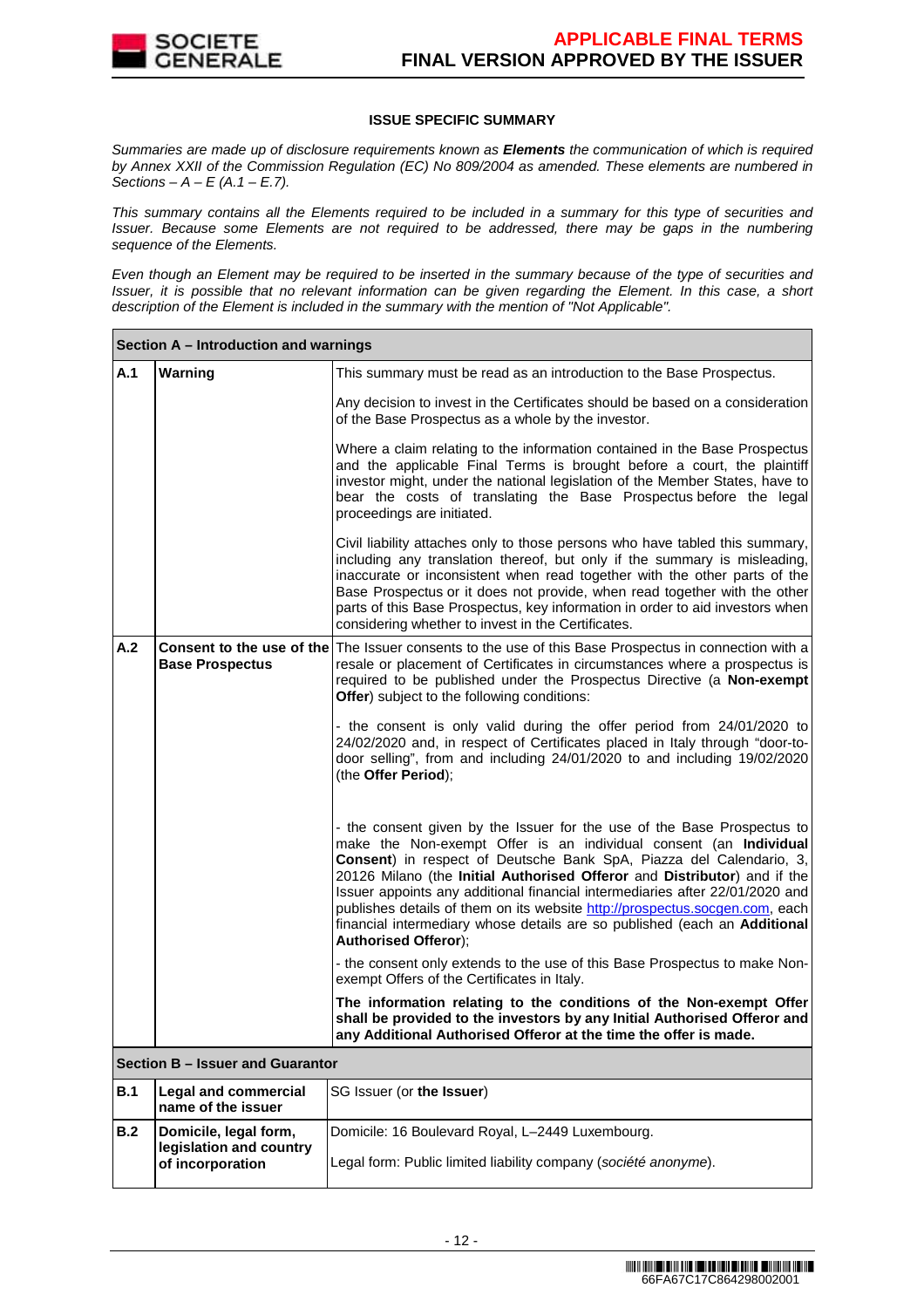

|             |                                                                                                                                                              | Legislation under which the Issuer operates: Luxembourg law.                                                                                                                                                                                                                                                                                                                                                                                                                                                                                     |            |                       |            |            |  |
|-------------|--------------------------------------------------------------------------------------------------------------------------------------------------------------|--------------------------------------------------------------------------------------------------------------------------------------------------------------------------------------------------------------------------------------------------------------------------------------------------------------------------------------------------------------------------------------------------------------------------------------------------------------------------------------------------------------------------------------------------|------------|-----------------------|------------|------------|--|
|             |                                                                                                                                                              | Country of incorporation: Luxembourg.                                                                                                                                                                                                                                                                                                                                                                                                                                                                                                            |            |                       |            |            |  |
| B.4b        | Known trends affecting<br>the issuer and the<br>industries in which it<br>operates                                                                           | The Issuer expects to continue its activity in accordance with its corporate<br>objects over the course of 2020.                                                                                                                                                                                                                                                                                                                                                                                                                                 |            |                       |            |            |  |
| B.5         | Description of the<br>issuer's group and the<br>issuer's position within<br>the group                                                                        | The Société Générale group (the Group) offers a wide range of advisory<br>services and tailored financial solutions to individual customers, large<br>corporate and institutional investors. The Group relies on three<br>complementary core businesses:<br>• French Retail Banking;<br>• International Retail Banking, Financial Services and Insurance and<br>• Corporate and Investment Banking, Private Banking, Asset and Wealth<br>Management and Securities Services.<br>The Issuer is a subsidiary of the Group and has no subsidiaries. |            |                       |            |            |  |
| B.9         | <b>Figure of profit forecast</b><br>or estimate of the issuer                                                                                                | Not applicable. The Issuer does not provide any figure of profit forecast or<br>estimate.                                                                                                                                                                                                                                                                                                                                                                                                                                                        |            |                       |            |            |  |
| <b>B.10</b> | Nature of any<br>qualifications in the<br>audit report on the<br>historical financial<br>information                                                         | Not Applicable. The audit report does not include any qualification.                                                                                                                                                                                                                                                                                                                                                                                                                                                                             |            |                       |            |            |  |
| <b>B.12</b> | Selected historical key<br>financial information                                                                                                             |                                                                                                                                                                                                                                                                                                                                                                                                                                                                                                                                                  | Half year  | Year                  | Half year  | Year       |  |
|             | regarding the issuer                                                                                                                                         | (in K€)                                                                                                                                                                                                                                                                                                                                                                                                                                                                                                                                          | 30.06.2019 | ended                 | 30.06.2018 | ended      |  |
|             |                                                                                                                                                              |                                                                                                                                                                                                                                                                                                                                                                                                                                                                                                                                                  | (non       | 31.12.2018            | (non       | 31.12.2017 |  |
|             |                                                                                                                                                              |                                                                                                                                                                                                                                                                                                                                                                                                                                                                                                                                                  | audited)   | (audited)             | audited)   | (audited)  |  |
|             |                                                                                                                                                              | <b>Total Revenue</b>                                                                                                                                                                                                                                                                                                                                                                                                                                                                                                                             | 33,557     | 68,302                | 29,760     | 92,353     |  |
|             |                                                                                                                                                              | Profit before tax                                                                                                                                                                                                                                                                                                                                                                                                                                                                                                                                | 350        | 105                   | 148        | 105        |  |
|             |                                                                                                                                                              | Profit for the financial <sub>263</sub><br>period/year                                                                                                                                                                                                                                                                                                                                                                                                                                                                                           |            | 187                   | 126        | 78         |  |
|             |                                                                                                                                                              | <b>Total Assets</b>                                                                                                                                                                                                                                                                                                                                                                                                                                                                                                                              | 55,465,073 | 49,362,650 49,149,860 |            | 48,026,909 |  |
|             | Statement as no<br>in the prospects of the<br>issuer since the date of<br>its last published<br>audited financial<br><b>statements</b>                       | There has been no material adverse change in the prospects of the Issuer<br>material adverse change since 31 December 2018.                                                                                                                                                                                                                                                                                                                                                                                                                      |            |                       |            |            |  |
|             | Significant changes in<br>the issuer's financial or<br>trading position<br>subsequent to the<br>period covered by the<br>historical financial<br>information | Not Applicable. There has been no significant change in the financial or<br>trading position of the Issuer since 30 June 2019.                                                                                                                                                                                                                                                                                                                                                                                                                   |            |                       |            |            |  |
| <b>B.13</b> |                                                                                                                                                              | Recent events particular Not Applicable. There have been no recent events particular to the Issuer<br>which are to a material extent relevant to the evaluation of the Issuer's<br>solvency.                                                                                                                                                                                                                                                                                                                                                     |            |                       |            |            |  |
|             | to the issuer which are<br>to a material extent<br>relevant to the<br>evaluation of the<br><b>Issuer's solvency</b>                                          |                                                                                                                                                                                                                                                                                                                                                                                                                                                                                                                                                  |            |                       |            |            |  |
| <b>B.14</b> | Statement as to whether<br>the issuer is dependent                                                                                                           | See Element B.5 above for the Issuers' position within the Group.                                                                                                                                                                                                                                                                                                                                                                                                                                                                                |            |                       |            |            |  |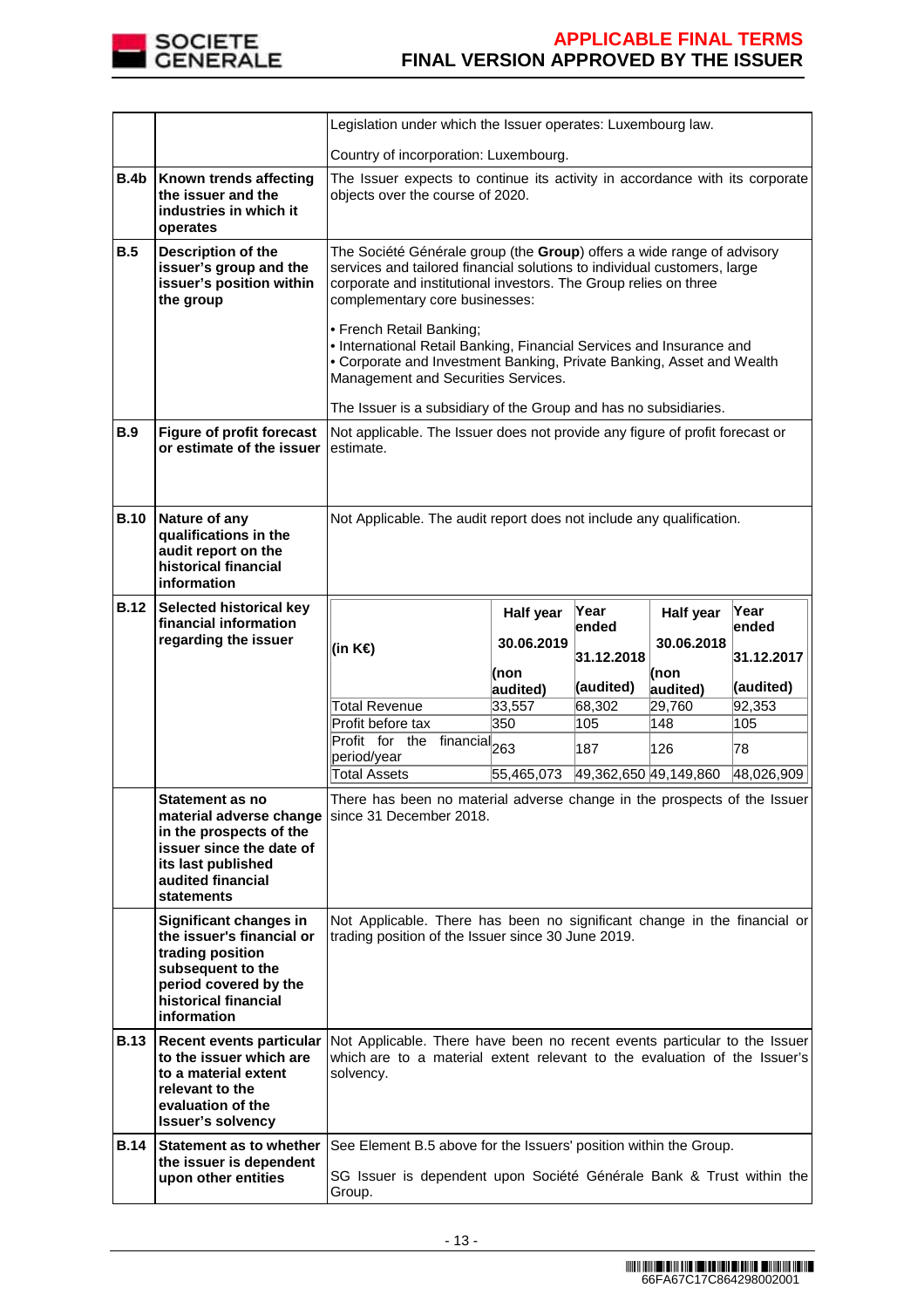

|             | within the group                                                                                                                                                                 |                                                                                                                                                                                                                                                                                                                                                                                                                                                                                                                        |
|-------------|----------------------------------------------------------------------------------------------------------------------------------------------------------------------------------|------------------------------------------------------------------------------------------------------------------------------------------------------------------------------------------------------------------------------------------------------------------------------------------------------------------------------------------------------------------------------------------------------------------------------------------------------------------------------------------------------------------------|
| <b>B.15</b> | <b>Description of the</b><br>issuer's principal<br>activities                                                                                                                    | The principal activity of SG Issuer is raising finance by the issuance of<br>warrants as well as debt securities designed to be placed to institutional<br>customers or retail customers through the distributors associated with<br>Société Générale. The financing obtained through the issuance of such debt<br>securities is then lent to Société Générale and to other members of the<br>Group.                                                                                                                   |
| <b>B.16</b> | To the extent known to<br>the issuer, whether the<br>issuer is directly or<br>indirectly owned or<br>controlled and by whom,<br>and description of the<br>nature of such control | SG Issuer is a 100 per cent. owned subsidiary of Société Générale Bank &<br>Trust S.A. which is itself a 100 per cent. owned subsidiary of Société<br>Générale and is a fully consolidated company.                                                                                                                                                                                                                                                                                                                    |
| <b>B.18</b> | Nature and scope of the<br>guarantee                                                                                                                                             | The Certificates are unconditionally and irrevocably guaranteed by Société<br>Générale (the Guarantor) pursuant to the guarantee governed by French<br>law made as of 14 June 2019 (the Guarantee).                                                                                                                                                                                                                                                                                                                    |
|             |                                                                                                                                                                                  | The Guarantee obligations constitutes a direct, unconditional, unsecured and<br>unsubordinated obligations of the Guarantor ranking as senior preferred<br>obligations, as provided for in Article L. 613-30-3-I-3° of the Code and will<br>rank at least pari passu with all other existing and future direct, unconditional,<br>unsecured senior preferred obligations of the Guarantor, including those in<br>respect of deposits.                                                                                  |
|             |                                                                                                                                                                                  | Any references to sums or amounts payable by the Issuer which are<br>guaranteed by the Guarantor under the Guarantee shall be to such sums<br>and/or amounts as directly reduced, and/or in the case of conversion into<br>equity, as reduced by the amount of such conversion, and/or otherwise<br>modified from time to time resulting from the application of a bail-in power by<br>any relevant authority pursuant to directive 2014/59/EU of the European<br>Parliament and of the Council of the European Union. |
| <b>B.19</b> | Information about the<br>guarantor as if it were<br>the issuer of the same<br>type of security that is<br>subject of the guarantee                                               | The information about Société Générale as if it were the Issuer of the same<br>type of Certificates that is subject of the Guarantee is set out in accordance<br>with Elements B.19 / B.1, B.19 / B.2, B.19 / B.4b, B.19 / B.5, B.19 / B.9, B.19<br>/ B.10, B.19 / B.12, B.19 / B.13, B.19 / B.14, B.19 / B.15, B.19 / B.16 below,<br>respectively:                                                                                                                                                                    |
|             |                                                                                                                                                                                  | B.19/B.1: Legal and commercial name of the guarantor                                                                                                                                                                                                                                                                                                                                                                                                                                                                   |
|             |                                                                                                                                                                                  | Société Générale                                                                                                                                                                                                                                                                                                                                                                                                                                                                                                       |
|             |                                                                                                                                                                                  | B.19/B.2: Domicile, legal form, legislation and country of incorporation                                                                                                                                                                                                                                                                                                                                                                                                                                               |
|             |                                                                                                                                                                                  | Domicile: 29, boulevard Haussmann, 75009 Paris, France. Legal form: Public<br>limited liability company (société anonyme).                                                                                                                                                                                                                                                                                                                                                                                             |
|             |                                                                                                                                                                                  | Legislation under which the Issuer operates: French law. Country of<br>incorporation: France.                                                                                                                                                                                                                                                                                                                                                                                                                          |
|             |                                                                                                                                                                                  | B.19/B.4b: Known trends affecting the guarantor and the industries in<br>which it operates                                                                                                                                                                                                                                                                                                                                                                                                                             |
|             |                                                                                                                                                                                  | Société Générale continues to be subject to the usual risks and the risks<br>inherent to its business.                                                                                                                                                                                                                                                                                                                                                                                                                 |
|             |                                                                                                                                                                                  | Despite a welcome bounce back on the GDP figures of the first quarter of<br>2019 in many of the advanced economies, most signals still point to a<br>slowdown of the global economy ahead, amidst heightened tariff tensions<br>between the United States and China, on-going Brexit uncertainty and<br>various country-specific headwinds.                                                                                                                                                                            |
|             |                                                                                                                                                                                  | Financial markets have become more focused on the political risks amidst<br>concerns that these are now biting into the growth outlook. Tensions on the<br>markets related to the uncertainties mentioned cannot be excluded as well as<br>a more pronounced slowdown in investment, which could in turn precipitate a<br>more pronounced slowdown. In addition the oil market remains highly                                                                                                                          |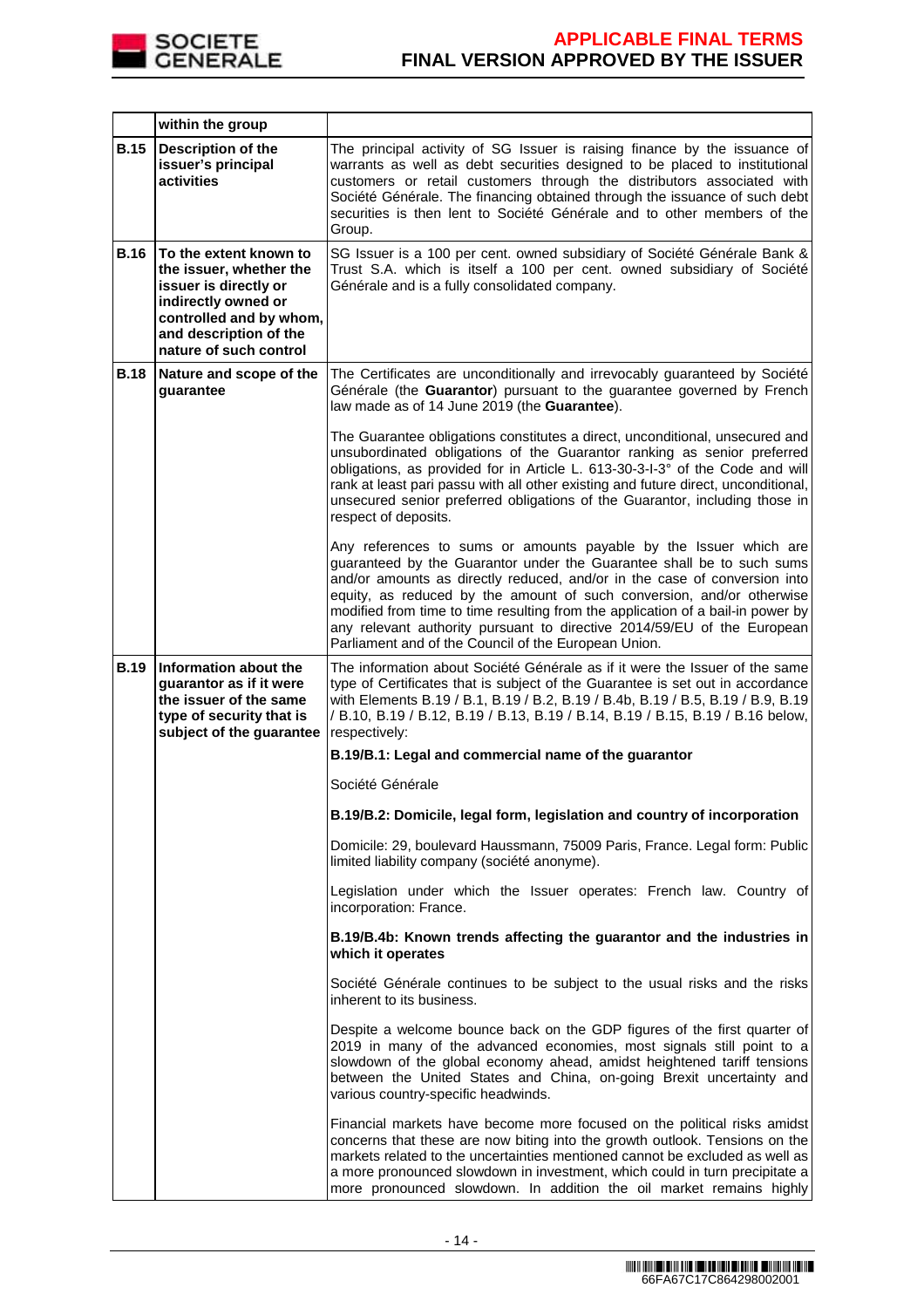

|  | volatile.                                                                                                                                                                                                                                                                                                                                                                                                                                                                                                                                                                                                                         |
|--|-----------------------------------------------------------------------------------------------------------------------------------------------------------------------------------------------------------------------------------------------------------------------------------------------------------------------------------------------------------------------------------------------------------------------------------------------------------------------------------------------------------------------------------------------------------------------------------------------------------------------------------|
|  | Against a backdrop of low inflation and signs of slowing growth, central<br>banks have shifted to a more accommodative tone in their forward guidance.                                                                                                                                                                                                                                                                                                                                                                                                                                                                            |
|  | The fiscal stance is set to turn less favourable in the US heading into 2020<br>but should remain supportive in China. Within the euro area, the fiscal policy<br>varies by member state.                                                                                                                                                                                                                                                                                                                                                                                                                                         |
|  | Regarding the evolution of the financial markets, the six-month extension<br>announced in early April for the Brexit had provided an initial reprieve after a<br>difficult start to 2019, but the escalation of trade tensions in May, fears of<br>technological supply chain disruption and geopolitical tensions (for example,<br>US sanctions against Iran) again undermined market confidence in the<br>second quarter of the year.                                                                                                                                                                                           |
|  | Concerning the specific trajectories of the world's major economies:                                                                                                                                                                                                                                                                                                                                                                                                                                                                                                                                                              |
|  | US growth remains dynamic driven by private and public<br>consumption, but we have doubts about the durability of such<br>performance. The fading of fiscal stimulus as of mid-2019 and lower<br>corporate earnings -as margins deteriorate with higher import<br>tariffs and rising labour costs- will weaken the economy going<br>forward.                                                                                                                                                                                                                                                                                      |
|  | Economic activity in the euro area is underpinned by firm domestic<br>$\bullet$<br>consumption and strong labour markets, but growth is set to<br>decelerate in 2019 and 2020 amidst weakening exports and lower<br>investment.<br>The UK economy has lost significant momentum on the back of<br>$\bullet$                                                                                                                                                                                                                                                                                                                       |
|  | Brexit uncertainty.<br>Japan's economic growth accelerated in the first quarter of 2019 but<br>$\bullet$<br>private consumption and capital expenditure are now contracting.<br>Faced with the risk of a sharp slowdown, China has engaged policy<br>٠<br>easing using a mix of fiscal and monetary measures.<br>Growth prospects are uneven among emerging markets. While<br>$\bullet$<br>financial conditions remain benign, especially following the pullback<br>in US hike rates expectations, emerging markets face large                                                                                                    |
|  | corporate debt repayments in 2019-2021 and are still vulnerable to<br>changing market sentiment.                                                                                                                                                                                                                                                                                                                                                                                                                                                                                                                                  |
|  | From a regulatory perspective, H1 2019 was marked by the adoption of the<br>CRR2/CRD5 banking package. This group of texts entered into force on 27<br>June 2019. Most provisions apply in 2 years, from June 2021, but some of<br>them such as the TLAC (Total Loss Absorbing Capacity) apply as of the end<br>of June 2019. The CRD5 directive will apply once it will be transposed into<br>French law, expected by the end of 2020 at the latest. However, the<br>transposition into European law of the agreement finalizing the Basel III<br>reforms is not yet on the agenda as regards European legislative institutions. |
|  | B.19/B.5: Description of the guarantor's group and the guarantor's<br>position within the group                                                                                                                                                                                                                                                                                                                                                                                                                                                                                                                                   |
|  | The Group offers a wide range of advisory services and tailored financial<br>solutions to individual customers, large corporate and institutional investors.<br>The Group relies on three complementary core businesses:                                                                                                                                                                                                                                                                                                                                                                                                          |
|  | French Retail Banking;<br>International Retail Banking, Financial Services and Insurance and<br>$\bullet$<br>Corporate and Investment Banking, Private Banking, Asset and<br>$\bullet$<br>Wealth Management and Securities Services.                                                                                                                                                                                                                                                                                                                                                                                              |
|  | Société Générale is the parent company of the Société Générale Group.                                                                                                                                                                                                                                                                                                                                                                                                                                                                                                                                                             |
|  | B.19/B.9: Figure of profit forecast or estimate of the guarantor                                                                                                                                                                                                                                                                                                                                                                                                                                                                                                                                                                  |
|  | Not Applicable. The Guarantor does not provide any figure of profit forecast<br>or estimate.                                                                                                                                                                                                                                                                                                                                                                                                                                                                                                                                      |
|  | B.19/B.10: Nature of any qualifications in the audit report on the                                                                                                                                                                                                                                                                                                                                                                                                                                                                                                                                                                |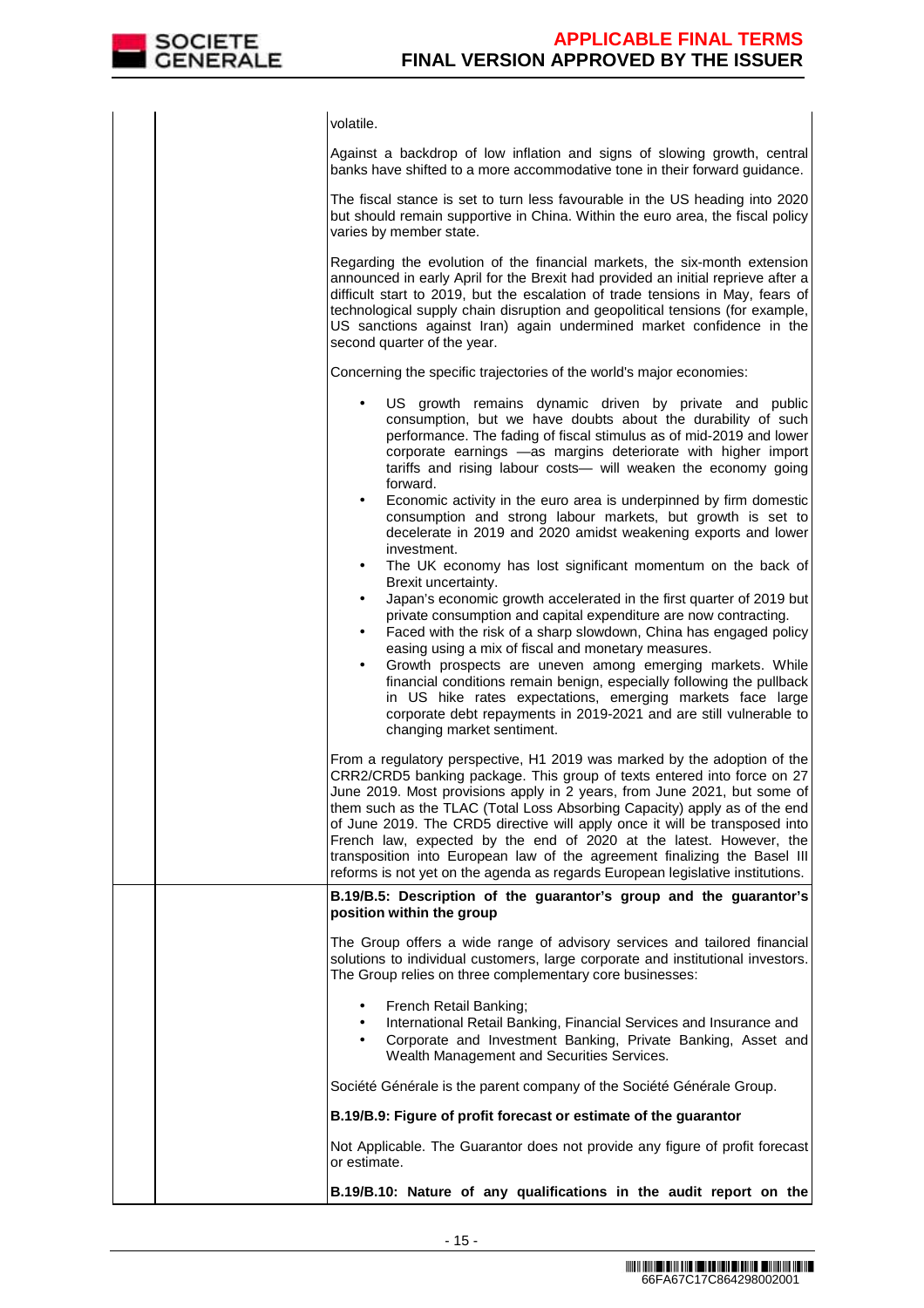

|  | historical financial information                                                                                                                                                                                           |                                                |                     |                                           |                                       |
|--|----------------------------------------------------------------------------------------------------------------------------------------------------------------------------------------------------------------------------|------------------------------------------------|---------------------|-------------------------------------------|---------------------------------------|
|  | Not Applicable. The audit report does not include any qualification.                                                                                                                                                       |                                                |                     |                                           |                                       |
|  | B.19/B.12: Selected historical key financial information regarding the<br>guarantor                                                                                                                                        |                                                |                     |                                           |                                       |
|  |                                                                                                                                                                                                                            | Nine Months Nine Months<br>2019<br>(unaudited) | 2018<br>(unaudited) | Year ended<br>31.12.2018(2)<br>(audited)  | Year ended<br>31.12.2017<br>(audited) |
|  | Results (in                                                                                                                                                                                                                |                                                |                     |                                           |                                       |
|  | millions of euros)                                                                                                                                                                                                         |                                                |                     |                                           |                                       |
|  | Net Banking<br>Income                                                                                                                                                                                                      | 18,458                                         | 19,278              | 25,205                                    | 23,954                                |
|  | Operating<br>lincome                                                                                                                                                                                                       | 4,327                                          | 5,163               | 6,269                                     | 4,767                                 |
|  | Underlying<br>Group Net<br>income <sup>(1)</sup>                                                                                                                                                                           | 4,753                                          | 5,668               | 4,468                                     | 4,491                                 |
|  | Reported Group<br>Net income                                                                                                                                                                                               | 2,594                                          | 3,436               | 3,864                                     | 2,806                                 |
|  | French<br>retail<br>Banking                                                                                                                                                                                                | 901                                            | 955                 | 1,237                                     | 1,059                                 |
|  | International<br>Retail Banking &<br>Financial<br><b>Services</b>                                                                                                                                                          | 1,492                                          | 1,502               | 2,065                                     | 1,939                                 |
|  | Global<br>Banking<br>and<br>Investor<br><b>Solutions</b>                                                                                                                                                                   | 667                                            | 1,018               | 1,197                                     | 1,593                                 |
|  | Corporate<br>Centre                                                                                                                                                                                                        | (466)                                          | (39)                | (635)                                     | (1,785)                               |
|  | Net cost of risk                                                                                                                                                                                                           | (907)                                          | (642)               | (1,005)                                   | (1, 349)                              |
|  | Underlying<br>$ROTE$ ** (1)                                                                                                                                                                                                | 8.1%                                           | 11.0%               | 9.7%                                      | 9.6%                                  |
|  | Tier 1 Ratio **                                                                                                                                                                                                            | 15.2%                                          | 13.7%               | 13.7%                                     | 13.8%                                 |
|  | Cash<br>flow<br>statements<br>(in<br>millions of euros)                                                                                                                                                                    |                                                |                     |                                           |                                       |
|  | <b>Net</b><br>inflow<br>(outflow) in cash<br>land<br>cash<br>equivalent                                                                                                                                                    |                                                |                     | (17, 617)                                 | 18,023                                |
|  |                                                                                                                                                                                                                            | Nine Months Nine Months<br>2019<br>(unaudited) | 2018<br>(unaudited) | Year ended<br>31.12.2018 (2)<br>(audited) | 1/01/2018*<br>(audited)               |
|  | <b>Activity</b><br>(in<br>billions of euros)                                                                                                                                                                               |                                                |                     |                                           |                                       |
|  | Total assets and<br>liabilities                                                                                                                                                                                            | 1,411.1                                        | 1,303.9             | 1,309.4                                   | 1,274.2                               |
|  | loans<br>Customer                                                                                                                                                                                                          |                                                |                     |                                           |                                       |
|  | amortised<br>lat<br>costs                                                                                                                                                                                                  | 445.0                                          | 433.9               | 447.2                                     | 417.4                                 |
|  | Customer<br>deposits                                                                                                                                                                                                       | 415.1                                          | 411.4               | 416.8                                     | 410.6                                 |
|  | Equity<br>(in<br>billions of euros)<br>Shareholders'                                                                                                                                                                       |                                                |                     |                                           |                                       |
|  | equity,<br>Group<br>Share                                                                                                                                                                                                  | 63.7                                           | 61.4                | 61.0                                      | 58.4                                  |
|  | Non-controlling<br>interests                                                                                                                                                                                               | 4.9                                            | 4.6                 | 4.8                                       | 4.5                                   |
|  | * The consolidated balance sheet totaled EUR 1,309 billion at December<br>31st, 2018 (EUR 1,274 billion at January 1st, 2018, EUR 1,275 billion at<br>December 31st, 2017). Balances at January 1st, 2018 after first time |                                                |                     |                                           |                                       |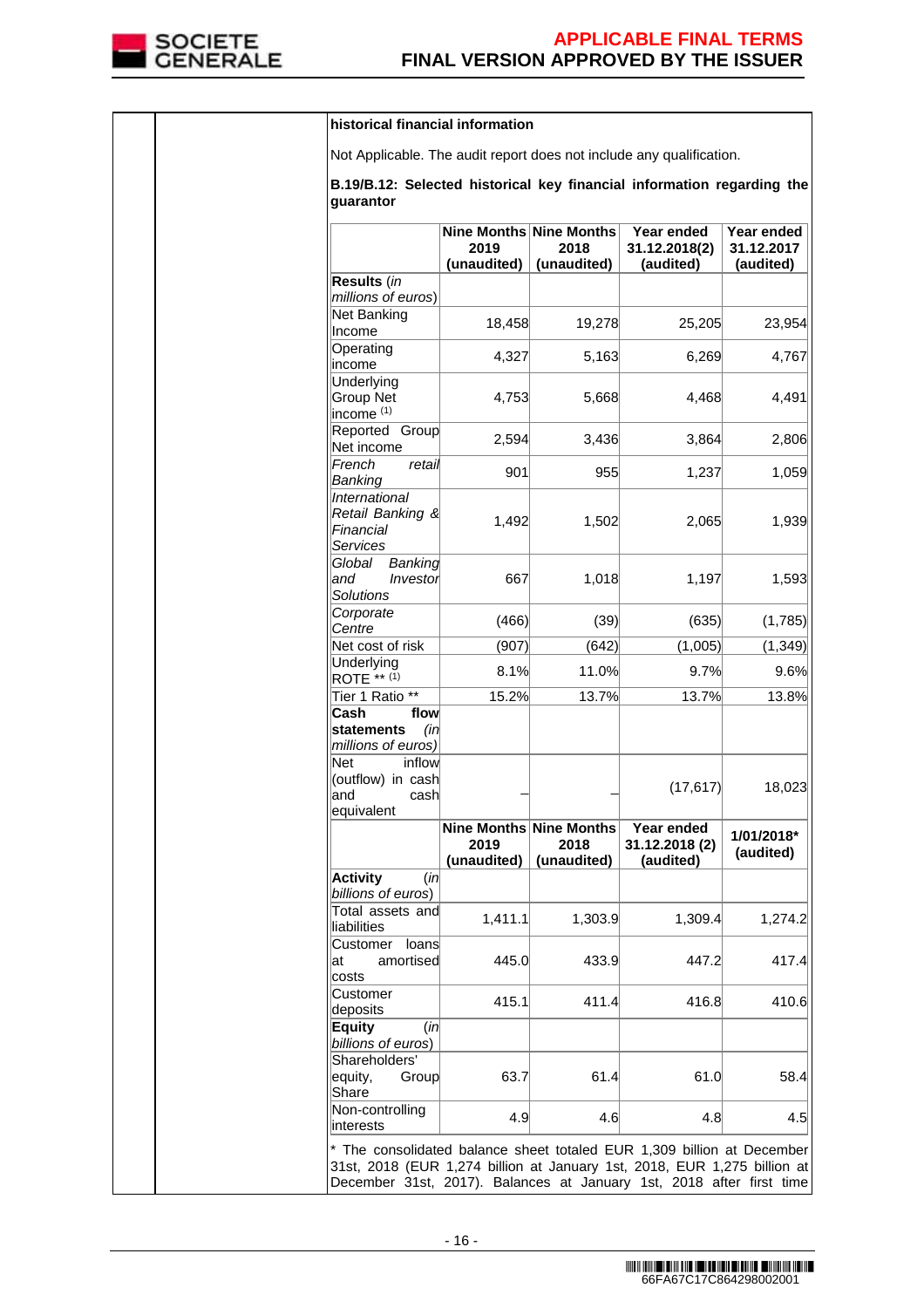|     |                                                                                        | application of IFRS 9 except for subsidiaries in the insurance sector<br>(unaudited).                                                                                                                                                                                                                                                       |
|-----|----------------------------------------------------------------------------------------|---------------------------------------------------------------------------------------------------------------------------------------------------------------------------------------------------------------------------------------------------------------------------------------------------------------------------------------------|
|     |                                                                                        | ** These financial ratios are neither audited nor subjected to a limited review.                                                                                                                                                                                                                                                            |
|     |                                                                                        | (1) Adjusted for exceptional items and linearisation of IFRIC 21.                                                                                                                                                                                                                                                                           |
|     |                                                                                        | (2) The presentation of the Group's consolidated income statement is<br>modified as from 2018 following the transition to IFRS 9: - income and<br>expenses from insurance activities are grouped on a specific line item within<br>the "Net banking income"; - the line item "Cost of risk" is now exclusively<br>dedicated to credit risk. |
|     |                                                                                        | Statement as no material adverse change in the prospects of the<br>guarantor since the date of its last published audited financial<br>statements:                                                                                                                                                                                          |
|     |                                                                                        | There has been no material adverse change in the prospects of Société<br>Générale since 31 December 2018.                                                                                                                                                                                                                                   |
|     |                                                                                        | Significant changes in the guarantor's financial or trading position<br>subsequent to the period covered by the historical financial<br>information:                                                                                                                                                                                        |
|     |                                                                                        | Not Applicable. There has been no significant change in the financial or<br>trading position of Société Générale since 30 September 2019.                                                                                                                                                                                                   |
|     |                                                                                        | B.19/B.13: Recent events particular to the guarantor which are to a<br>material extent relevant to the evaluation of the guarantor's solvency                                                                                                                                                                                               |
|     |                                                                                        | Not Applicable. There have been no recent events particular to Société<br>Générale which are to a material extent relevant to the evaluation of its<br>solvency.                                                                                                                                                                            |
|     |                                                                                        | B.19/B.14: Statement as to whether the guarantor is dependent upon<br>other entities within the group                                                                                                                                                                                                                                       |
|     |                                                                                        | See Element B.5 above for the Société Générale's position within the Group.                                                                                                                                                                                                                                                                 |
|     |                                                                                        | Société Générale is the ultimate holding company of the Group. However,<br>Société Générale operates its own business; it does not act as a simple<br>holding company vis-à-vis its subsidiaries.                                                                                                                                           |
|     |                                                                                        | B.19/B.15: Description of the guarantor's principal activities                                                                                                                                                                                                                                                                              |
|     |                                                                                        | See Element B.19/B.5 above                                                                                                                                                                                                                                                                                                                  |
|     |                                                                                        | B.19/B.16: To the extent known to the guarantor, whether the guarantor<br>is directly or indirectly owned or controlled and by whom, and<br>description of the nature of such control                                                                                                                                                       |
|     |                                                                                        | Not Applicable. To its knowledge, Société Générale is not owned or<br>controlled, directly or indirectly (under French law) by another entity.                                                                                                                                                                                              |
|     | <b>Section C - Securities</b>                                                          |                                                                                                                                                                                                                                                                                                                                             |
| C.1 | Type and class of the<br>securities being offered                                      | The certificates are derivative instruments (the <b>Certificates</b> )                                                                                                                                                                                                                                                                      |
|     | and/or admitted to                                                                     | The ISIN Code is: XS2088364711                                                                                                                                                                                                                                                                                                              |
|     | trading, including any<br>security identification<br>number                            | The Common Code is: 208836471                                                                                                                                                                                                                                                                                                               |
| C.2 | <b>Currency of the</b><br>securities issue                                             | <b>EUR</b>                                                                                                                                                                                                                                                                                                                                  |
| C.5 | Description of any<br>restrictions on the free<br>transferability of the<br>securities | Not Applicable. There is no restriction on the free transferability of the<br>Certificates, subject to selling and transfer restrictions which may apply in<br>certain jurisdictions including restrictions applicable to the offer and sale to,<br>or for the account or benefit of, persons other than Permitted Transferees.             |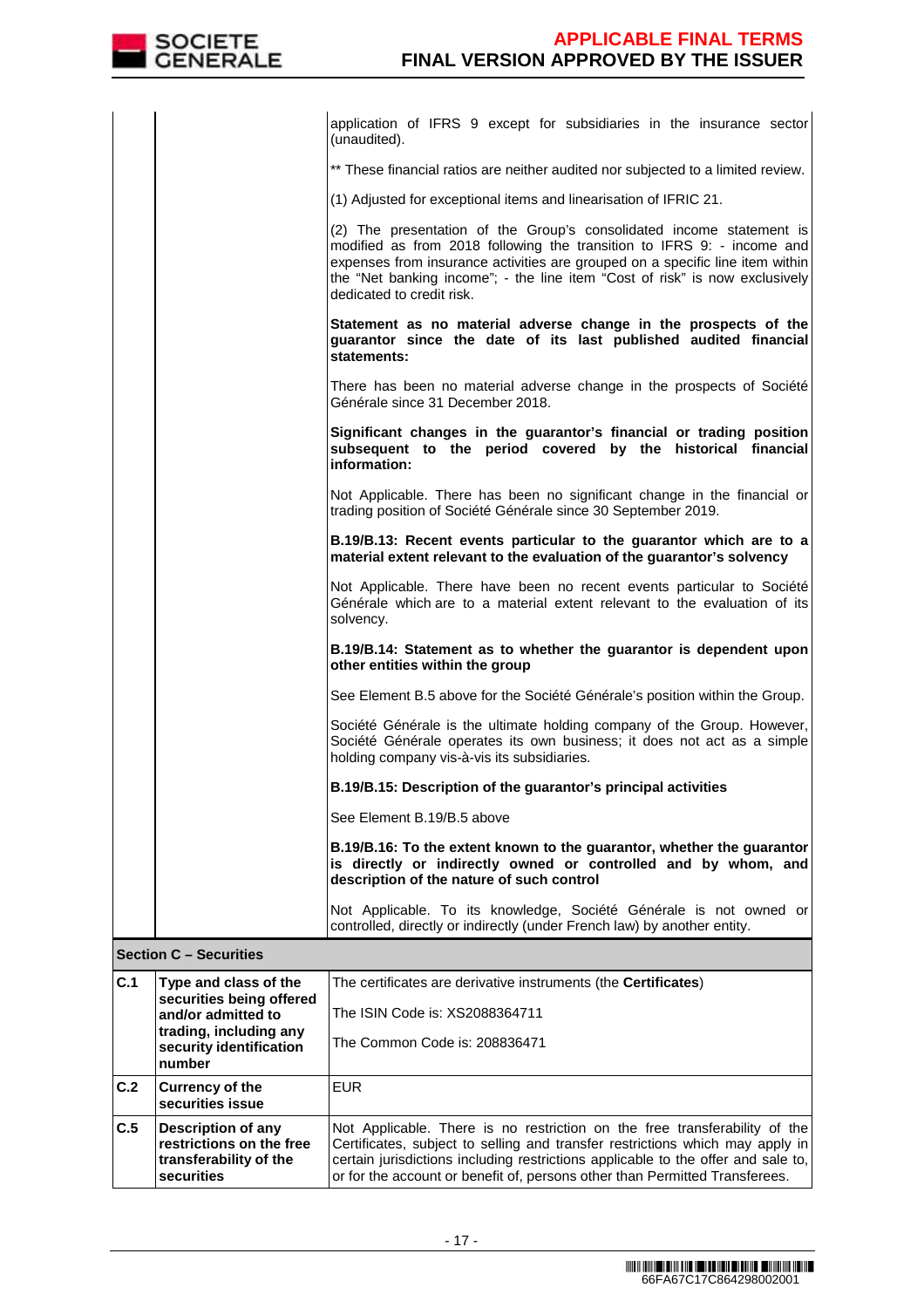

|     |                                                                                                      | A Permitted Transferee means any person who (i) is not a U.S. person as<br>defined pursuant to Regulation S (ii) is not a person who comes within any<br>definition of U.S. person for the purposes of the CEA or any CFTC Rule,<br>guidance or order proposed or issued under the CEA (for the avoidance of<br>doubt, any person who is not a "Non-United States person" defined under<br>CFTC Rule 4.7(a)(1)(iv), but excluding, for purposes of subsection (D)<br>thereof, the exception for any qualified eligible person who is not a "Non-<br>United States person," shall be considered a U.S. person); and (iii) is not a<br>"U.S. Person" for purposes of the final rules implementing the credit risk<br>retention requirements of Section 15G of the U.S. Securities Exchange Act<br>of 1934, as amended (the U.S. Risk Retention Rules) (a Risk Retention<br>U.S. Person). |
|-----|------------------------------------------------------------------------------------------------------|----------------------------------------------------------------------------------------------------------------------------------------------------------------------------------------------------------------------------------------------------------------------------------------------------------------------------------------------------------------------------------------------------------------------------------------------------------------------------------------------------------------------------------------------------------------------------------------------------------------------------------------------------------------------------------------------------------------------------------------------------------------------------------------------------------------------------------------------------------------------------------------|
| C.8 | <b>Rights attached to the</b><br>securities, including<br>ranking and limitations<br>to those rights | Rights attached to the securities:                                                                                                                                                                                                                                                                                                                                                                                                                                                                                                                                                                                                                                                                                                                                                                                                                                                     |
|     |                                                                                                      | Unless the Certificates are previously redeemed, the Certificates will entitle<br>each holder of the Certificates (a Certificateholder) to receive a redemption<br>amount which may be lower than, equal to or higher than the amount initially<br>invested (see Element C.18).                                                                                                                                                                                                                                                                                                                                                                                                                                                                                                                                                                                                        |
|     |                                                                                                      | A Certificateholder will be entitled to claim the immediate and due payment<br>of any sum in case:                                                                                                                                                                                                                                                                                                                                                                                                                                                                                                                                                                                                                                                                                                                                                                                     |
|     |                                                                                                      | - the Issuer fails to pay or to perform its other obligations under the<br>Certificates                                                                                                                                                                                                                                                                                                                                                                                                                                                                                                                                                                                                                                                                                                                                                                                                |
|     |                                                                                                      | - the Guarantor fails to perform its obligations under the Guarantee or in the<br>event that the guarantee of the Guarantor stops being valid; or                                                                                                                                                                                                                                                                                                                                                                                                                                                                                                                                                                                                                                                                                                                                      |
|     |                                                                                                      | - of insolvency or bankruptcy proceeding(s) affecting the Issuer.                                                                                                                                                                                                                                                                                                                                                                                                                                                                                                                                                                                                                                                                                                                                                                                                                      |
|     |                                                                                                      | The Certificateholders' consent shall have to be obtained to amend the<br>contractual terms of the Certificates pursuant to the provisions of an agency<br>agreement, made available to a Certificateholder upon request to the Issuer.                                                                                                                                                                                                                                                                                                                                                                                                                                                                                                                                                                                                                                                |
|     |                                                                                                      | <b>Waiver of Set-off rights:</b>                                                                                                                                                                                                                                                                                                                                                                                                                                                                                                                                                                                                                                                                                                                                                                                                                                                       |
|     |                                                                                                      | The Certificateholders waive any right of set-off, compensation and retention<br>in relation to the Certificates, to the extent permitted by law.                                                                                                                                                                                                                                                                                                                                                                                                                                                                                                                                                                                                                                                                                                                                      |
|     |                                                                                                      | <b>Governing law:</b>                                                                                                                                                                                                                                                                                                                                                                                                                                                                                                                                                                                                                                                                                                                                                                                                                                                                  |
|     |                                                                                                      | The Certificates and any non-contractual obligations arising out of or in<br>connection with the Certificates will be governed by, and shall be construed<br>in accordance with English law.                                                                                                                                                                                                                                                                                                                                                                                                                                                                                                                                                                                                                                                                                           |
|     |                                                                                                      | The Issuer accepts the competence of the courts of England in relation to<br>any dispute against the Issuer but accepts that such Certificateholders may<br>bring their action before any other competent court.                                                                                                                                                                                                                                                                                                                                                                                                                                                                                                                                                                                                                                                                       |
|     |                                                                                                      | Ranking:<br>The Certificates will be direct, unconditional, unsecured and unsubordinated<br>obligations of the Issuer and will rank at least pari passu with all other<br>outstanding direct, unconditional, unsecured and unsubordinated obligations<br>of the Issuer, present and future.                                                                                                                                                                                                                                                                                                                                                                                                                                                                                                                                                                                            |
|     |                                                                                                      | <b>Limitations</b><br>securities:<br>rights<br>attached<br>the<br>to<br>to<br>- The Issuer may redeem the Certificates early on the basis of the market<br>value of these Certificates for tax or regulatory reasons, force majeure event<br>or in the case of occurrence of extraordinary events affecting the underlying<br>instrument(s) or in the case of occurrence of additional disruption event(s).                                                                                                                                                                                                                                                                                                                                                                                                                                                                            |
|     |                                                                                                      | - The Issuer may adjust the financial terms in case of adjustment events<br>affecting the underlying instrument(s), and, in the case of occurrence of<br>extraordinary events affecting the underlying instrument(s) or in the case of<br>occurrence of additional disruption event(s), the Issuer may substitute the<br>underlying instrument(s) by new underlying instrument(s) or deduct from any<br>due amount the increased cost of hedging, and in each case without the<br>consent of the Certificateholders.                                                                                                                                                                                                                                                                                                                                                                   |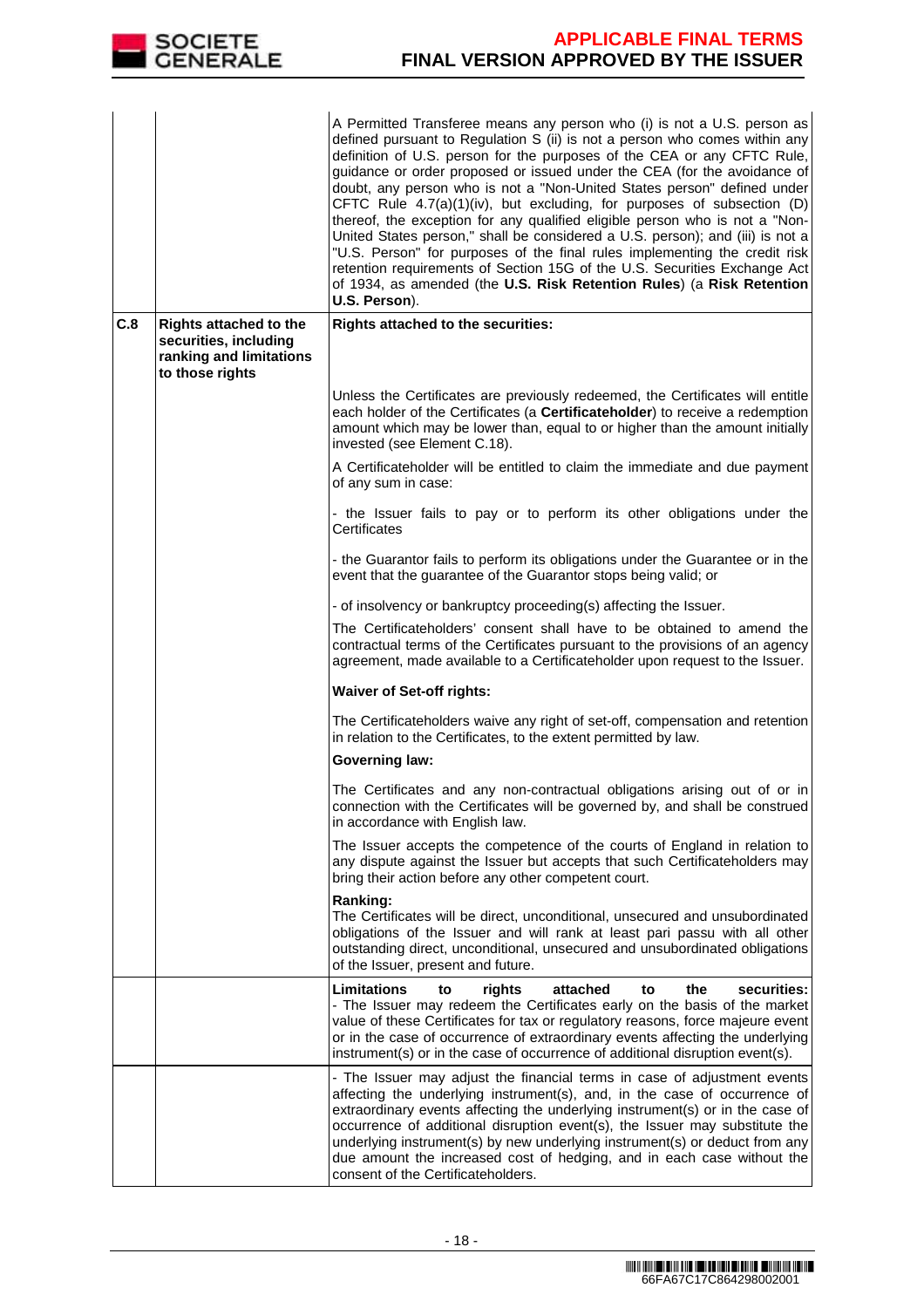

|      |                                                                                                                                                                                                                                                                | - The Issuer may monetise all or part of the due amounts until the final<br>exercise date of the Certificates in the case of occurrence of extraordinary<br>events affecting the underlying or in the case of occurrence of additional<br>disruption event(s).                                                                                                                                                                                                                                                                                                                                                                                                                                                                                           |
|------|----------------------------------------------------------------------------------------------------------------------------------------------------------------------------------------------------------------------------------------------------------------|----------------------------------------------------------------------------------------------------------------------------------------------------------------------------------------------------------------------------------------------------------------------------------------------------------------------------------------------------------------------------------------------------------------------------------------------------------------------------------------------------------------------------------------------------------------------------------------------------------------------------------------------------------------------------------------------------------------------------------------------------------|
|      |                                                                                                                                                                                                                                                                | - the rights to payment of principal and interest will be prescribed within a<br>period of ten years (in the case of principal) and five years (in the case of<br>interest) from the date on which the payment of these amounts has become<br>due for the first time and has remained unpaid.                                                                                                                                                                                                                                                                                                                                                                                                                                                            |
|      |                                                                                                                                                                                                                                                                | - In the case of a payment default by the Issuer, Certificateholders shall not<br>institute any proceedings, judicial or otherwise, or otherwise assert a claim<br>against the Issuer. Nevertheless, Certificateholders will continue to be able<br>to claim against the Guarantor in respect of any unpaid amount.                                                                                                                                                                                                                                                                                                                                                                                                                                      |
|      |                                                                                                                                                                                                                                                                | <b>Taxation:</b>                                                                                                                                                                                                                                                                                                                                                                                                                                                                                                                                                                                                                                                                                                                                         |
|      |                                                                                                                                                                                                                                                                | All payments in respect of Certificates, Receipts and Coupons or under the<br>Guarantee shall be made free and clear of, and without withholding or<br>deduction for or on account of, any present or future taxes, duties,<br>assessments or governmental charges of whatever nature imposed, levied,<br>collected, withheld or assessed by or on behalf of any Tax Jurisdiction<br>unless such withholding or deduction is required by law.                                                                                                                                                                                                                                                                                                            |
|      |                                                                                                                                                                                                                                                                | In the event that any amounts are required to be deducted or withheld for, or<br>on behalf of, any Tax Jurisdiction, the relevant Issuer or, as the case may<br>be, the Guarantor shall (except in certain circumstances), to the fullest extent<br>permitted by law, pay such additional amount as may be necessary, in order<br>that each Certificateholder, Receiptholder or Couponholder, after deduction<br>or such withholding of such taxes, duties, assessments or governmental<br>charges or deduction, will receive the full amount then due and payable.                                                                                                                                                                                      |
|      |                                                                                                                                                                                                                                                                | Notwithstanding the provisions above, in no event will the Issuer or, as the<br>case may be, the Guarantor, be required to pay any additional amounts in<br>respect of the Certificates, Receipts or Coupons for, or on account of, any<br>withholding or deduction (i) required pursuant to an agreement described in<br>Section 1471(b) of the U.S. Internal Revenue Code of 1986 (the "Code") or<br>otherwise imposed pursuant to Sections 1471 through 1474 of the Code, any<br>regulations or agreements thereunder, or any official interpretations thereof,<br>or any law implementing an intergovernmental approach thereto or (ii)<br>imposed pursuant to Section 871(m) of the Code or (iii) imposed by any<br>other law of the United States. |
|      |                                                                                                                                                                                                                                                                | Where                                                                                                                                                                                                                                                                                                                                                                                                                                                                                                                                                                                                                                                                                                                                                    |
|      |                                                                                                                                                                                                                                                                | Tax Jurisdiction means Luxembourg or any political subdivision or any<br>authority thereof or therein having power to tax.                                                                                                                                                                                                                                                                                                                                                                                                                                                                                                                                                                                                                               |
| C.11 | Whether the securities<br>offered are or will be the<br>object of an application<br>for admission to trading,<br>with a view to their<br>distribution in a<br>regulated market or<br>other equivalent markets<br>with indication of the<br>markets in question | Application will be made for the Certificates to be admitted to trading on<br>EuroTLX, a Multilateral Trading Facility organized and managed by Borsa<br>Italiana S.p.A                                                                                                                                                                                                                                                                                                                                                                                                                                                                                                                                                                                  |
| C.15 | How the value of the<br>investment is affected<br>by the value of the<br>underlying instrument(s)                                                                                                                                                              | The value of the Certificates, the payment of an automatic early redemption<br>amount on a relevant automatic early redemption date, and the payment of<br>a redemption amount to a Certificateholder on the final exercise date will<br>depend on the performance of the underlying asset(s), on the relevant<br>valuation date(s).                                                                                                                                                                                                                                                                                                                                                                                                                     |
|      |                                                                                                                                                                                                                                                                | The value of the Certificates is linked to the positive or negative<br>performance of the underlying instrument. The amount(s) to be paid is/are<br>determined on the basis of the condition which is satisfied (or not) if the<br>performance of the underlying instrument is higher than or equal to a                                                                                                                                                                                                                                                                                                                                                                                                                                                 |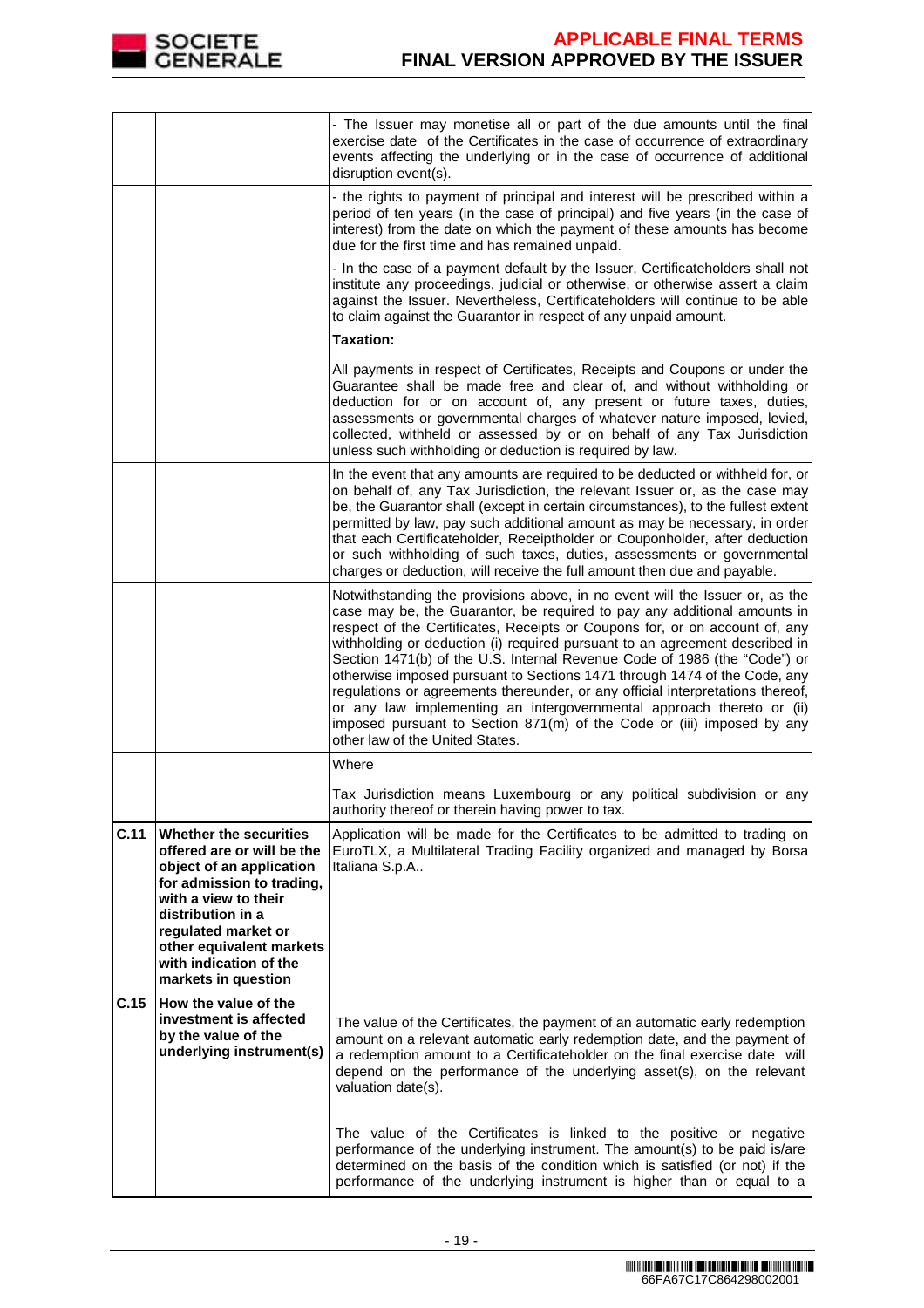

|      |                                                            |                                                                                                                                                                                 | predefined barrier performance.                                                                                                                                                                                                                                                       |  |  |  |  |
|------|------------------------------------------------------------|---------------------------------------------------------------------------------------------------------------------------------------------------------------------------------|---------------------------------------------------------------------------------------------------------------------------------------------------------------------------------------------------------------------------------------------------------------------------------------|--|--|--|--|
| C.16 | The final exercise date<br>and the final reference<br>date |                                                                                                                                                                                 | The final exercise date of the Certificates will be 05/03/2025 (the Final<br>Exercise Date), and the final reference date will be the last valuation date.                                                                                                                            |  |  |  |  |
|      |                                                            | Element C.8 above and Element C.18 below.                                                                                                                                       | The Final Exercise Date may be modified pursuant to the provisions of                                                                                                                                                                                                                 |  |  |  |  |
| C.17 | Settlement procedure of<br>the derivative securities       | Cash delivery                                                                                                                                                                   |                                                                                                                                                                                                                                                                                       |  |  |  |  |
| C.18 | How the return on<br>derivative securities<br>takes place  | The issue date of the Certificates is 27/02/2020 (the Issue Date) and<br>each Certificate will have a specified denomination of EUR 100 (the<br><b>Specified Denomination).</b> |                                                                                                                                                                                                                                                                                       |  |  |  |  |
|      |                                                            | <b>Automatic Early</b><br><b>Redemption Amount(s):</b>                                                                                                                          | Unless previously redeemed, if an Automatic<br>Early Redemption Event has occurred, then<br>the Issuer shall redeem early the Certificates<br>on Automatic Early Redemption Date(i) (i<br>from 1 to 4) in accordance with the following<br>provisions in respect of each Certificate: |  |  |  |  |
|      |                                                            |                                                                                                                                                                                 | Automatic Early Redemption Amount(i) =<br>Specified Denomination x (100% + i x<br>18.30%)                                                                                                                                                                                             |  |  |  |  |
|      |                                                            | <b>Automatic Early</b><br><b>Redemption Date(s):</b>                                                                                                                            | Automatic Early Redemption Date(i) (i from<br>1 to 4): 5 Business Days after the Valuation<br>Date(i) on which an Automatic Early<br>Redemption Event is deemed to have<br>occurred.                                                                                                  |  |  |  |  |
|      |                                                            | <b>Automatic Early</b><br><b>Redemption Event:</b>                                                                                                                              | is deemed to have occurred, as determined<br>by the Calculation Agent, if on a Valuation<br>Date(i) (i from 1 to 4), Performance(i) is<br>higher than or equal to 0% or if on Valuation<br>Date(1) an American Knock-In Event has not<br>occurred.                                    |  |  |  |  |
|      |                                                            | <b>Final Exercise Amount:</b>                                                                                                                                                   | Unless previously redeemed, the Issuer shall<br>redeem the Certificates on the Final Exercise<br>Date, in accordance with the following<br>provisions in respect of each Certificate:                                                                                                 |  |  |  |  |
|      |                                                            |                                                                                                                                                                                 | Scenario 1:                                                                                                                                                                                                                                                                           |  |  |  |  |
|      |                                                            |                                                                                                                                                                                 | If on Valuation Date(5), Performance(5) is<br>higher than or equal to 0%, then:                                                                                                                                                                                                       |  |  |  |  |
|      |                                                            |                                                                                                                                                                                 | Final<br>Exercise<br>Amount<br>Specified<br>$\hspace{1.6cm} = \hspace{1.6cm}$<br>Denomination x [100% + 5 x 18.30%]                                                                                                                                                                   |  |  |  |  |
|      |                                                            |                                                                                                                                                                                 | Scenario 2:                                                                                                                                                                                                                                                                           |  |  |  |  |
|      |                                                            |                                                                                                                                                                                 | If on Valuation Date(5), Performance(5) is<br>lower than 0% and Performance(5) is higher<br>than or equal to -30%, then:                                                                                                                                                              |  |  |  |  |
|      |                                                            |                                                                                                                                                                                 | Specified<br>Final<br>Exercise<br>Amount<br>$=$<br>Denomination x [100%]                                                                                                                                                                                                              |  |  |  |  |
|      |                                                            |                                                                                                                                                                                 | Scenario 3:                                                                                                                                                                                                                                                                           |  |  |  |  |
|      |                                                            |                                                                                                                                                                                 | If on Valuation Date(5), Performance(5) is                                                                                                                                                                                                                                            |  |  |  |  |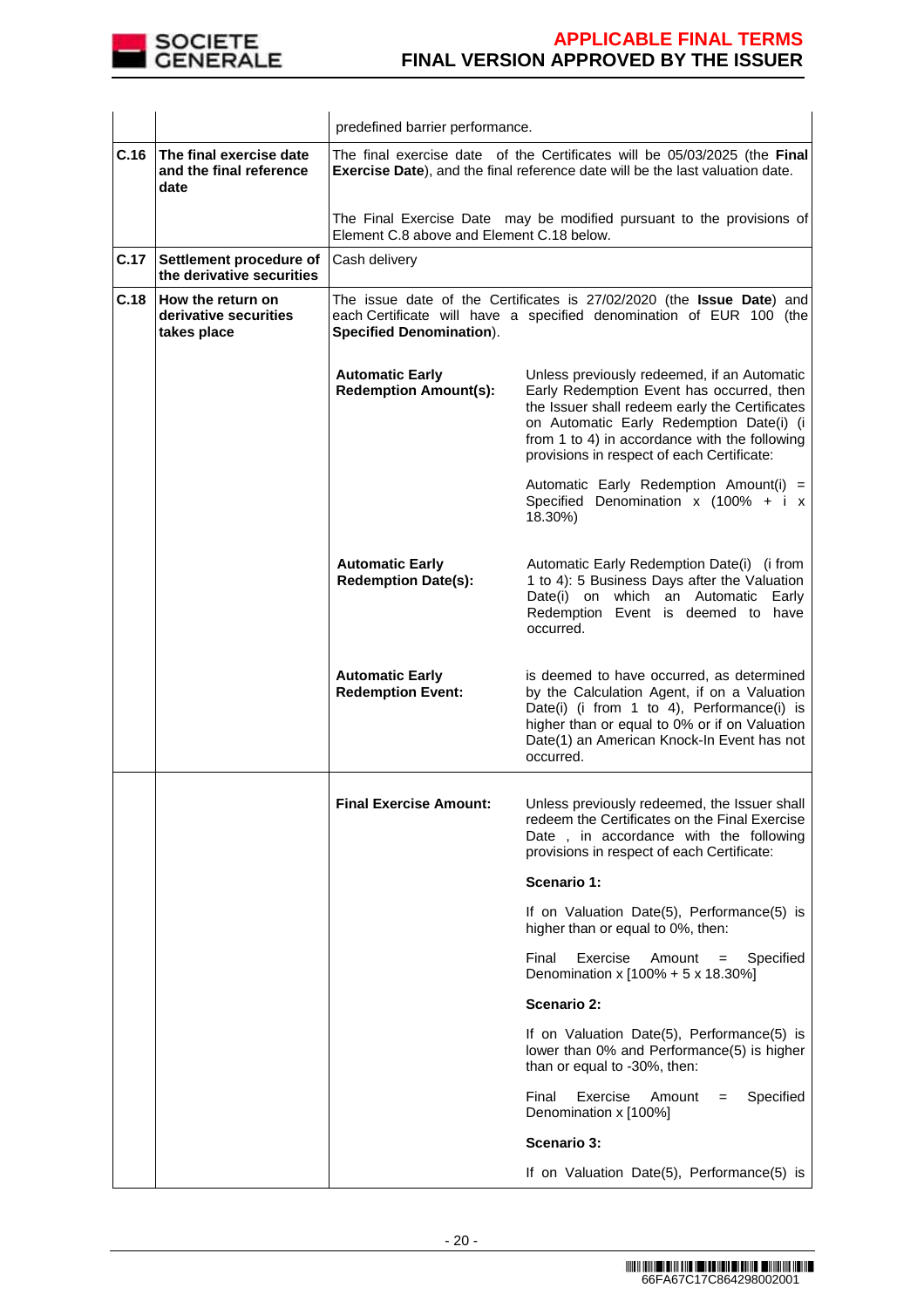

|      |                                                                |                                                                                        | lower than -30%, then:                                                                                                                                                                                                                                                       |
|------|----------------------------------------------------------------|----------------------------------------------------------------------------------------|------------------------------------------------------------------------------------------------------------------------------------------------------------------------------------------------------------------------------------------------------------------------------|
|      |                                                                |                                                                                        | Final<br>Exercise<br>Amount<br>Specified<br>$=$<br>Denomination x (100% + Performance(5))                                                                                                                                                                                    |
|      |                                                                | Definitions relating to date(s): Applicable                                            |                                                                                                                                                                                                                                                                              |
|      |                                                                | <b>Valuation Date(0):</b><br>(DD/MM/YYYY)                                              | 26/02/2020                                                                                                                                                                                                                                                                   |
|      |                                                                | <b>Valuation Date(i)</b><br>(i from 1 to 5)<br>(DD/MM/YYYY)                            | 26/02/2021;<br>28/02/2022;<br>27/02/2023;<br>26/02/2024;<br>26/02/2025                                                                                                                                                                                                       |
|      |                                                                | Definitions relating to the<br><b>Product:</b>                                         | Applicable, subject to the provisions of the<br>Condition 4 of the Additional Terms and<br>Conditions relating to Formulae                                                                                                                                                   |
|      |                                                                | <b>American Knock-In Event</b>                                                         | is deemed to have occurred, as determined<br>by the Calculation Agent, if on at least one<br>Scheduled Trading Day that is not a<br>Disrupted Day from and excluding Valuation<br>Date(0) to and including Valuation Date(1),<br>the Closing Price is lower than 85% x S(0). |
|      |                                                                | <b>Closing Price</b><br>Performance(i)<br>(i from 1 to 5)                              | as defined in Condition 4.0 of the Additional<br>Terms and Conditions relating to Formulae.<br>means (S(i) / S(0)) - 100%                                                                                                                                                    |
|      |                                                                | S(i)<br>(i from 0 to 5)                                                                | means in respect of any Valuation Date(i)<br>the Closing Price of the Underlying                                                                                                                                                                                             |
| C.19 | The final reference price                                      | See Element C.18 above.                                                                |                                                                                                                                                                                                                                                                              |
|      | of the underlying                                              | instrument(s).                                                                         | Final reference price: the value of the underlying instrument(s) on the<br>relevant valuation date(s) for the redemption, subject to the occurrence of<br>certain extraordinary events and adjustments affecting such underlying                                             |
| C.20 | Type of the underlying                                         | The type of underlying is: share.                                                      |                                                                                                                                                                                                                                                                              |
|      | and where the<br>information on the<br>underlying can be found | screen page(s).                                                                        | Information about the underlying is available on the following website(s) or                                                                                                                                                                                                 |
|      |                                                                | <b>Bloomberg</b>                                                                       |                                                                                                                                                                                                                                                                              |
|      |                                                                | Company<br><b>Ticker</b><br>Intesa                                                     | Website<br><b>Exchange</b><br><b>BORSA</b>                                                                                                                                                                                                                                   |
|      |                                                                | <b>ISP IM</b><br>Sanpaolo SpA                                                          | www.intesasanpaolo.com<br>ITALIANA S.P.A.                                                                                                                                                                                                                                    |
|      | <b>Section D - Risks</b>                                       |                                                                                        |                                                                                                                                                                                                                                                                              |
| D.2  | key risks that are specific<br>to the issuer and the           | <b>Key information on the</b> The following categories of risk factors are identified: |                                                                                                                                                                                                                                                                              |
|      | guarantor                                                      | ٠<br>environments                                                                      | Risks related to the macroeconomic, market and regulatory                                                                                                                                                                                                                    |
|      |                                                                |                                                                                        | The global economic and financial context, as well as the context<br>of the markets in which the Group operates, may adversely affect                                                                                                                                        |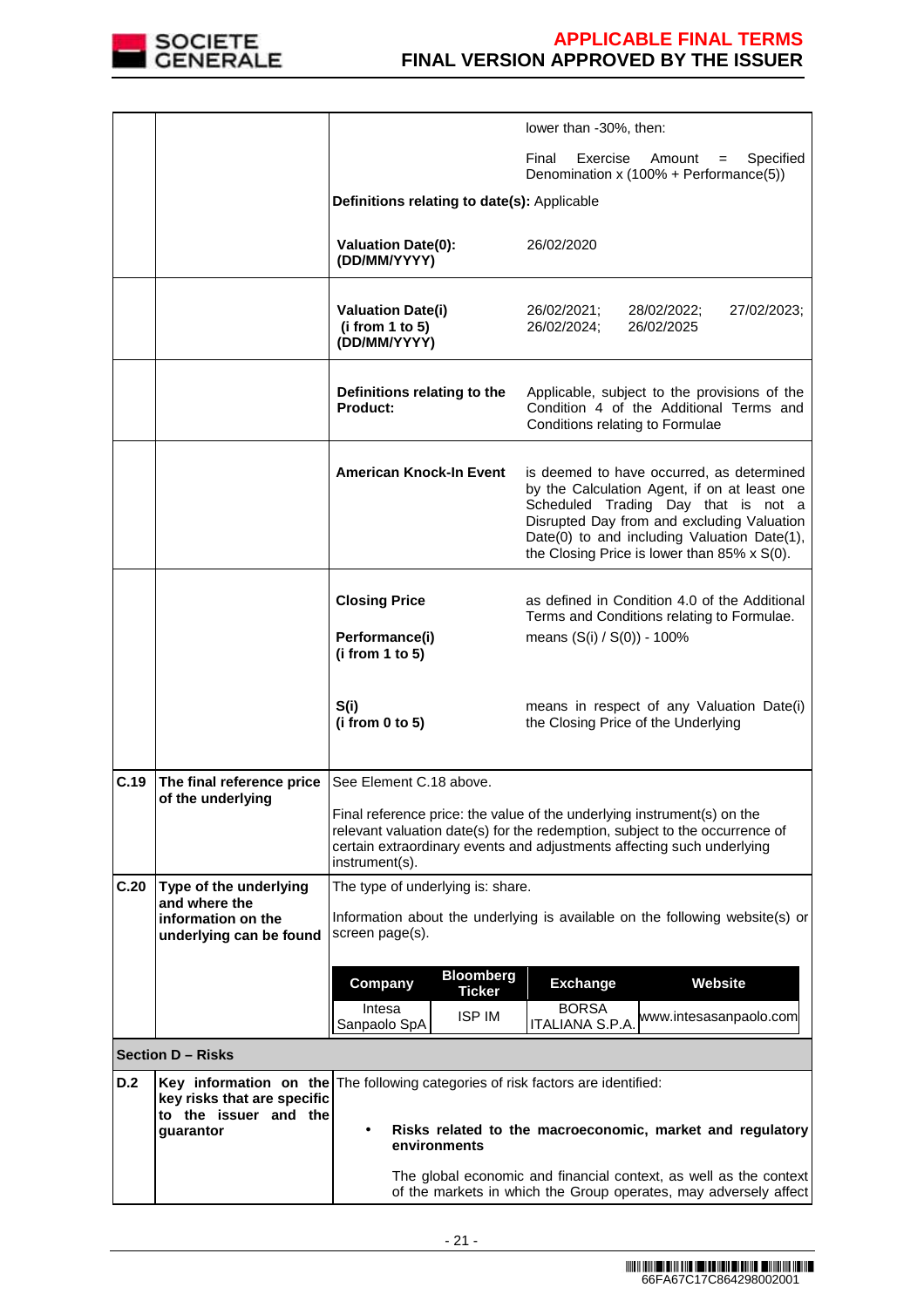

|  |   | the Group's activities, financial position and results of operations.                                                                                                                                                                                                                                                                                                                                               |
|--|---|---------------------------------------------------------------------------------------------------------------------------------------------------------------------------------------------------------------------------------------------------------------------------------------------------------------------------------------------------------------------------------------------------------------------|
|  |   | Brexit and its impact on financial markets and the economic<br>environment could have an adverse effect on the Group's activities<br>and results of operations.                                                                                                                                                                                                                                                     |
|  |   | The Group is subject to an extensive supervisory and regulatory<br>framework in each of the countries in which it operates and<br>changes in this regulatory framework could have a significant effect<br>on the Group's businesses, financial position, costs, as well as on<br>the financial and economic environment in which it operates. Risks<br>related to the implementation of the Group's strategic plan. |
|  |   | Increased competition from banking and non-banking operators<br>could have an adverse effect on the Group's business and results,<br>both in its French domestic market and internationally.                                                                                                                                                                                                                        |
|  | ٠ | <b>Credit and counterparty risks</b>                                                                                                                                                                                                                                                                                                                                                                                |
|  |   | The Group is exposed to counterparty and concentration risks,<br>which may have a material adverse effect on the Group's business,<br>results of operations and financial position.                                                                                                                                                                                                                                 |
|  |   | The financial soundness and conduct of other financial institutions<br>and market participants could adversely affect the Group.                                                                                                                                                                                                                                                                                    |
|  |   | The Group's results of operations and financial position could be<br>adversely affected by a late or insufficient provisioning of credit<br>exposures.                                                                                                                                                                                                                                                              |
|  |   | <b>Market and structural risks</b>                                                                                                                                                                                                                                                                                                                                                                                  |
|  |   | Changes and volatility in the financial markets may have a material<br>adverse effect on the Group's business and the results of market<br>activities.                                                                                                                                                                                                                                                              |
|  |   | Changes in interest rates may adversely affect the retail banking<br>activities.                                                                                                                                                                                                                                                                                                                                    |
|  |   | Fluctuations in exchange rates could adversely affect the Group's<br>results.                                                                                                                                                                                                                                                                                                                                       |
|  |   | Operational risks (including risk of inappropriate conduct) and<br>models risks                                                                                                                                                                                                                                                                                                                                     |
|  |   | The Group is exposed to legal risks that could have a material<br>adverse effect on its financial position or results of operations.                                                                                                                                                                                                                                                                                |
|  |   | Operational failure, termination or capacity constraints affecting<br>institutions the Group does business with, or failure or breach of<br>the Group's information technology systems, could have an<br>adverse effect on the Group's business and result in losses and<br>damages to the reputation of the Group.                                                                                                 |
|  |   | Reputational damage could harm the Group's competitive position.                                                                                                                                                                                                                                                                                                                                                    |
|  |   | The Group's inability to attract and retain qualified employees may<br>adversely affect its performance.                                                                                                                                                                                                                                                                                                            |
|  |   | The models, in particular the Group's internal models, used in<br>strategic decision-making and in risk management systems could<br>fail or prove to be inadequate and result in financial losses for the<br>Group.                                                                                                                                                                                                 |
|  |   | The Group may incur losses as a result of unforeseen or<br>catastrophic events, including terrorist attacks or natural disasters.                                                                                                                                                                                                                                                                                   |
|  |   | <b>Liquidity and Funding Risks</b>                                                                                                                                                                                                                                                                                                                                                                                  |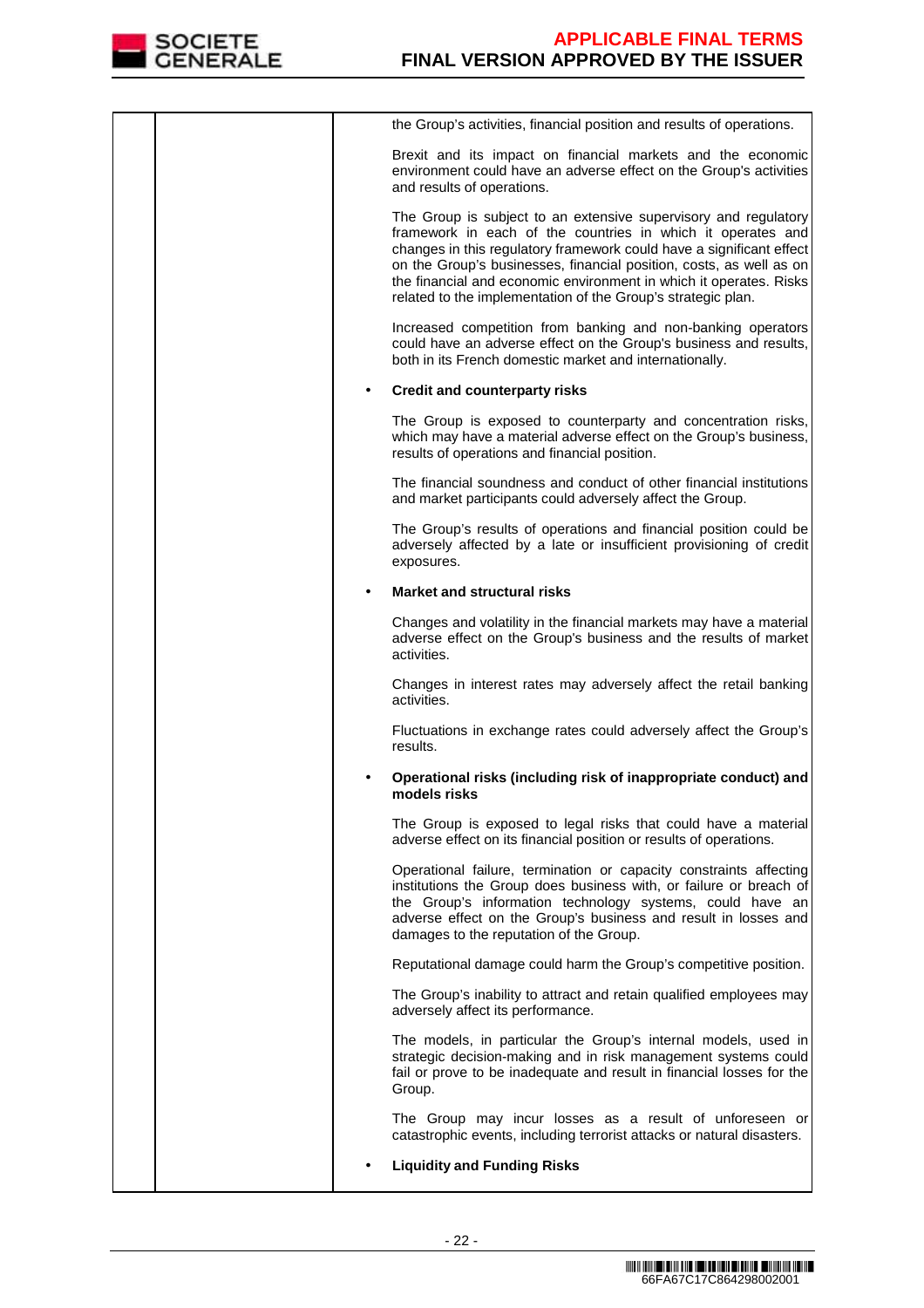

|     |                                                                                                                                                                                                  | A number of exceptional measures taken by governments, central<br>banks and regulators could have a material adverse effect on the<br>Group's cost of financing and its access to liquididy                                                                                                                                                                                                                                                                                                                                                                                                                                                                                                                                                                                                                                                                                                                                         |
|-----|--------------------------------------------------------------------------------------------------------------------------------------------------------------------------------------------------|-------------------------------------------------------------------------------------------------------------------------------------------------------------------------------------------------------------------------------------------------------------------------------------------------------------------------------------------------------------------------------------------------------------------------------------------------------------------------------------------------------------------------------------------------------------------------------------------------------------------------------------------------------------------------------------------------------------------------------------------------------------------------------------------------------------------------------------------------------------------------------------------------------------------------------------|
|     |                                                                                                                                                                                                  | A downgrade in the Group's external rating or in the sovereign<br>rating of the French State could have an adverse effect on the<br>Group's cost of financing and its access to liquidity.                                                                                                                                                                                                                                                                                                                                                                                                                                                                                                                                                                                                                                                                                                                                          |
|     |                                                                                                                                                                                                  | <b>Risks related to insurance activities</b>                                                                                                                                                                                                                                                                                                                                                                                                                                                                                                                                                                                                                                                                                                                                                                                                                                                                                        |
|     |                                                                                                                                                                                                  | A deterioration in the market condition, and in particular a<br>significant increase or decrease in interest rates, could have a<br>material adverse effect on the life insurance activities of the<br>Group's Insurance business.                                                                                                                                                                                                                                                                                                                                                                                                                                                                                                                                                                                                                                                                                                  |
|     |                                                                                                                                                                                                  | Since the Issuer is part of the Group, these risk factors are<br>applicable to the Issuer.                                                                                                                                                                                                                                                                                                                                                                                                                                                                                                                                                                                                                                                                                                                                                                                                                                          |
| D.6 | Key information on the<br>key risks that are specific<br>to the securities and risk<br>warning to the effect that<br>investors may lose the<br>value of their entire<br>investment or part of it |                                                                                                                                                                                                                                                                                                                                                                                                                                                                                                                                                                                                                                                                                                                                                                                                                                                                                                                                     |
|     |                                                                                                                                                                                                  | The Certificates may provide for an automatic early redemption linked to a<br>specific event. Therefore, this may prevent the Certificateholders from<br>benefitting from the performance of the underlying instrument(s) over the<br>whole period initially envisaged.                                                                                                                                                                                                                                                                                                                                                                                                                                                                                                                                                                                                                                                             |
|     |                                                                                                                                                                                                  | The terms and conditions of the Certificates may include provisions under<br>which upon the occurrence of certain market disruptions delays in the<br>settlement of the Certificates may be incurred or certain modifications be<br>made. Moreover, in case of occurrence of events affecting the underlying<br>instrument(s), the terms and conditions of the Certificates allow the Issuer to<br>substitute the underlying instrument(s) by new underlying instrument(s),<br>cease the exposure to the underlying asset(s) and apply a reference rate to<br>the proceeds so obtained until the final exercise date of the Certificates,<br>postpone the final exercise date of the Certificates, early redeem the<br>Certificates on the basis of the market value of these Certificates or deduct<br>from any due amount the increased cost of hedging, and in each case<br>without the prior consent of the Certificateholders. |
|     |                                                                                                                                                                                                  | Payments (whether in respect of principal and/or interest and whether at<br>final exercise or otherwise) on the Certificates are calculated by reference to<br>certain underlying(s), the return of the Certificates is based on changes in<br>the value of the underlying(s), which may fluctuate. Prospective investors<br>should be aware that these Certificates may be volatile and that they may<br>receive no interest and may lose all or a substantial portion of their principal.                                                                                                                                                                                                                                                                                                                                                                                                                                         |
|     |                                                                                                                                                                                                  | The Guarantee constitutes a general and unsecured contractual obligation<br>of the Guarantor and no other person. Any payments on the Certificates are<br>also dependent on the creditworthiness of the Guarantor.                                                                                                                                                                                                                                                                                                                                                                                                                                                                                                                                                                                                                                                                                                                  |
|     |                                                                                                                                                                                                  | Prospective investors in Certificates benefiting from the Guarantee should<br>note that in case of payment default of an Issuer the entitlement of the<br>Certificateholder will be limited to the sums obtained by making a claim<br>under the Guarantee, and the relevant provisions of the Guarantee and they<br>shall have no right to institute any proceeding, judicial or otherwise, or<br>otherwise assert a claim against the Issuer.                                                                                                                                                                                                                                                                                                                                                                                                                                                                                      |
|     |                                                                                                                                                                                                  | The Guarantee is a payment guarantee only and not a guarantee of the<br>performance by the relevant Issuer or any of its other obligations under the<br>Certificates benefiting from the Guarantee.                                                                                                                                                                                                                                                                                                                                                                                                                                                                                                                                                                                                                                                                                                                                 |
|     |                                                                                                                                                                                                  | Société Générale will act as issuer under the Programme, as the Guarantor                                                                                                                                                                                                                                                                                                                                                                                                                                                                                                                                                                                                                                                                                                                                                                                                                                                           |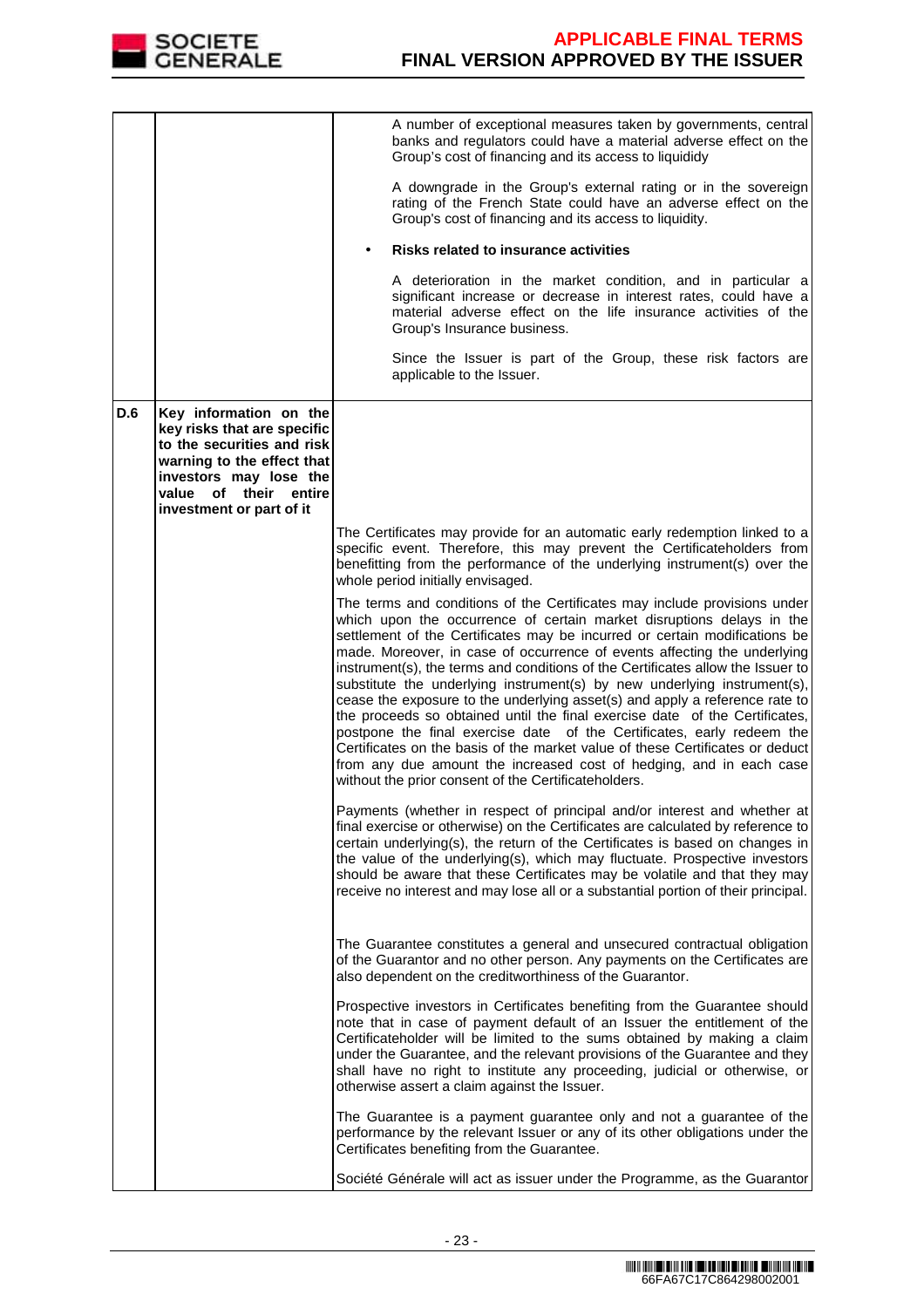|     | <b>SOCIETE</b><br><b>GENERALE</b> | <b>APPLICABLE FINAL TERMS</b><br><b>FINAL VERSION APPROVED BY THE ISSUER</b>                                                                                                                                                                                                                                                                                                                                                                                                                                                                                                       |
|-----|-----------------------------------|------------------------------------------------------------------------------------------------------------------------------------------------------------------------------------------------------------------------------------------------------------------------------------------------------------------------------------------------------------------------------------------------------------------------------------------------------------------------------------------------------------------------------------------------------------------------------------|
|     |                                   | of the Certificates issued by the Issuer and also as provider of hedging<br>instruments to the Issuer. As a result, investors will be exposed not only to<br>the credit risk of the Guarantor but also operational risks arising from the<br>lack of independence of the Guarantor, in assuming its duties and<br>obligations as the Guarantor and provider of the hedging instruments.                                                                                                                                                                                            |
|     |                                   | The potential conflicts of interests and operational risks arising from such<br>lack of independence are in part intended to be mitigated by the fact that<br>different divisions within the Guarantor will be responsible for implementing<br>the Guarantee and providing the hedging instruments and that each division<br>is run as a separate operational unit, segregated by Chinese walls<br>(information barriers) and run by different management teams.                                                                                                                   |
|     |                                   | The Issuer and the Guarantor and any of their subsidiaries and/or their<br>affiliates, in connection with their other business activities, may possess or<br>acquire material information about the underlying assets. Such activities and<br>information may cause consequences adverse to Certificateholders.                                                                                                                                                                                                                                                                    |
|     |                                   | The Issuer and the Guarantor and any of their subsidiaries and/or their<br>affiliates may act in other capacities with regard to the Certificates, such as<br>market maker, calculation agent or agent. Therefore, a potential conflict of<br>interests may arise. In connection with the offering of the Certificates, the<br>Issuer and the Guarantor and/or their affiliates may enter into one or more<br>hedging transaction(s) with respect to a reference asset(s) or related<br>derivatives, which may affect the market price, liquidity or value of the<br>Certificates. |
|     |                                   | During the lifetime of the Certificates, the market value of these Certificates<br>may be lower than the invested capital. Furthermore, an insolvency of the<br>Issuer and/or the Guarantor may cause a total loss of the invested capital.                                                                                                                                                                                                                                                                                                                                        |
|     |                                   | The attention of the investors is drawn to the fact that they could<br>sustain an entire or a partial loss of their investment.                                                                                                                                                                                                                                                                                                                                                                                                                                                    |
|     | Section E - Offer                 |                                                                                                                                                                                                                                                                                                                                                                                                                                                                                                                                                                                    |
|     |                                   |                                                                                                                                                                                                                                                                                                                                                                                                                                                                                                                                                                                    |
|     | use of proceeds                   | general financing purposes of the Société Générale Group, which include<br>making a profit.                                                                                                                                                                                                                                                                                                                                                                                                                                                                                        |
| E.3 | and conditions of the<br>offer    | Description of the terms Public Offer Jurisdiction(s): Italy<br><b>Offer Period:</b><br>From and including January 24, 2020 at 9.00 a.m. Central European Time                                                                                                                                                                                                                                                                                                                                                                                                                     |
|     |                                   | early closing of the Offer Period as described below.                                                                                                                                                                                                                                                                                                                                                                                                                                                                                                                              |
|     |                                   | The Certificates will be distributed:                                                                                                                                                                                                                                                                                                                                                                                                                                                                                                                                              |
|     |                                   | (a) within the premises of the Distributors (at their offices and branches);                                                                                                                                                                                                                                                                                                                                                                                                                                                                                                       |
|     |                                   | (b) through door-to-door selling (fuori sede) pursuant to Articles 30 and 31<br>including February 19, 2020 at 4.00 p.m. CET;                                                                                                                                                                                                                                                                                                                                                                                                                                                      |
|     |                                   | <b>E.2.b Reasons for the offer and</b> The net proceeds from each issue of Certificates will be applied for the<br>(CET) to and including February 24, 2020 at 4.00 p.m. CET, subject to any<br>of the Italian Legislative Decree No. 58 of 24 <sup>th</sup> February 1998, as amended<br>from time to time (the "Italian Financial Services Act") from and including<br>January 24, 2020 at 9.00 a.m. Central European Time (CET) to and<br>subject to any early closing of the Offer Period as described below.                                                                  |
|     |                                   | The Distributor intending to distribute Certificates through door-to-door<br>selling (fuori sede) pursuant to article 30 of the Italian Financial Services Act<br>will collect the acceptance forms - other than directly at their branches and<br>offices - through financial advisors for door-to-door selling <i>(consulenti</i><br>finanziari abilitati all'offerta fuori sede) pursuant to Article 31 of the Italian<br><b>Financial Services Act.</b>                                                                                                                        |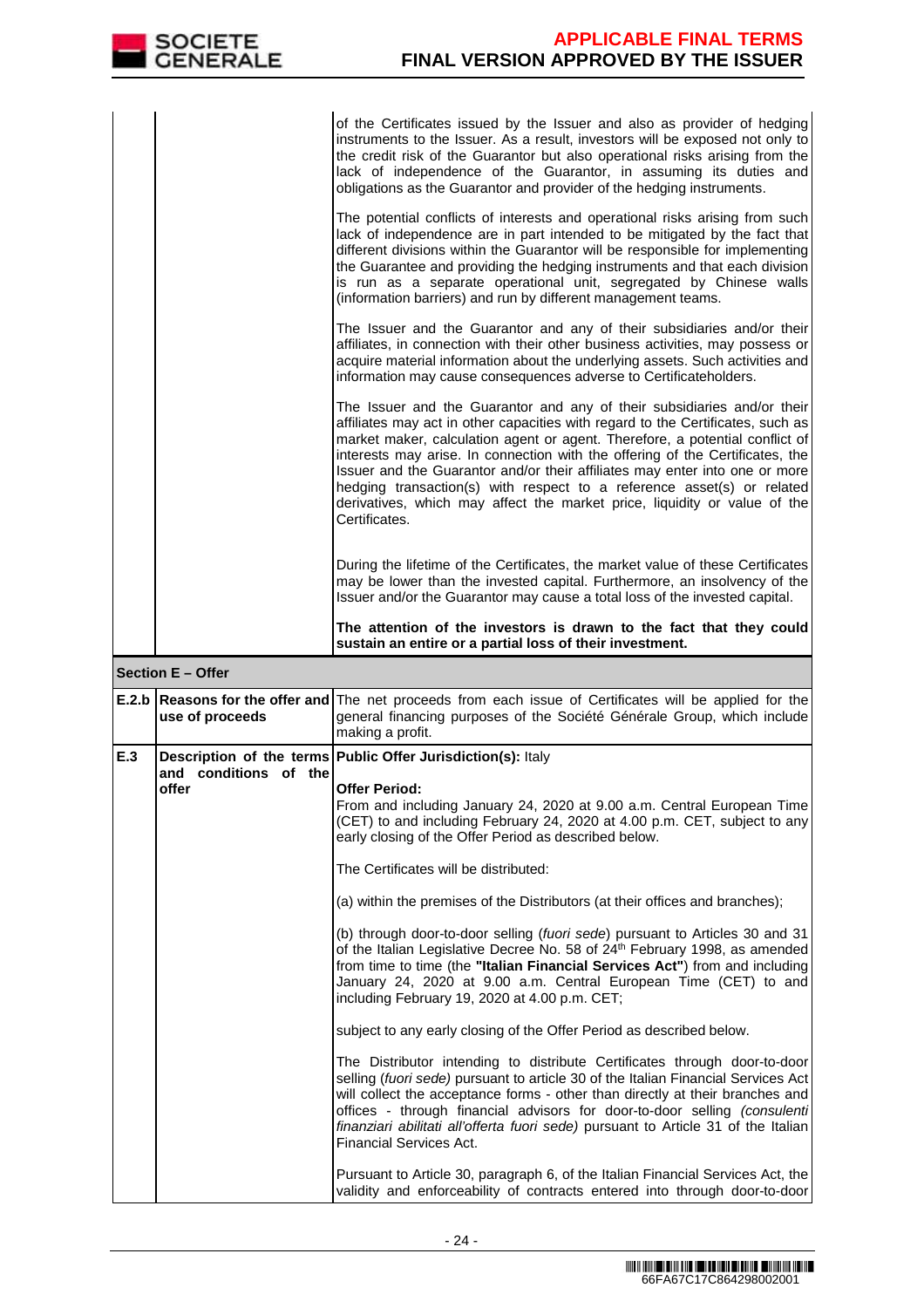

|     |                                                                                                                           |                                                                                                                                                                                                                                                                                                                                                                                                                  | selling (fuori sede) is suspended for a period of 7 (seven) days from the<br>date of subscription of the acceptance form by the relevant investor.                                                                                                                                                                                                                                                                                                                                                                                              |  |  |
|-----|---------------------------------------------------------------------------------------------------------------------------|------------------------------------------------------------------------------------------------------------------------------------------------------------------------------------------------------------------------------------------------------------------------------------------------------------------------------------------------------------------------------------------------------------------|-------------------------------------------------------------------------------------------------------------------------------------------------------------------------------------------------------------------------------------------------------------------------------------------------------------------------------------------------------------------------------------------------------------------------------------------------------------------------------------------------------------------------------------------------|--|--|
|     |                                                                                                                           |                                                                                                                                                                                                                                                                                                                                                                                                                  | Within such period investors may notify the relevant Distributor of their<br>withdrawal without payment of any charge or commission.                                                                                                                                                                                                                                                                                                                                                                                                            |  |  |
|     |                                                                                                                           | the Issuer to the Distributor.                                                                                                                                                                                                                                                                                                                                                                                   | Offer Price: The Certificates will be offered at the Issue Price of which up to<br>a maximum of 5.00% is represented by distribution fee payable upfront by                                                                                                                                                                                                                                                                                                                                                                                     |  |  |
|     |                                                                                                                           | investors by such relevant financial intermediaries.                                                                                                                                                                                                                                                                                                                                                             | Conditions to which the offer is subject: Offers of the Certificates are<br>conditional on their issue and, on any additional conditions set out in the<br>standard terms of business of the financial intermediaries, notified to                                                                                                                                                                                                                                                                                                              |  |  |
|     |                                                                                                                           | expiry for any reason.                                                                                                                                                                                                                                                                                                                                                                                           | The Issuer reserves the right to close the Offer Period prior to its stated                                                                                                                                                                                                                                                                                                                                                                                                                                                                     |  |  |
|     |                                                                                                                           | The Issuer reserves the right to withdraw the offer and cancel the issuance<br>of the Certificates for any reason at any time on or prior to the Issue Date.<br>For the avoidance of doubt, if any application has been made by a potential<br>investor and the Issuer exercises such right, no potential investor shall be<br>otherwise<br>entitled<br>subscribe<br>acquire<br>Certificates.<br>to<br>or<br>the |                                                                                                                                                                                                                                                                                                                                                                                                                                                                                                                                                 |  |  |
|     |                                                                                                                           | (http://prospectus.socgen.com).                                                                                                                                                                                                                                                                                                                                                                                  | In each case, a notice to the investors on the early termination or the<br>withdrawal, as applicable, will be published on the website of the Issuer                                                                                                                                                                                                                                                                                                                                                                                            |  |  |
|     |                                                                                                                           |                                                                                                                                                                                                                                                                                                                                                                                                                  | The validity of the offer is subject to the condition that the decision of<br>admission to trading on EuroTLX is released by Borsa Italiana S.p.A. by not<br>later than on the day immediately preceding the Issue Date; otherwise, the<br>offer will be deemed withdrawn and the issuance cancelled. The Issuer<br>undertakes to file the relevant application with Borsa Italiana S.p.A. in due<br>time to allow Borsa Italiana S.p.A. to release a decision, according to its<br>rules, within the day immediately preceding the Issue Date. |  |  |
|     |                                                                                                                           | <b>Issue Price:</b>                                                                                                                                                                                                                                                                                                                                                                                              | EUR 100 per Certificate of EUR 100<br>Specified Denomination                                                                                                                                                                                                                                                                                                                                                                                                                                                                                    |  |  |
| E.4 | <b>Description of any</b><br>interest that is material<br>to the issue/offer<br>including conflicting<br><i>interests</i> | material to the offer.                                                                                                                                                                                                                                                                                                                                                                                           | Save for fees, if any, payable to the Dealer, and so far as the Issuer is<br>aware, no person involved in the issue of the Certificates has an interest                                                                                                                                                                                                                                                                                                                                                                                         |  |  |
|     |                                                                                                                           | of business.                                                                                                                                                                                                                                                                                                                                                                                                     | The Dealer and its affiliates have engaged, and may in the future engage, in<br>investment banking and/or commercial banking transactions with, and may<br>perform other services for, the Issuer and its affiliates in the ordinary course                                                                                                                                                                                                                                                                                                     |  |  |
|     |                                                                                                                           |                                                                                                                                                                                                                                                                                                                                                                                                                  | Société Générale will ensure the roles of provider of hedging instruments to<br>the Issuer of the Certificates and Calculation Agent of the Certificates.                                                                                                                                                                                                                                                                                                                                                                                       |  |  |
|     |                                                                                                                           | excluded.                                                                                                                                                                                                                                                                                                                                                                                                        | The possibility of conflicts of interest between the different roles of Société<br>Générale on one hand, and between those of Société Générale in these<br>roles and those of the Certificateholders on the other hand cannot be                                                                                                                                                                                                                                                                                                                |  |  |
|     |                                                                                                                           |                                                                                                                                                                                                                                                                                                                                                                                                                  | Furthermore, given the banking activities of Société Générale, conflicts may<br>arise between the interests of Société Générale acting in these capacities<br>(including business relationship with the issuers of the financial instruments<br>being underlyings of the Certificates or possession of non public information<br>in relation with them) and those of the Certificateholders. Finally, the<br>activities of Société Générale on the underlying financial instrument(s), on                                                       |  |  |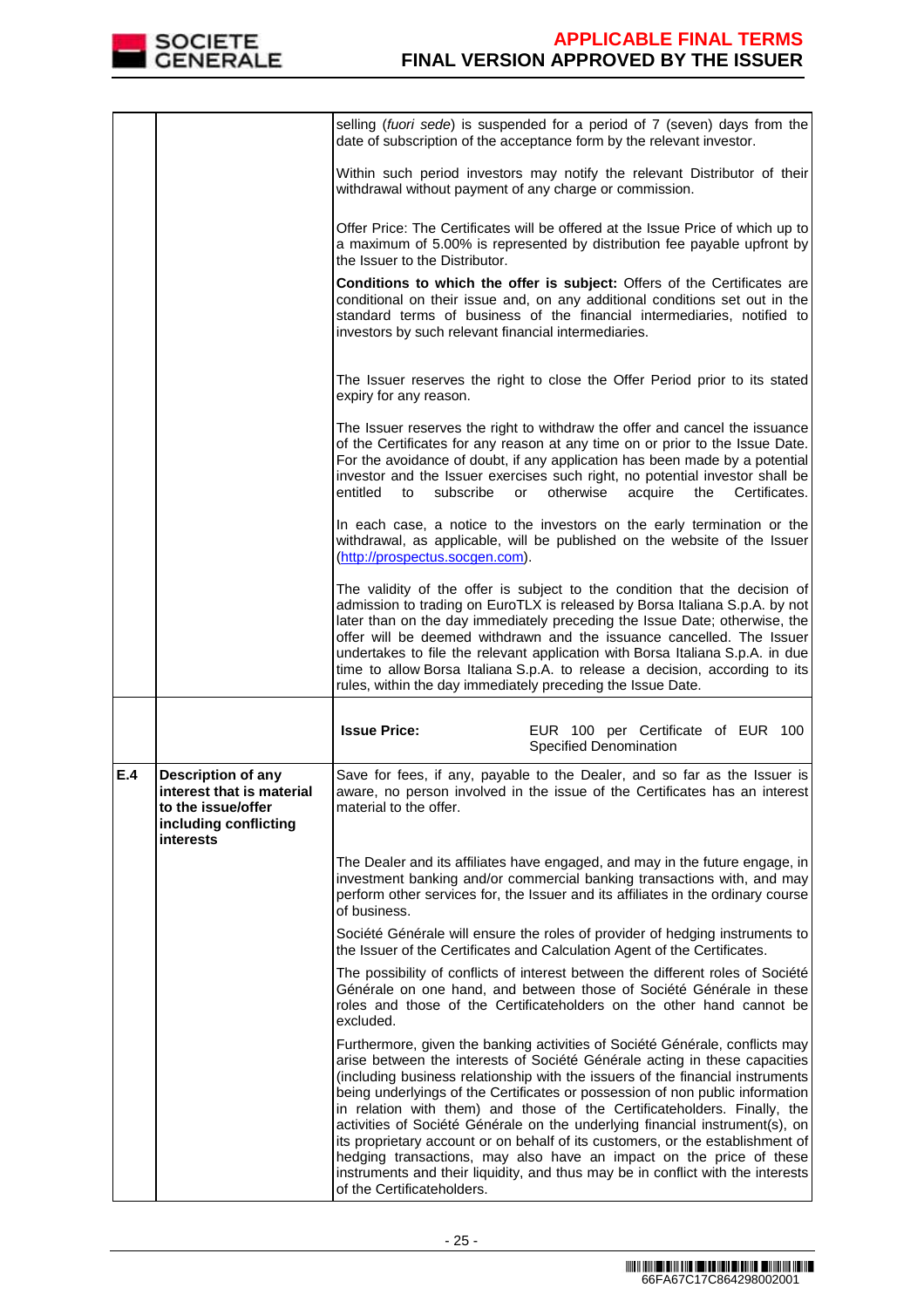

| E.7<br><b>Offeror</b> | <b>Estimated expenses</b><br>charged to the investor<br>by the Issuer or the | Not Applicable. No expenses are charged to the investor by the Issuer or<br>the offeror. |
|-----------------------|------------------------------------------------------------------------------|------------------------------------------------------------------------------------------|
|-----------------------|------------------------------------------------------------------------------|------------------------------------------------------------------------------------------|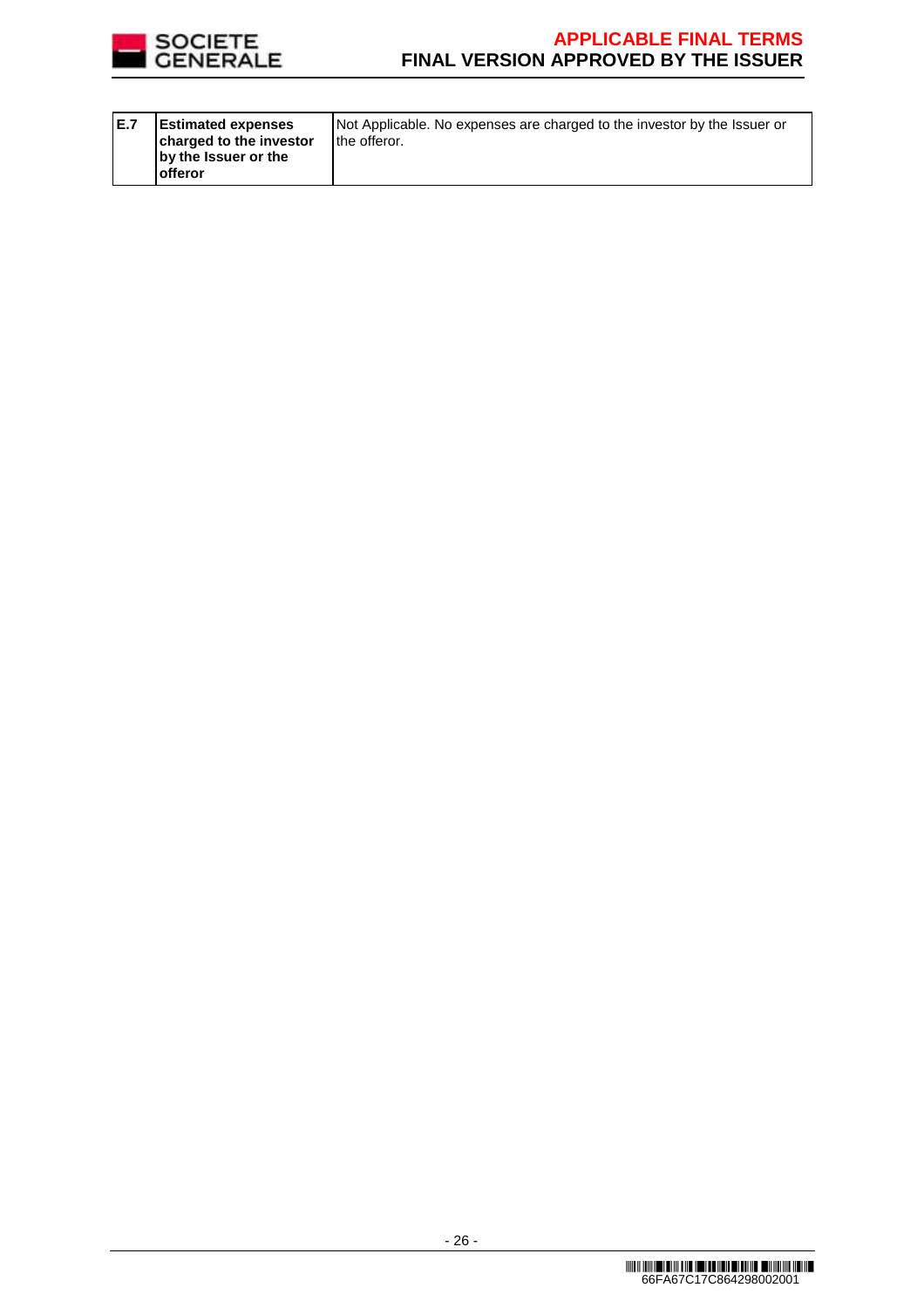

### **NOTA DI SINTESI SPECIFICA PER L'EMISSIONE**

Le Note di Sintesi sono composte da requisiti informativi noti come **Elementi**, la cui comunicazione è prevista dall'Allegato XXII del Regolamento (CE) della Commissione n. 809/2004, come successivamente modificato. Tali elementi sono riportati in successione numerata nelle Sezioni  $A - E(A.1 - E.7)$ .

La presente nota di sintesi contiene tutti gli Elementi che devono essere riportati in una nota di sintesi relativa a questa tipologia di valori mobiliari e di Emittente. Dato che l'inserimento di alcuni Elementi non è obbligatorio, potrebbero verificarsi dei salti nella sequenza numerica degli Elementi.

Anche nel caso in cui un Elemento debba essere inserito nella nota di sintesi in virtù della tipologia di valore mobiliare e di Emittente, è possibile che nessuna informazione rilevante possa essere fornita in relazione a tale Elemento. In tal caso, la nota di sintesi conterrà una breve descrizione dell'Elemento assieme alla dicitura "Non Applicabile".

|     | Sezione A - Introduzione e avvertenze          |                                                                                                                                                                                                                                                                                                                                                                                                                                                                                                                                                                                                                                                       |  |  |  |  |
|-----|------------------------------------------------|-------------------------------------------------------------------------------------------------------------------------------------------------------------------------------------------------------------------------------------------------------------------------------------------------------------------------------------------------------------------------------------------------------------------------------------------------------------------------------------------------------------------------------------------------------------------------------------------------------------------------------------------------------|--|--|--|--|
| A.1 | Avvertenza                                     | La presente nota di sintesi deve essere letta come introduzione al Prospetto<br>di Base.                                                                                                                                                                                                                                                                                                                                                                                                                                                                                                                                                              |  |  |  |  |
|     |                                                | Qualsivoglia decisione da parte dell'investitore in merito all'investimento nei<br>Certificati deve basarsi su una valutazione del Prospetto di Base nel suo<br>complesso.                                                                                                                                                                                                                                                                                                                                                                                                                                                                            |  |  |  |  |
|     |                                                | Qualora sia proposto un ricorso dinanzi all'autorità giudiziaria in merito alle<br>informazioni contenute nel Prospetto di Base e nelle Condizioni Definitive<br>applicabili, il ricorrente potrebbe essere tenuto a sostenere i costi della<br>traduzione del Prospetto di Base prima dell'avvio del procedimento, ai sensi<br>della legislazione nazionale degli Stati Membri.                                                                                                                                                                                                                                                                      |  |  |  |  |
|     | di investire nei Certificati.                  | Nessun soggetto che ha provveduto alla predisposizione della presente<br>nota di sintesi, compresa l'eventuale traduzione, potrà essere ritenuto<br>responsabile civilmente, salvo che questa risulti fuorviante, imprecisa o<br>incoerente se letta congiuntamente alle altre parti del Prospetto di Base, o<br>non offra, se letta congiuntamente alle altre parti del presente Prospetto di<br>Base, informazioni essenziali volte ad agevolare la decisione dell'investitore                                                                                                                                                                      |  |  |  |  |
| A.2 | Consenso all'utilizzo del<br>Prospetto di Base | L'Emittente acconsente all'utilizzo del presente Prospetto di Base in<br>relazione alla rivendita o al collocamento dei Certificati nel caso in cui sia<br>richiesta la pubblicazione di un prospetto ai sensi delle Direttiva Prospetti<br>(una Offerta Non Esente) subordinatamente alle seguenti condizioni:                                                                                                                                                                                                                                                                                                                                       |  |  |  |  |
|     |                                                | - il consenso è valido solamente durante il periodo di offerta dal<br>24/01/2020 al 24/02/2020 e, in relazione ai Certificati collocati in Italia<br>attraverso "offerta fuori sede", dal 24/01/2020 al 19/02/2020 (il Periodo<br>d'Offerta);                                                                                                                                                                                                                                                                                                                                                                                                         |  |  |  |  |
|     |                                                | - il consenso fornito dall'Emittente all'utilizzo del Prospetto di Base ai fini<br>dell'effettuazione dell'Offerta Non Esente è un consenso individuale (un<br>Consenso Individuale) relativo a Deutsche Bank SpA, Piazza del<br>Calendario, 3, 20126 Milano (l'Offerente Autorizzato Iniziale e il<br>Collocatore) e, qualora l'Emittente nomini uno o più intermediari finanziari<br>aggiuntivi successivamente al 22/01/2020 pubblicando i loro dati sul suo sito<br>web all'indirizzo http://.prospectus.socgen.com, a ciascun intermediario.<br>finanziario i cui dati siano stati pubblicati (ciascuno un Offerente<br>Autorizzato Aggiuntivo); |  |  |  |  |
|     |                                                | - il consenso si applica esclusivamente all'utilizzo del presente Prospetto di<br>Base ai fini delle Offerte Non Esenti di Certificati in Italia.                                                                                                                                                                                                                                                                                                                                                                                                                                                                                                     |  |  |  |  |
|     |                                                | Le informazioni relative alle condizioni dell'Offerta Non Esente                                                                                                                                                                                                                                                                                                                                                                                                                                                                                                                                                                                      |  |  |  |  |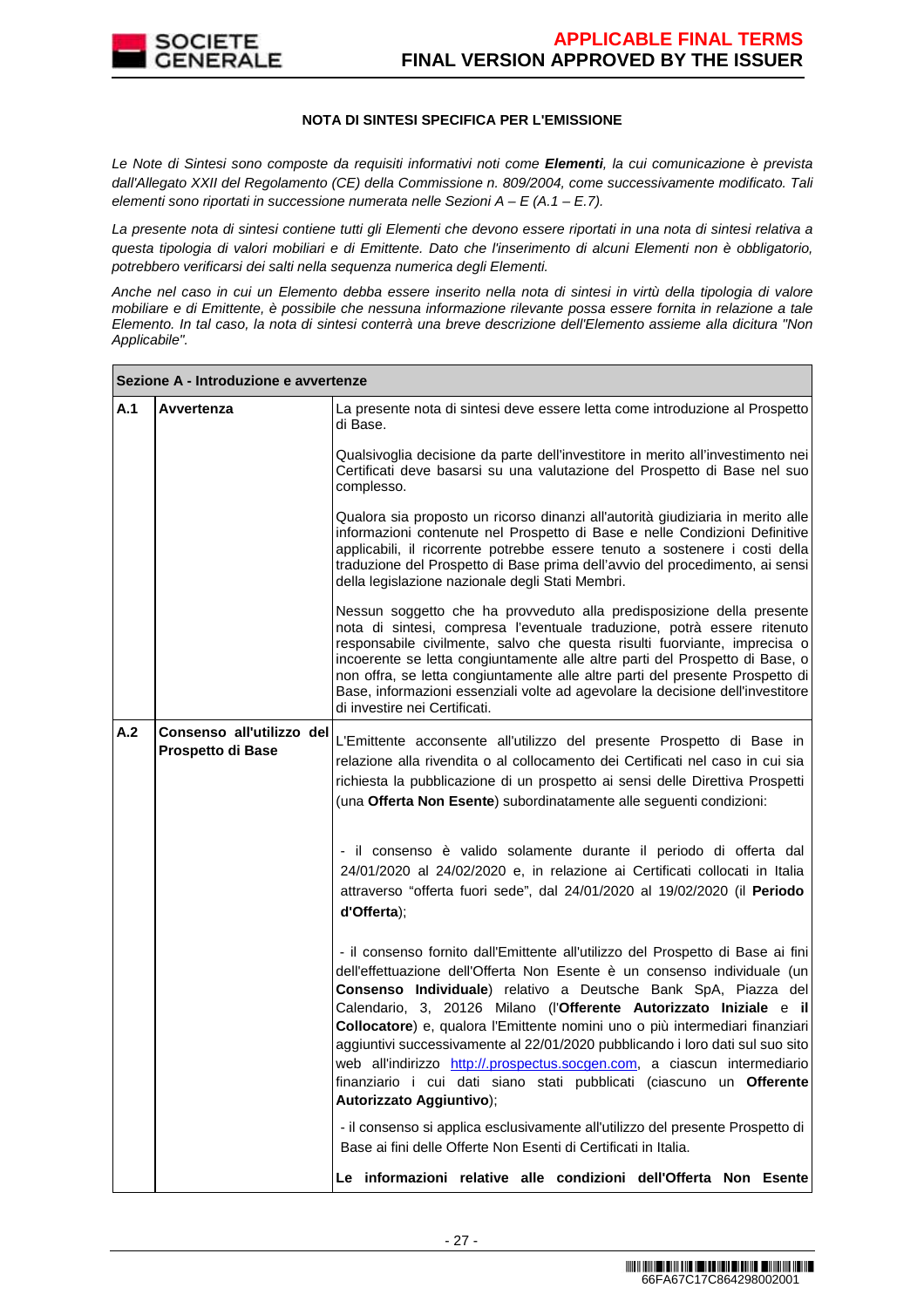

|             |                                                                                                                                                        |                                                                                                                                                                                                                                                                                                                                                                                                                                                                                                                                                                                  | saranno fornite agli investitori da qualunque Offerente Autorizzato<br>Iniziale nella giurisdizione in cui sarà effettuata l'offerta. |                                                |                                                |                                                |  |
|-------------|--------------------------------------------------------------------------------------------------------------------------------------------------------|----------------------------------------------------------------------------------------------------------------------------------------------------------------------------------------------------------------------------------------------------------------------------------------------------------------------------------------------------------------------------------------------------------------------------------------------------------------------------------------------------------------------------------------------------------------------------------|---------------------------------------------------------------------------------------------------------------------------------------|------------------------------------------------|------------------------------------------------|------------------------------------------------|--|
|             | Sezione B - Emittente e Garante                                                                                                                        |                                                                                                                                                                                                                                                                                                                                                                                                                                                                                                                                                                                  |                                                                                                                                       |                                                |                                                |                                                |  |
| B.1         | <b>Ragione</b><br>sociale e<br>denominazi<br>one<br>commercial<br>е<br>dell'emitten<br>te                                                              | SG Issuer (o l'Emittente)                                                                                                                                                                                                                                                                                                                                                                                                                                                                                                                                                        |                                                                                                                                       |                                                |                                                |                                                |  |
| B.2         | forma                                                                                                                                                  |                                                                                                                                                                                                                                                                                                                                                                                                                                                                                                                                                                                  | Sede legale, Sede legale: 16, Boulevard Royal, L-2449, Lussemburgo.                                                                   |                                                |                                                |                                                |  |
|             | giuridica,<br>legislazione                                                                                                                             |                                                                                                                                                                                                                                                                                                                                                                                                                                                                                                                                                                                  | Forma giuridica: Società a responsabilità limitata pubblica (société anonyme).                                                        |                                                |                                                |                                                |  |
|             | e paese di<br>costituzion                                                                                                                              |                                                                                                                                                                                                                                                                                                                                                                                                                                                                                                                                                                                  | Legislazione di riferimento dell'Emittente: diritto lussemburghese.                                                                   |                                                |                                                |                                                |  |
|             | е                                                                                                                                                      |                                                                                                                                                                                                                                                                                                                                                                                                                                                                                                                                                                                  | Paese di costituzione: Lussemburgo.                                                                                                   |                                                |                                                |                                                |  |
| B.4b        | Tendenze<br>note<br>suscettibili<br>di influire<br>sull'emitten<br>te e sui<br>settori in<br>cui opera                                                 | Nel corso del 2020, l'Emittente prevede di proseguire la propria attività in conformità al<br>proprio oggetto sociale.                                                                                                                                                                                                                                                                                                                                                                                                                                                           |                                                                                                                                       |                                                |                                                |                                                |  |
| B.5         | del gruppo<br>e della<br>posizione<br>dell'emitten<br>te<br>all'interno<br>del gruppo                                                                  | Descrizione   Il Gruppo Société Générale (il Gruppo) offre una vasta gamma di servizi di consulenza e<br>soluzioni finanziarie su misura destinate a clienti privati, grandi aziende e investitori<br>istituzionali. Il Gruppo si basa su tre attività core complementari:<br>• Retail Banking in Francia;<br>• International Retail Banking, Financial Services and Insurance; e<br>• Corporate and Investment Banking, Private Banking, Asset and Wealth Management e<br>Securities Services.<br>L'Emittente è una controllata del Gruppo e non ha alcuna società controllata. |                                                                                                                                       |                                                |                                                |                                                |  |
| <b>B.9</b>  | stime<br>relative agli<br>utili<br>dell'emitten<br>te                                                                                                  | Previsioni o Non Applicabile. L'Emittente non fornisce alcuna previsione o stima in relazione agli utili.                                                                                                                                                                                                                                                                                                                                                                                                                                                                        |                                                                                                                                       |                                                |                                                |                                                |  |
| <b>B.10</b> | Natura di<br>eventuali<br>riserve<br>espresse<br>nella<br>relazione<br>della<br>società di<br>revisione in<br>merito ai<br>dati storico-<br>finanziari | Non Applicabile. Le relazioni della società di revisione non contengono alcuna riserva.                                                                                                                                                                                                                                                                                                                                                                                                                                                                                          |                                                                                                                                       |                                                |                                                |                                                |  |
| <b>B.12</b> | Principali<br>dati storico-<br>finanziari<br>selezionati<br>relativi<br>all'emittente                                                                  | (in migliaia<br>di EUR)                                                                                                                                                                                                                                                                                                                                                                                                                                                                                                                                                          | Primo<br><b>Semestre</b><br>30.06.2019<br>(non                                                                                        | Anno<br>terminato<br>31.12.2018<br>(sottoposto | Primo<br><b>Semestre</b><br>30.06.2018<br>(non | Anno<br>terminato<br>31.12.2017<br>(sottoposto |  |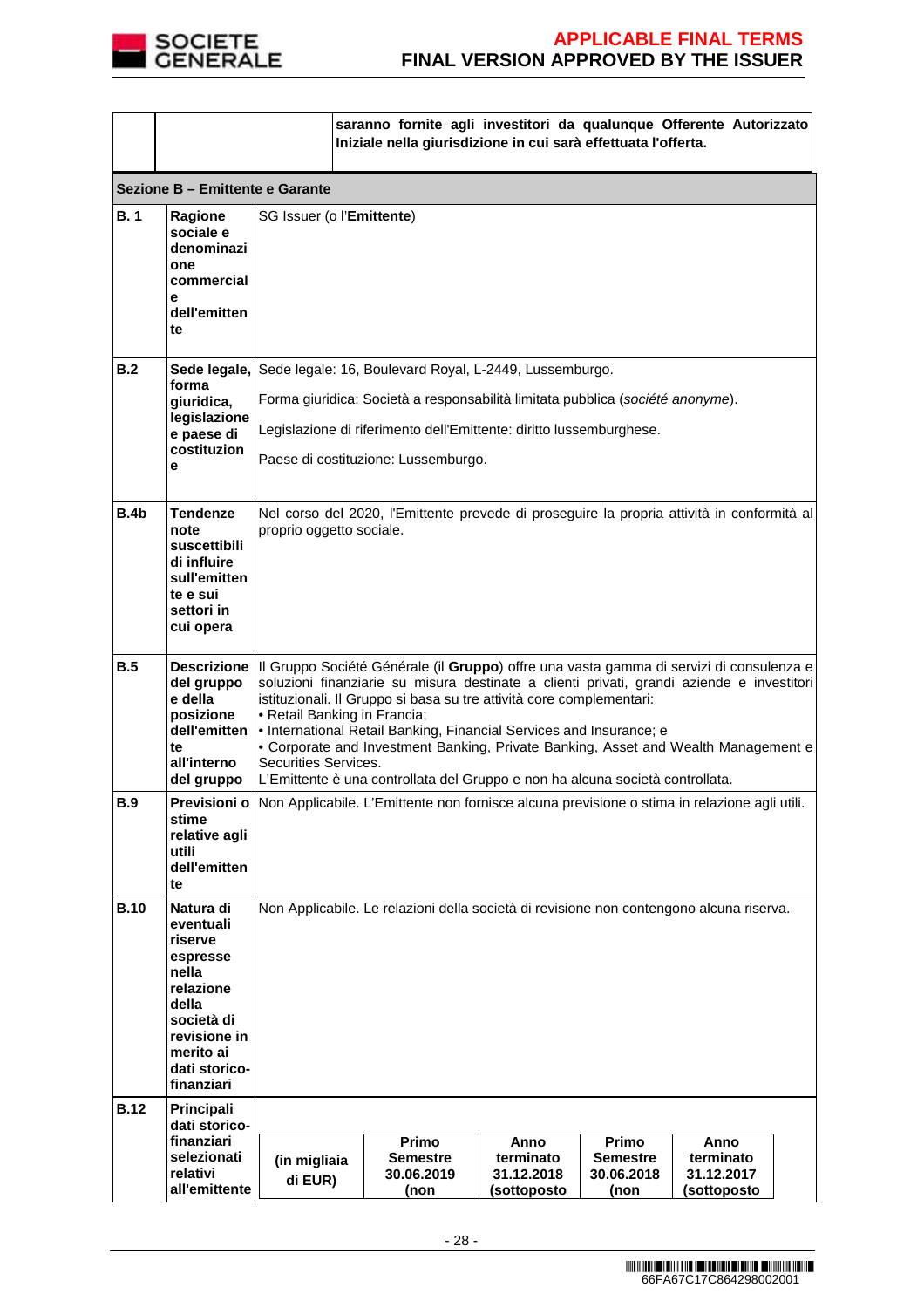

|             |                                                                                                                                                                                                                                              |                                                                                                                                                                     | sottoposto a<br>revisione)                                                                                                                                                        | a revisione) | sottoposto<br>а | a revisione) |  |
|-------------|----------------------------------------------------------------------------------------------------------------------------------------------------------------------------------------------------------------------------------------------|---------------------------------------------------------------------------------------------------------------------------------------------------------------------|-----------------------------------------------------------------------------------------------------------------------------------------------------------------------------------|--------------|-----------------|--------------|--|
|             |                                                                                                                                                                                                                                              |                                                                                                                                                                     |                                                                                                                                                                                   |              | revisione)      |              |  |
|             |                                                                                                                                                                                                                                              | <b>Reddito</b><br>Complessivo                                                                                                                                       | 33.557                                                                                                                                                                            | 68.302       | 29.760          | 92.353       |  |
|             |                                                                                                                                                                                                                                              | <b>Utile</b><br>ante<br>imposte                                                                                                                                     | 350                                                                                                                                                                               | 251          | 148             | 105          |  |
|             |                                                                                                                                                                                                                                              | <b>Reddito</b><br>di<br>esercizio                                                                                                                                   | 263                                                                                                                                                                               | 187          | 126             | 78           |  |
|             |                                                                                                                                                                                                                                              | <b>Totale</b><br>attivo                                                                                                                                             | 55.465.073                                                                                                                                                                        | 49.363.650   | 49.149.8<br>60  | 48.026.909   |  |
|             | Dichiarazio<br>ne relativa<br>all'assenza<br>di<br>cambiamen<br>ti<br>sostanzial-<br>mente<br>pregiudizie<br>voli delle<br>prospettive<br>dell'emitten<br>te dalla data<br>di<br>pubblicazio<br>ne<br>dell'ultimo<br>bilancio<br>certificato | Non si sono verificati cambiamenti sostanzialmente pregiudizievoli delle prospettive<br>dell'Emittente dalla data del 31 dicembre 2018.                             |                                                                                                                                                                                   |              |                 |              |  |
|             | Cambiamen<br>ti<br>significativi<br>relativi alla<br>situazione<br>finanziaria                                                                                                                                                               | Non applicabile. Non si è verificato alcun cambiamento rilevante nella posizione<br>finanziaria o di negoziazione dell'Emittente successivamente al 30 giugno 2019. |                                                                                                                                                                                   |              |                 |              |  |
|             | $\mathbf{o}$<br>commercial<br>е<br>dell'Emitten<br>te<br>successivi<br>al periodo<br>cui si<br>riferiscono i<br>dati storico-<br>finanziari                                                                                                  |                                                                                                                                                                     |                                                                                                                                                                                   |              |                 |              |  |
| <b>B.13</b> | Eventi<br>recenti<br>relativi<br>all'emittente<br>che<br>rilevano, in<br>misura<br>sostanziale,<br>ai fini della<br>valutazione<br>della<br>solvibilità<br>dell'Emitten<br>te                                                                |                                                                                                                                                                     | Non Applicabile. Non si sono verificati eventi recenti relativi all'Emittente che rilevano, in<br>misura sostanziale, ai fini della valutazione della solvibilità dell'Emittente. |              |                 |              |  |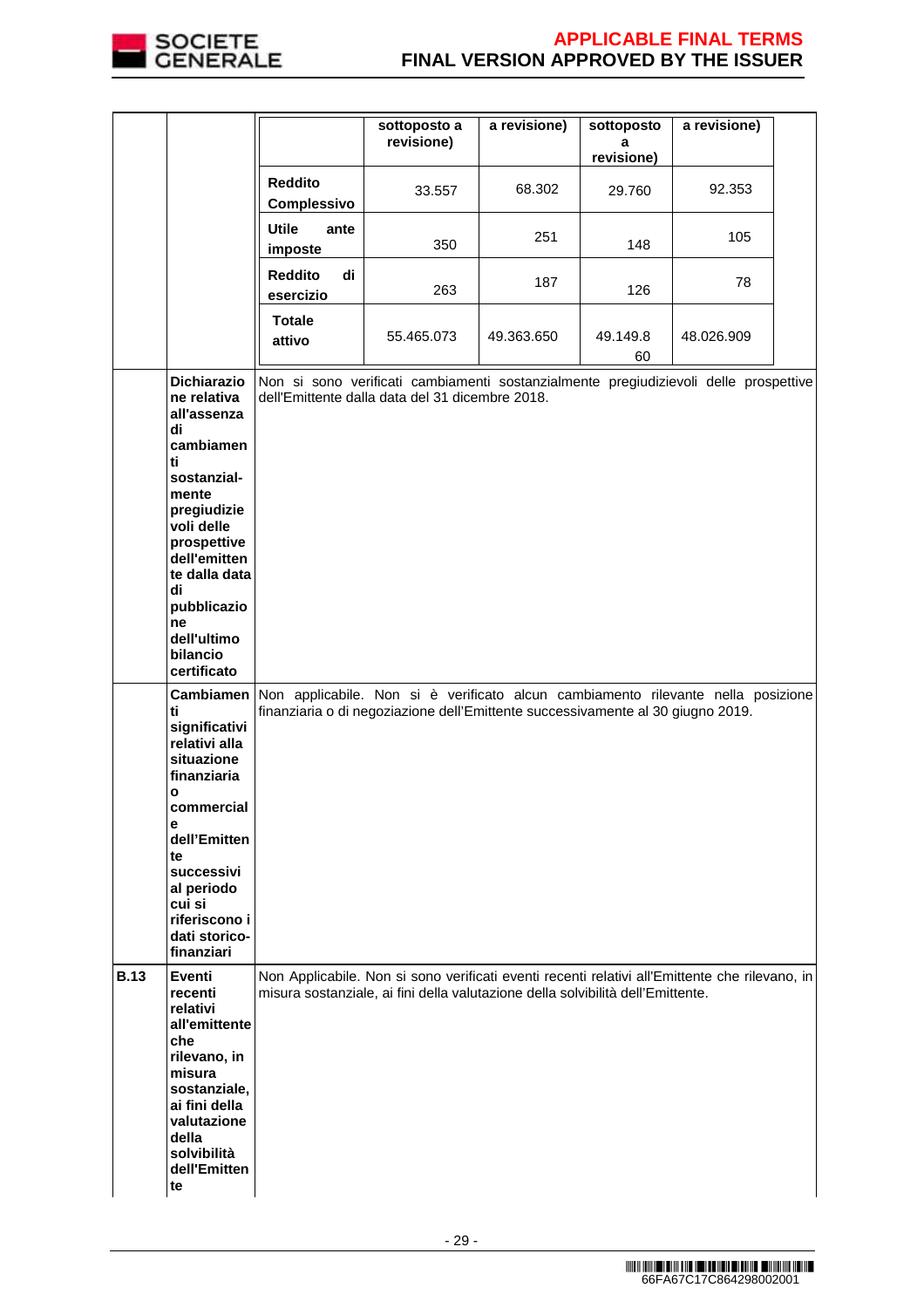

| <b>B.14</b> | Dichiarazio<br>ne in ordine                                                                                                                                                                                                        | Per le informazioni sulla posizione dell'Emittente all'interno del Gruppo si rimanda<br>all'Elemento B.5 che precede.                                                                                                                                                                                                                                                                                                                                                                                                                                                                                                                                                                                                                                                                                                                                                                                                                                                                                                                                                                                                                                                       |
|-------------|------------------------------------------------------------------------------------------------------------------------------------------------------------------------------------------------------------------------------------|-----------------------------------------------------------------------------------------------------------------------------------------------------------------------------------------------------------------------------------------------------------------------------------------------------------------------------------------------------------------------------------------------------------------------------------------------------------------------------------------------------------------------------------------------------------------------------------------------------------------------------------------------------------------------------------------------------------------------------------------------------------------------------------------------------------------------------------------------------------------------------------------------------------------------------------------------------------------------------------------------------------------------------------------------------------------------------------------------------------------------------------------------------------------------------|
|             | alla<br>dipendenza<br>dell'emitten<br>te da altre<br>entità del<br>gruppo                                                                                                                                                          | All'interno del Gruppo, SG Issuer fa capo a Société Générale Bank & Trust.                                                                                                                                                                                                                                                                                                                                                                                                                                                                                                                                                                                                                                                                                                                                                                                                                                                                                                                                                                                                                                                                                                  |
| <b>B.15</b> | Descrizioni<br>principali<br>dell'emitten<br>te                                                                                                                                                                                    | Le attività principali di SG Issuer sono rappresentate dalla raccolta di fondi tramite<br>delle attività l'emissione di warrant e titoli di debito destinati al collocamento presso clienti istituzionali<br>o retail tramite collocatori associati a Société Générale. I fondi derivanti all'emissione di<br>tali titoli di debito vengono quindi concessi in prestito a Société Générale ed altri membri<br>del Gruppo.                                                                                                                                                                                                                                                                                                                                                                                                                                                                                                                                                                                                                                                                                                                                                   |
| <b>B.16</b> | Per quanto<br>a<br>conoscenza<br>dell'emitten<br>te, soggetto<br>da cui<br>l'emittente è<br>controllato<br>O<br>partecipato,<br>direttament<br>e o<br>indirettame<br>nte, e<br>descrizione<br>della natura<br>di tale<br>controllo | SG Issuer è una società controllata al 100 % da Société Générale Bank & Trust S.A., che<br>è a sua volta un'entità interamente controllata da Société Générale e interamente<br>consolidata.                                                                                                                                                                                                                                                                                                                                                                                                                                                                                                                                                                                                                                                                                                                                                                                                                                                                                                                                                                                |
| <b>B.18</b> | Natura e<br>ambito<br>della<br>garanzia                                                                                                                                                                                            | I Certificati sono garantiti incondizionatamente e irrevocabilmente da Société Générale (il<br>Garante) ai sensi della garanzia disciplinata dal diritto francese e rilasciata in data 14<br>giugno 2019 (la Garanzia).<br>La Garanzia costituisce un'obbligazione diretta, incondizionata, non garantita e non<br>subordinata del Garante, con il rango di obbligazione senior preferred di cui all'articolo L.<br>613-30-3-l-3° del Codice e sarà almeno pari passu rispetto a tutte le altre obbligazioni,<br>esistenti e future, dirette, incondizionate, non garantite e senior preferred del Garante, ivi<br>comprese quelle relative ai depositi.<br>Qualsiasi riferimento a somme o importi pagabili dall'Emittente, garantiti dal Garante ai<br>sensi della Garanzia, dovrà essere rivolto a somme e/o importi direttamente ridotti, e/o in<br>caso di conversione in equity, ridotte dell'importo di tale conversione, e/o altrimenti<br>modificati di volta in volta in seguito all'applicazione del potere di bail-in di qualsivoglia<br>autorità pertinente ai sensi della direttiva 2014/59/UE del Parlamento Europeo e del<br>Consiglio dell'Unione Europea. |
| <b>B.19</b> | <b>Informazion</b><br>i relative al<br>garante<br>come se<br>questi<br>fosse<br>l'emittente<br>del<br>medesimo<br>tipo di titoli<br>oggetto<br>della<br>garanzia                                                                   | Le informazioni in merito a Société Générale come se questa fosse l'Emittente del<br>medesimo tipo dei Certificati oggetto della Garanzia sono di seguito riportate in<br>conformità a quanto previsto rispettivamente agli Elementi B.19 / B.1, B.19 / B.2, B.19 /<br>B.4b, B.19 / B.5, B.19 / B.9, B.19 / B.10, B.19 / B.12, B.19 / B.13, B.19 / B.14, B.19 /<br>B.15, B.19 / B.16<br>B.19/B.1: Ragione sociale e denominazione commerciale del garante<br>Société Générale<br>B.19/B.2:Sede legale, forma giuridica, legislazione e paese di costituzione<br>Sede legale: 29, boulevard Haussmann, 75009 Parigi, Francia.                                                                                                                                                                                                                                                                                                                                                                                                                                                                                                                                                |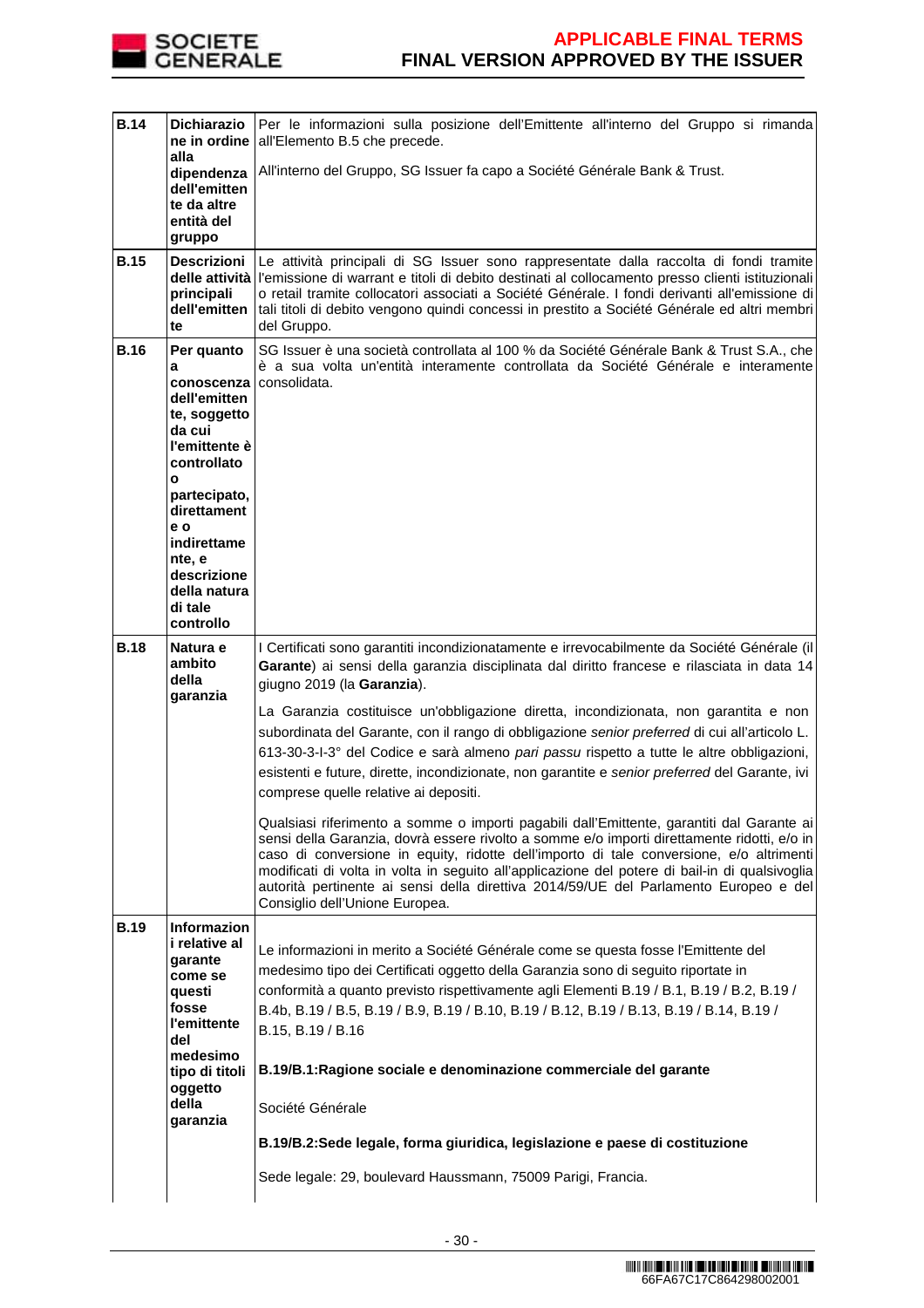

Forma giuridica: Società per azioni a responsabilità limitata pubblica (société anonyme). Legislazione di riferimento dell'Emittente: diritto francese. Paese di costituzione: Francia. **B.19/B.4b: Tendenze note suscettibili di influire sul garante e sui settori in cui opera**  Société Générale continua ad essere soggetta ai consueti rischi ed ai rischi inerenti alla propria attività. Nonostante in molte delle economie avanzate si sia registrata una gradita ripresa del PIL del primo trimestre del 2019, la maggior parte dei segnali indicano ancora un rallentamento dell'economia mondiale, tra l'acuirsi delle tensioni tariffarie tra Stati Uniti e Cina, il perdurare dell'incertezza sulla Brexit e vari fattori di instabilità a livello nazionale. I mercati finanziari sono diventati più focalizzati sui rischi politici, in un contesto di preoccupazione per le prospettive di crescita. Non si possono escludere tensioni sui mercati legate alle incertezze citate, nonché un rallentamento più pronunciato degli investimenti, che a sua volta potrebbe provocare un rallentamento della crescita economica più pronunciato. Inoltre, il mercato petrolifero rimane altamente volatile. In un contesto di bassa inflazione e di segnali di lenta crescita, le banche centrali hanno adottato un tono più accomodante nei loro orientamenti prospettici. La politica di bilancio è destinata a diventare meno favorevole negli Stati Uniti nel 2020, ma dovrebbe rimanere favorevole in Cina. All'interno dell'area dell'euro, la politica di bilancio varia a seconda degli Stati membri. Per quanto riguarda l'evoluzione dei mercati finanziari, la proroga di sei mesi annunciata all'inizio di aprile per la Brexit aveva fornito una prima attenuazione dopo un difficile inizio del 2019, ma l'inasprimento delle tensioni commerciali nel mese di maggio, i timori di possibili interruzioni della catena di approvvigionamento tecnologico e le tensioni geopolitiche (ad esempio le sanzioni statunitensi contro l'Iran) hanno nuovamente minato la fiducia del mercato nel secondo trimestre dell'anno. Per quanto riguarda le peculiari prospettive delle principali economie mondiali: - La crescita degli Stati Uniti rimane dinamicamente trainata dai consumi privati e pubblici, ma nutriamo dubbi sulla tenuta di tale performance. Il venir meno degli stimoli fiscali a partire dalla metà del 2019 e il calo degli utili delle imprese - con il peggioramento dei margini con l'aumento dei dazi all'importazione e del costo del lavoro indebolirà l'economia in futuro. - L'attività economica nell'area dell'euro è sostenuta da consumi interni e mercati del lavoro solidi, ma la crescita dovrebbe rallentare nel 2019 e nel 2020 a fronte di un indebolimento delle esportazioni e di un calo degli investimenti. - L'economia del Regno Unito ha perso slancio a causa dell'incertezza della Brexit. - La crescita economica del Giappone ha registrato un'accelerazione nel primo trimestre del 2019, ma i consumi privati e la spesa in conto capitale sono ora in contrazione. - Di fronte al rischio di un forte rallentamento, la Cina si è impegnata in una politica di allentamento utilizzando un mix di misure fiscali e monetarie. - Le prospettive di crescita sono disomogenee tra i mercati emergenti. Mentre le condizioni finanziarie rimangono favorevoli, soprattutto a seguito del ridimensionamento delle aspettative di aumento dei tassi di crescita negli Stati Uniti, i mercati emergenti si trovano ad affrontare ingenti rimborsi del debito delle imprese nel 2019-2021 e sono ancora vulnerabili ai cambiamenti del clima dei mercati. Dal punto di vista normativo, il primo semestre del 2019 è stato caratterizzato dall'adozione del pacchetto bancario CRR2/CRD5. Questo gruppo di testi è entrato in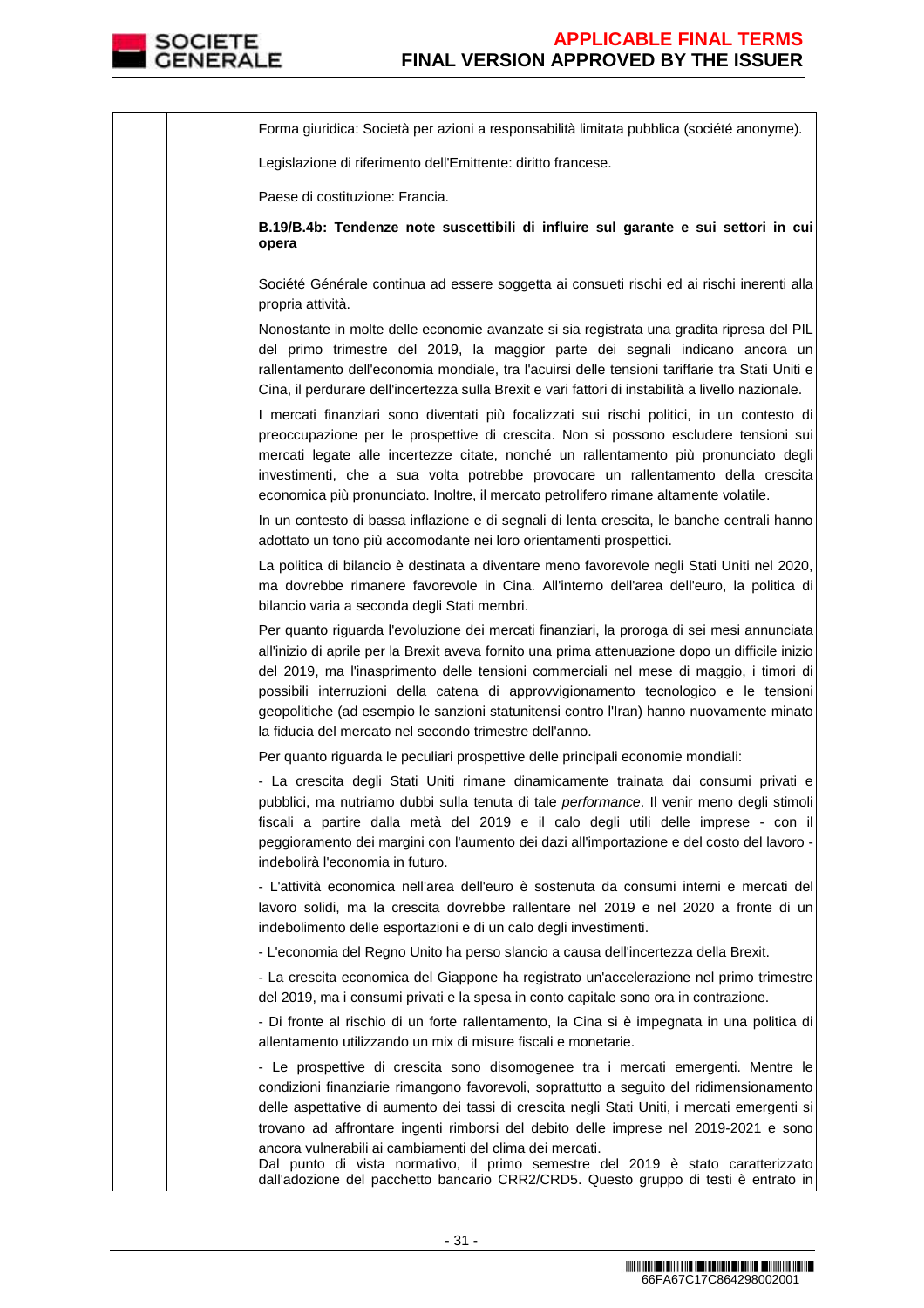

vigore il 27 giugno 2019. La maggior parte di tali disposizioni si applicheranno tra due anni, a partire da giugno 2021, ma alcune di esse, come il TLAC (Total Loss Absorbing Capacity), si applicheranno a partire dalla fine di giugno 2019. La direttiva CRD5, invece, si applicherà una volta recepita dal diritto francese, ricezione che dovrebbe avvenire, al più tardi, entro la fine del 2020. Tuttavia, il recepimento nel diritto europeo dell'accordo che completa le riforme di Basilea III non è ancora all'ordine del giorno per quanto riguarda le istituzioni legislative europee **B.19/B.5**:**Descrizione del gruppo e della posizione del garante all'interno del gruppo** Il Gruppo Société Générale offre una vasta gamma di servizi di consulenza e soluzioni finanziarie su misura destinate a clienti privati, grandi aziende e investitori istituzionali. Il Gruppo si basa su tre attività core complementari: • attività di Retail Banking in Francia; • International Retail Banking, Financial Services and Insurance; e • Corporate and Investment Banking, Private Banking, Asset and Wealth Management e Securities Services. **B.19/B.9: Previsioni o stime relative agli utili del garante**  Non Applicabile. Il Garante non fornisce alcuna previsione o stima in relazione agli utili. **B.19/B.10**:**Natura di eventuali riserve espresse nella relazione della società di revisione in merito ai dati storico-finanziari** Non Applicabile. La relazione della società di revisione non contiene alcuna riserva. **B.19/B.12:Principali dati storico-finanziari selezionati relativi al garante Primo Semestre # 2019 (non sottoposto a revisione) Primo Semestre # 2018 (non sottoposto a revisione) Anno concluso il 31.12.2018**(2) **(sottoposto a revisione) Anno concluso il 31.12.2017 (sottoposto a revisione) Risultati** (in milioni di EUR) Risultato netto delle attività bancarie 12.475 12.748 25.205 23.954 Reddito Neddrig<br>Operativo | 2.838 | 3.238 | 6.269 | 4.767 Risultato netto<br>del gruppo gruppo sottostante (1) 2.332 2.590 4.468 4.491 Risultato netto gruppo riportato 1.740 2.127 3.864 2.806 Retail Banking in Francia **1.237** 1.059<br>Francia 1.059 International Retail Banking & Financial Services 979 970 2.065 1.939 Global Banking and Investor **Solutions** 414 673 1.197 1.593 Corporate Centre (243) (151) (635) (1.785) Costo netto del rischio (578) (378) (1.005) (1.349) ROTE  $R_{\text{Sottostante}}$  \*\* (2) 9,1% 11,0% 9,7% 9,6% Tier 1 Ratio \*\* | 14,8% | 13,6% | 13,7% (3) | 13,8% **Rendiconto**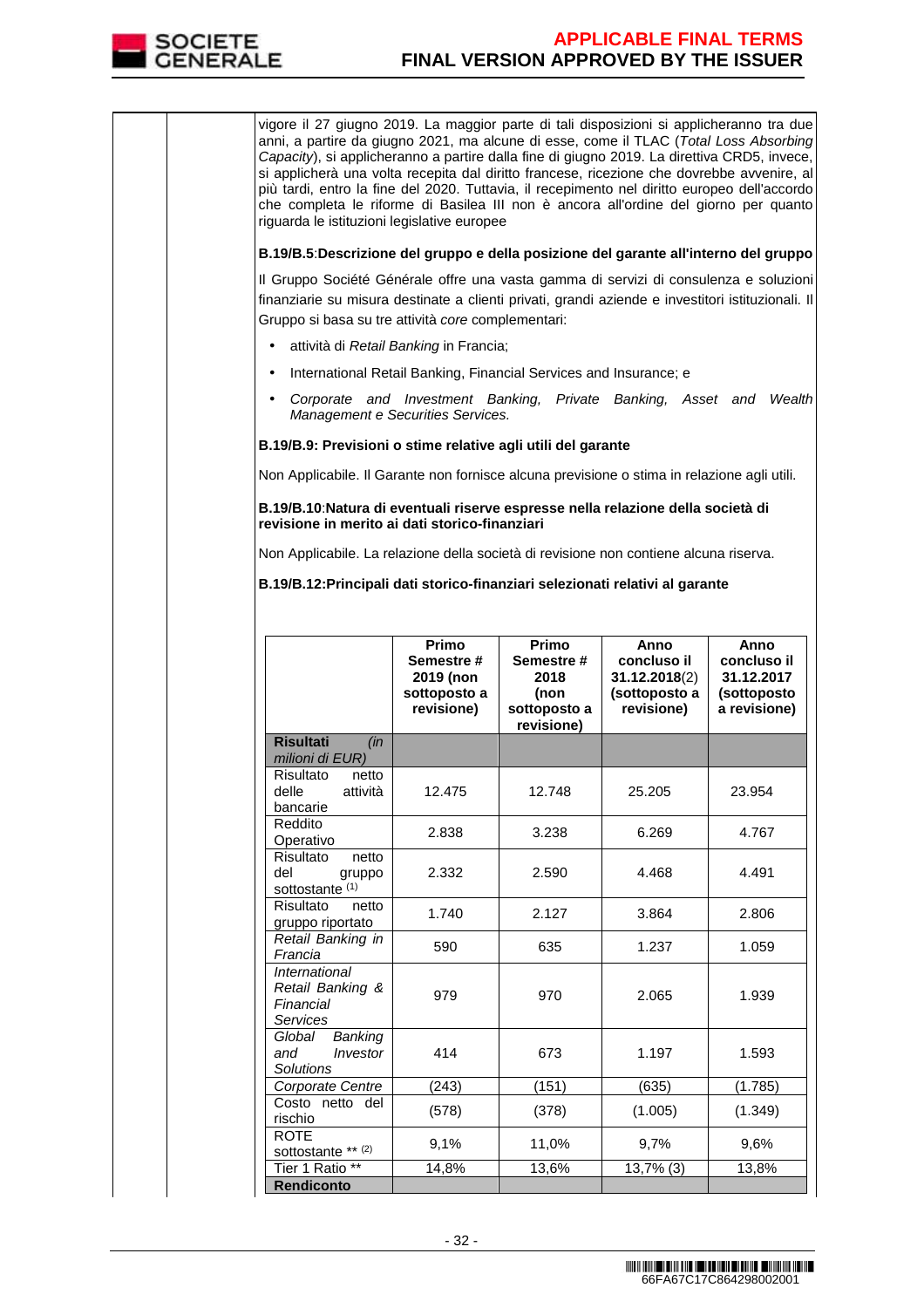

| finanziario (in                                                                                                                                                                                                                                                       |                                                                                                                          |                                                                   |                                                                                       |                                           |
|-----------------------------------------------------------------------------------------------------------------------------------------------------------------------------------------------------------------------------------------------------------------------|--------------------------------------------------------------------------------------------------------------------------|-------------------------------------------------------------------|---------------------------------------------------------------------------------------|-------------------------------------------|
| milioni di EUR)                                                                                                                                                                                                                                                       |                                                                                                                          |                                                                   |                                                                                       |                                           |
| Flussi netti in<br>entrata (uscita)<br>delle disponibilità<br>liquide e mezzi<br>equivalenti                                                                                                                                                                          | 2839                                                                                                                     | (29832)                                                           | (17617)                                                                               | 18 0 23                                   |
|                                                                                                                                                                                                                                                                       | Primo<br>Semestre#<br>2019 (non<br>sottoposto a<br>revisione)                                                            | Primo<br>Semestre #<br>2018<br>(non<br>sottoposto a<br>revisione) | Anno<br>concluso il<br>31.12.2018(2)<br>(sottoposto a<br>revisione)                   | 1/01/2018*<br>(sottoposto<br>a revisione) |
| Attivo (in miliardi<br>di EUR)                                                                                                                                                                                                                                        |                                                                                                                          |                                                                   |                                                                                       |                                           |
| Totale attivo e<br>passivo                                                                                                                                                                                                                                            | 1.388,6                                                                                                                  | 1,298.0                                                           | 1.309,4                                                                               | 1.274,2                                   |
| Finanziamenti<br>a<br>costi<br>ammortizzati per<br>i clienti                                                                                                                                                                                                          | 438,3                                                                                                                    | 427,3                                                             | 447,2                                                                                 | 417,4                                     |
| Depositi clienti                                                                                                                                                                                                                                                      | 412,9                                                                                                                    | 415,1                                                             | 416,8                                                                                 | 410,6                                     |
| <b>Patrimonio</b><br>Netto (in miliardi<br>di EUR)                                                                                                                                                                                                                    |                                                                                                                          |                                                                   |                                                                                       |                                           |
| Patrimonio netto,<br>Quota di gruppo                                                                                                                                                                                                                                  | 62,5                                                                                                                     | 59,0                                                              | 61,0                                                                                  | 58,4                                      |
| Partecipazioni di<br>minoranza                                                                                                                                                                                                                                        | 4,7                                                                                                                      | 4,4                                                               | 4,8                                                                                   | 4,5                                       |
| controllate nel settore assicurativo (non sottoposte a revisione contabile).<br>** Tali rapporti finanziari non sono sottoposti né a revisione né a revisione limitata.                                                                                               |                                                                                                                          |                                                                   |                                                                                       |                                           |
| Rettificato per elementi eccezionali e linearizzazione dell'IFRIC 21.<br>(1)                                                                                                                                                                                          |                                                                                                                          |                                                                   |                                                                                       |                                           |
| (2) La presentazione del conto economico consolidato del Gruppo è modificata a partire<br>- i proventi e gli oneri derivanti dall'attività assicurativa sono raggruppati in una<br>- la voce "Costo del rischio" è ora dedicata esclusivamente al rischio di credito; | dal 2018 a seguito della transizione all'IFRS 9:<br>specifica voce denominata "Risultato netto delle attività bancarie"; |                                                                   |                                                                                       |                                           |
| Tenendo conto dell'opzione per il pagamento di un dividendo in azioni, con<br>(3)                                                                                                                                                                                     |                                                                                                                          |                                                                   | l'assunzione di un tasso di sottoscrizione del 50% (impatto di +24 pb sulCET1 ratio). |                                           |
| Dichiarazione relativa all'assenza di cambiamenti sostanzialmente pregiudizievoli<br>delle prospettive del garante dalla data di pubblicazione dell'ultimo bilancio<br>certificato                                                                                    |                                                                                                                          |                                                                   |                                                                                       |                                           |
| Non si sono verificati cambiamenti sostanzialmente pregiudizievoli nelle prospettive di<br>Société Générale successivamente alla data del 31 dicembre 2018.                                                                                                           |                                                                                                                          |                                                                   |                                                                                       |                                           |
| Cambiamenti significativi relativi alla situazione finanziaria o commerciale del<br>garante successivi al periodo cui si riferiscono i dati storico-finanziari                                                                                                        |                                                                                                                          |                                                                   |                                                                                       |                                           |
| Non Applicabile. Non si è verificato alcun cambiamento rilevante nella posizione                                                                                                                                                                                      |                                                                                                                          |                                                                   |                                                                                       |                                           |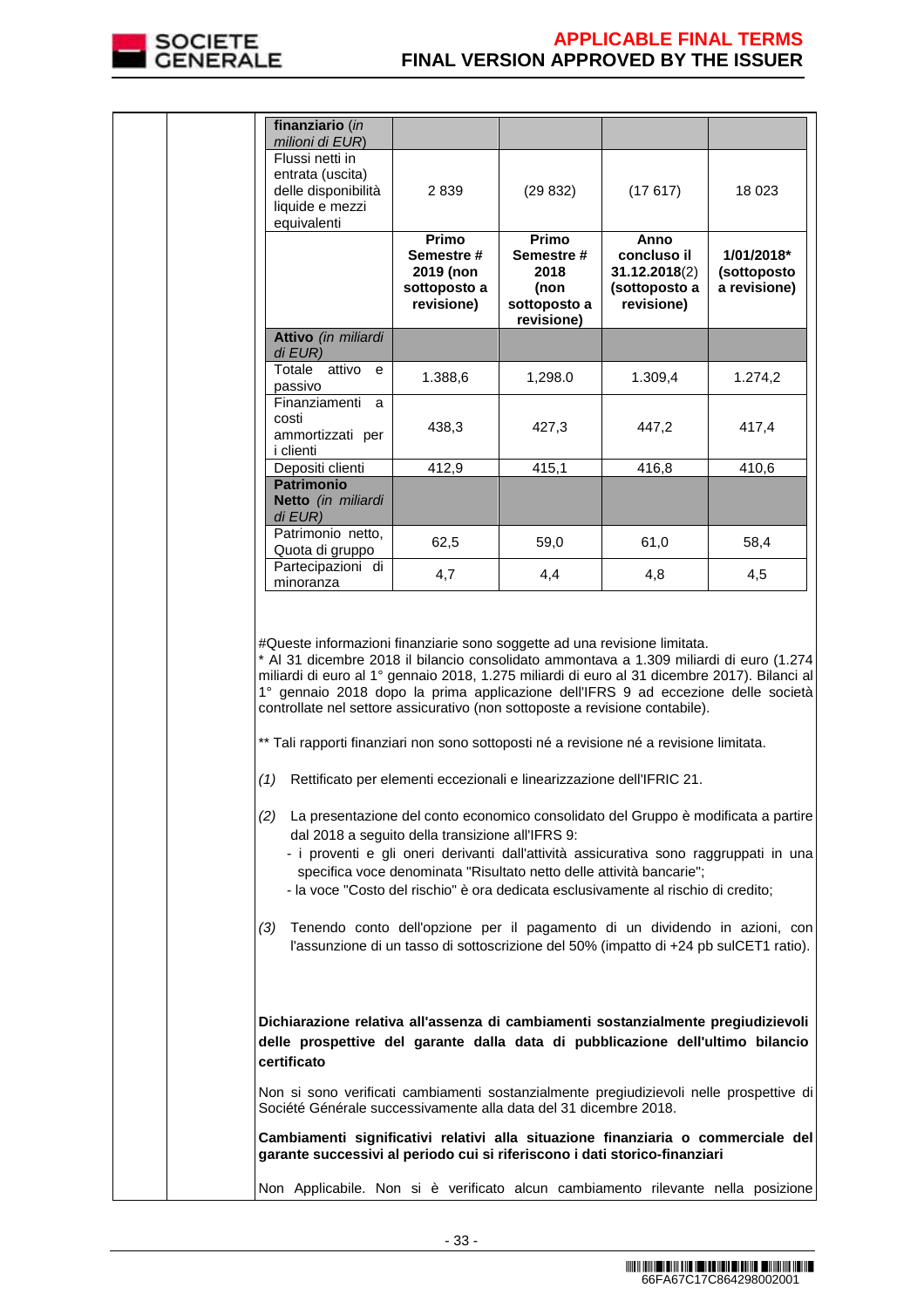

finanziaria o commerciale di Société Générale successivamente alla data del 30 giugno 2019. **B.19/B.13:Eventi recenti relativi al garante che rilevano, in misura sostanziale, ai fini della valutazione della solvibilità del garante** Non Applicabile. Non si sono verificati eventi recenti relativi a Société Générale che rilevano, in misura sostanziale, ai fini della valutazione della sua solvibilità. **B.19/B.14:Dichiarazione in ordine alla eventuale dipendenza del garante da altre entità del gruppo** Per le informazioni sulla posizione di Société Générale all'interno del Gruppo si rimanda all'Elemento B.5 che precede. Société Générale è la holding finale del Gruppo. Tuttavia, Société Générale gestisce anche una propria attività e non opera semplicemente in qualità di holding rispetto alle proprie controllate. **B.19/B.15:Descrizioni delle attività principali del garante** Si rimanda all'Elemento B.19/B.5 che precede. **B.19/B.16:Per quanto a conoscenza del garante, soggetto da cui il garante è controllato o partecipato, direttamente o indirettamente, e descrizione della natura di tale controllo** Non Applicabile. Per quanto a sua conoscenza, Société Générale non é controllata, né partecipata, direttamente o indirettamente (ai sensi delle leggi francesi), da alcun'altra entità.

|     | Sezione C - Titoli                                                                                                                                  |                                                                                                                                                                                                                                                                                                                                                                                                                                                                                                                                                                                                                                                                                                                                                                                                                                                                                                                                                                                                                                                                                                                                                                                                                                                                                                                                                       |  |
|-----|-----------------------------------------------------------------------------------------------------------------------------------------------------|-------------------------------------------------------------------------------------------------------------------------------------------------------------------------------------------------------------------------------------------------------------------------------------------------------------------------------------------------------------------------------------------------------------------------------------------------------------------------------------------------------------------------------------------------------------------------------------------------------------------------------------------------------------------------------------------------------------------------------------------------------------------------------------------------------------------------------------------------------------------------------------------------------------------------------------------------------------------------------------------------------------------------------------------------------------------------------------------------------------------------------------------------------------------------------------------------------------------------------------------------------------------------------------------------------------------------------------------------------|--|
| C.1 | Tipologia e classe dei<br>titoli oggetto<br>dell'offerta e/o<br>ammessi alla<br>negoziazione, ivi<br>compresi i rispettivi<br>codici identificativi | I certificati sono strumenti derivati (i <b>Certificati)</b><br>Il Codice ISIN è: XS2088364711<br>Il Codice Common è: 208836471                                                                                                                                                                                                                                                                                                                                                                                                                                                                                                                                                                                                                                                                                                                                                                                                                                                                                                                                                                                                                                                                                                                                                                                                                       |  |
| C.2 | Valuta dei titoli oggetto<br>di emissione                                                                                                           | <b>EUR</b>                                                                                                                                                                                                                                                                                                                                                                                                                                                                                                                                                                                                                                                                                                                                                                                                                                                                                                                                                                                                                                                                                                                                                                                                                                                                                                                                            |  |
| C.5 | Descrizione di<br>eventuali limitazioni<br>alla libera trasferibilità<br>dei titoli                                                                 | Non Applicabile. Non sussiste alcuna limitazione alla libera trasferibilità dell<br>certificati. ferme restando le restrizioni di vendita e trasferimento<br>eventualmente in vigore in talune giurisdizioni, incluse le restrizioni applicabili<br>all'offerta e alla vendita a, o per conto o a beneficio di, Cessionari Autorizzati.<br>Un Cessionario Consentito indica qualsiasi soggetto che (i) non è una U.S.<br>person secondo la definizione di cui al Regulation S; e (ii) non è un soggetto<br>che rientra in una qualsiasi definizione di soggetto U.S. ai fini di qualsivoglia<br>regola CEA o CFTC, o linee guida o ordinanze proposte o emesse da CEA<br>(per fini di chiarezza, qualsiasi soggetto che non sia un "soggetto non<br>statunitense" ai sensi della norma CFTC 4.7(a)(1)(iv), ma escludendo, ai fini<br>della sottosezione (D), l'eccezione riferita a qualsiasi soggetto qualificato ed<br>idoneo che non sia un "soggetto non statunitense", sarà considerato un<br>soggetto U.S.); e (iii) non è "soggetto U.S." ai sensi delle norme definitive di<br>attuazione dei requisiti di mantenimento del rischio di credito di cui alla<br>Sezione 15G del U.S. Securities Exchange Act del 1934 e successive<br>modifiche (le Regole U.S. di Mantenimento del Rischio) (un Soggetto<br>U.S. al Mantenimento del Rischio). |  |
| C.8 | Diritti connessi ai titoli,<br>tra cui i relativi limiti e<br>priorità                                                                              | Diritti connessi ai titoli:                                                                                                                                                                                                                                                                                                                                                                                                                                                                                                                                                                                                                                                                                                                                                                                                                                                                                                                                                                                                                                                                                                                                                                                                                                                                                                                           |  |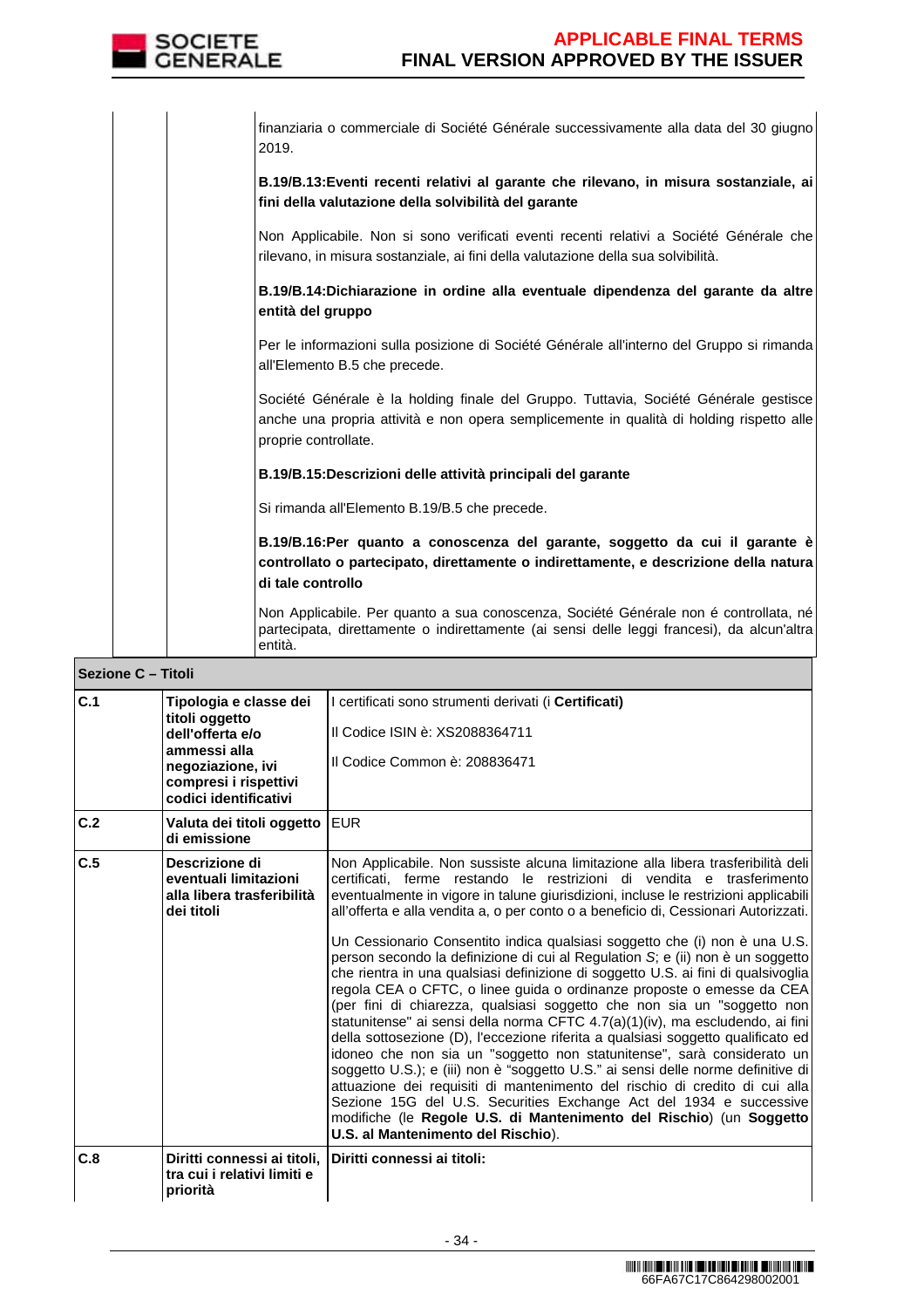

 I certificati, salvo ove rimborsate in anticipo, daranno diritto a ciascun portatore dei Certificati (il **Portatore dei certificati)** a ricevere un ammontare di rimborso che potrebbe risultare inferiore, uguale o maggiore rispetto all'importo inizialmente investito (si rimanda all'Elemento C.18).

 Il Portatore dei Certificati avrà diritto a pretendere l'immediato pagamento di qualunque importo nel caso in cui:

- l'Emittente non paghi o non rispetti gli altri obblighi ai sensi dei Certificati

- il Garante non adempia ai propri obblighi ai sensi della Garanzia o la garanzia del Garante non sia più valida; o

- risultino pendenti procedimenti di insolvenza o fallimento nei confronti dell'Emittente.

 La modifica dei termini contrattuali idei Certificati richiede necessariamente il consenso dei Portatori dei Certificati ai sensi delle disposizioni di un accordo di agenzia, reso disponibile ai Portatori dei Certificatisu richiesta dell'Emittente.

### **Rinuncia ai diritti di compensazione**

I Portatori dei Certificati rinunciano a qualsiasi diritto di compensazione eritenzione con riferimento ai certificati, nella misura consentita dalla legge.

### **Legge applicabile**

I Certificati e qualsiasi obbligazione extra-contrattuale derivante dalle o relativa ai Certificati saranno disciplinati e interpretati ai sensi della legge inglese.

 L'Emittente accetta la competenza dei tribunali inglesi in relazione a qualunque controversia nei confronti dell'Emittente, e che i Portatori dei Certificati possano promuovere un'azione legale innanzi a qualunque altro tribunale competente.

## **Priorità:**

I Certificati sono obbligazioni dirette, incondizionate, non garantite e non subordinate dell'Emittente e saranno pari passu rispetto a tutte le altre obbligazioni dirette, incondizionate, non garantite e non subordinate dell'Emittente, presenti e future, in circolazione.

#### **Limiti ai diritti connessi ai titoli:**

- L'Emittente potrà rimborsare anticipatamente i Certificati sulla base del loro valore di mercato per motivi di natura fiscale o nel caso in cui si verifichino eventi straordinari che incidano sugli strumenti sottostanti o nel caso in cui si verifichi un ulteriore(i) evento(i) di turbativa.

- L'Emittente potrà apportare modifiche alle condizioni in caso di correzioni che incidano sullo strumento sottostante, e, al verificarsi di eventi straordinari che incidano sullo(gli) strumento(i) sottostante(i) o al verificarsi di ulteriori eventi di turbativa. l'Emittente potrà procedere alla sostituzione dello(gli) strumento(i) sottostante(i) con un(dei) nuovo(i) strumento(i) sottostante(i), o alla deduzione da qualunque somma dovuta dell'aumento del costo di copertura, ed in ogni caso senza il consenso dei Portatori idei certificati;

- L'Emittente potrà procedere alla monetizzazione di tutto o parte degli importi dovuti fino alla data di esercizio finale dei Certificati nel caso in cui si verifichino eventi straordinari che incidano sugli strumenti sottostanti o nel caso in cui si verifichi un ulteriore(i) evento(i) di turbativa.

- i diritti al pagamento di capitale e interessi si prescriveranno entro un periodo di dieci anni (per quanto riguarda il capitale) e cinque anni (per quanto riguarda gli interessi) a decorrere dalla data in cui il pagamento di detti importi è divenuto per la prima volta esigibile e non sia stato onorato.

 - In caso di mancato pagamento da parte dell'Emittente, i Portatori dei Certificati non intraprenderanno alcun procedimento, legale o di altro tipo, né avanzeranno pretese nei confronti dell'Emittente. Ciononostante, i Portatori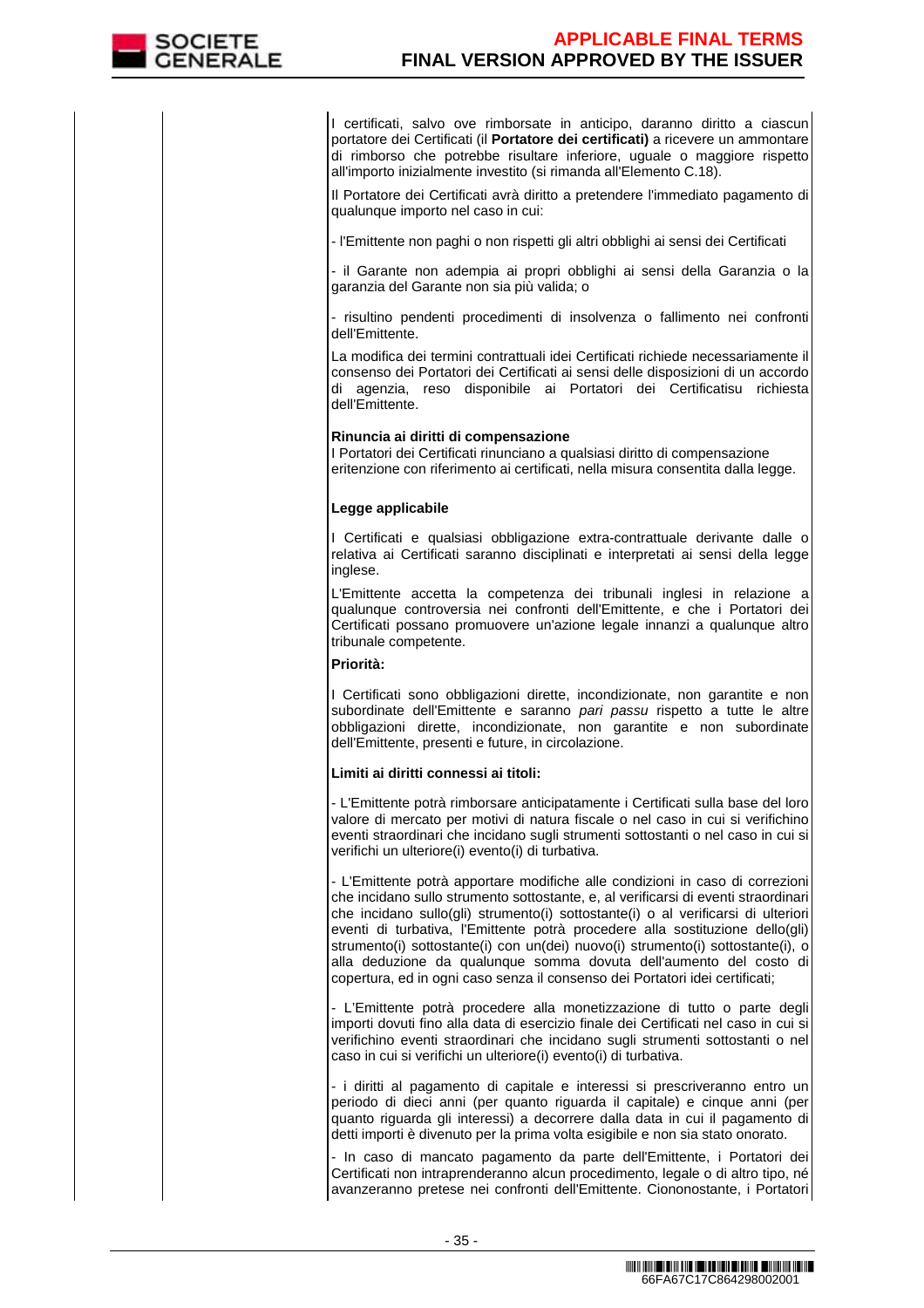|      |                                                                                                                                                                                                                                                                       | dei Certificati continueranno ad avere il diritto di pretendere dal Garante il<br>pagamento di qualunque importo non ancora pagato.<br><b>Tassazione</b><br>Tutti i pagamenti relativi ai certificati, alle Ricevute e alle Cedole o previsti ai<br>sensi della Garanzia saranno effettuati senza ritenute o detrazioni in<br>relazione a o in acconto a fronte di alcuna tassa, imposta, accertamento od<br>onere governativo di qualunque natura imposti, esatti, riscossi, trattenuti o<br>accertati, al presente o in futuro, da o per conto di qualunque Autorità<br>Fiscale, salvo ove tale ritenuta o detrazione sia richiesta a norma di legge.<br>Nel caso in cui sia necessario detrarre o trattenere qualunque importo in<br>relazione a o per conto di qualunque Autorità Fiscale, il relativo Emittente o,<br>a seconda dei casi, il Garante provvederà (salvo che in determinate<br>circostanze), nella misura massima consentita dalla legge, a versare tale<br>importo aggiuntivo ove necessario, in modo che ciascun Portatore dei<br>certificati, Portatore delle Ricevute o Portatore delle Cedole percepisca, dopo<br>la detrazione o ritenuta a fronte di tali tasse, imposte, accertamenti od oneri<br>governativi, l'intero importo in quel momento dovuto ed esigibile.<br>Nonostante le disposizioni precedenti, in nessun caso l'Emittente o, a<br>seconda dei casi, il Garante, sarà tenuto al pagamento di qualsivoglia<br>importo addizionale in relazione ai Certificati, Ricevute o Cedole a fronte di<br>eventuali ritenute o detrazioni (i) che siano richieste ai sensi di un accordo<br>descritto nella Sezione 1471(b) dell'Internal Revenue Code del 1986 (il " |
|------|-----------------------------------------------------------------------------------------------------------------------------------------------------------------------------------------------------------------------------------------------------------------------|------------------------------------------------------------------------------------------------------------------------------------------------------------------------------------------------------------------------------------------------------------------------------------------------------------------------------------------------------------------------------------------------------------------------------------------------------------------------------------------------------------------------------------------------------------------------------------------------------------------------------------------------------------------------------------------------------------------------------------------------------------------------------------------------------------------------------------------------------------------------------------------------------------------------------------------------------------------------------------------------------------------------------------------------------------------------------------------------------------------------------------------------------------------------------------------------------------------------------------------------------------------------------------------------------------------------------------------------------------------------------------------------------------------------------------------------------------------------------------------------------------------------------------------------------------------------------------------------------------------------------------------------------------------------------------------------------|
|      |                                                                                                                                                                                                                                                                       | Codice") o altrimenti imposte in base alle Sezioni dalla 1471 alla 1474 del<br>Codice, ogni regolamento o accordo a norma dello stesso, o qualsiasi<br>interpretazione ufficiale di ciò, ovvero qualsivoglia legge che dia attuazione<br>ad un approccio intergovernativo ad esso relativo o (ii) che siano imposte ai<br>sensi della Sezione 871(m) del Codice o (iii) che siano previste da qualsiasi<br>altra legge degli Stati Uniti.<br>Dove:                                                                                                                                                                                                                                                                                                                                                                                                                                                                                                                                                                                                                                                                                                                                                                                                                                                                                                                                                                                                                                                                                                                                                                                                                                                   |
|      |                                                                                                                                                                                                                                                                       | Per Giurisdizione Fiscale si intende il Lussemburgo ovvero qualsivoglia<br>struttura politica o relativa autorità di riferimento che abbia potere in materia<br>fiscale.                                                                                                                                                                                                                                                                                                                                                                                                                                                                                                                                                                                                                                                                                                                                                                                                                                                                                                                                                                                                                                                                                                                                                                                                                                                                                                                                                                                                                                                                                                                             |
| C.11 | Se i titoli offerti sono o<br>saranno oggetto di una<br>domanda di<br>ammissione alla<br>negoziazione ai fini di<br>ottenerne la<br>distribuzione su un<br>mercato regolamentato<br>o in altri mercati<br>equivalenti, con<br>indicazione dei mercati<br>in questione | Sarà presentata domanda di ammissione alla negoziazione dei Certificati<br>sull'EuroTLX, un Sistema Multilaterale di Negoziazione organizzato e gestito<br>da Borsa Italiana S.p.A                                                                                                                                                                                                                                                                                                                                                                                                                                                                                                                                                                                                                                                                                                                                                                                                                                                                                                                                                                                                                                                                                                                                                                                                                                                                                                                                                                                                                                                                                                                   |
| C.15 | Modo in cui il valore<br>dello strumento(i)<br>sottostante(i) incide sul<br>valore<br>dell'investimento                                                                                                                                                               | Il valore dei Certificati, il pagamento di un importo a titolo di rimborso<br>anticipato automatico alla relativa data di rimborso anticipato automatico e il<br>pagamento di un importo di rimborso ad un Titolare dei Certificati alla data<br>di esercizio finale, dipenderanno dalla performance del sottostante o dei<br>sottostanti alla relativa data di valutazione (o alle relative date di<br>valutazione).                                                                                                                                                                                                                                                                                                                                                                                                                                                                                                                                                                                                                                                                                                                                                                                                                                                                                                                                                                                                                                                                                                                                                                                                                                                                                |
|      |                                                                                                                                                                                                                                                                       | Il valore dei Certificati è legato alla performance positiva o negativa dello<br>strumento sottostante. Gli importi da pagare sono determinati in base alla<br>condizione che risulta soddisfatta (o non soddisfatta) nel caso in cui la<br>performance dello strumento sottostante sia superiore o pari rispetto alla<br>performance di una barriera predefinita.                                                                                                                                                                                                                                                                                                                                                                                                                                                                                                                                                                                                                                                                                                                                                                                                                                                                                                                                                                                                                                                                                                                                                                                                                                                                                                                                   |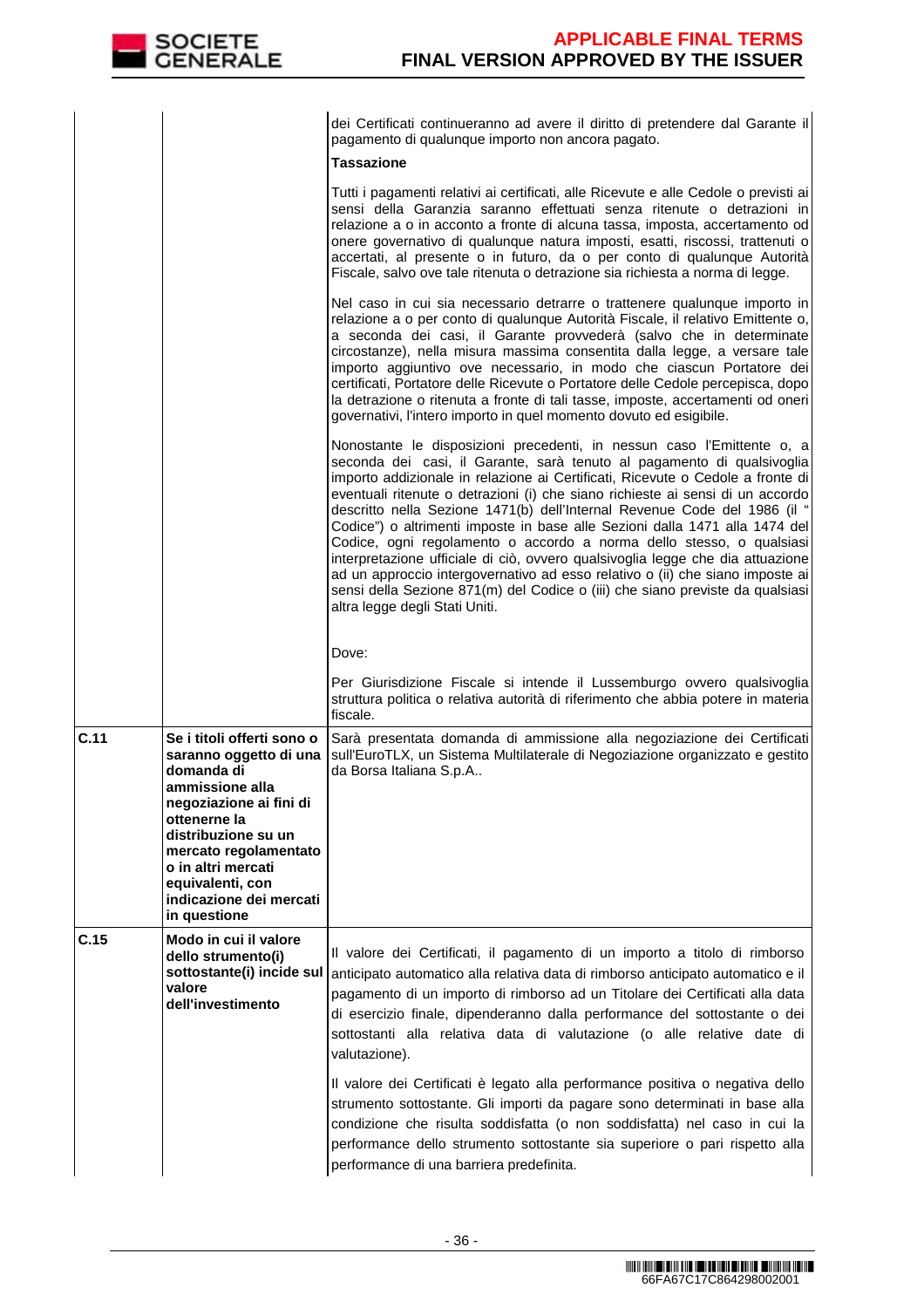

| C.16 | Data di esercizio finale<br>e data di riferimento<br>finale       | valutazione.                                                                                                                                 | La data di esercizio finale dei Certificati sarà il 05/03/2025 (la Data di<br>Esercizio Finale), e la data di riferimento finale sarà l'ultima data di                                                                                                                                                                                          |
|------|-------------------------------------------------------------------|----------------------------------------------------------------------------------------------------------------------------------------------|-------------------------------------------------------------------------------------------------------------------------------------------------------------------------------------------------------------------------------------------------------------------------------------------------------------------------------------------------|
|      |                                                                   | La Data di Esercizio Finale può essere modificata ai sensi di quanto<br>disposto nel precedente Elemento C.8 e del successivo Elemento C.18. |                                                                                                                                                                                                                                                                                                                                                 |
| C.17 | Procedure di<br>regolamento degli<br>strumenti derivati           | Regolamento per contanti                                                                                                                     |                                                                                                                                                                                                                                                                                                                                                 |
| C.18 | Come si ottiene il<br>rendimento sui valori<br>mobiliari derivati | <b>Denominazione Specificata)</b>                                                                                                            | La data di emissione dei Certificati è 27/02/2020 (la <b>Data di Emissione</b> ) e<br>ciascun Certificato avrà una denominazione specificata di EUR 100 (la                                                                                                                                                                                     |
|      |                                                                   | Importo del Rimborso Anticipato<br><b>Automatico:</b>                                                                                        | Salvo ove rimborsati in anticipo, nel<br>caso in cui si sia verificato un<br>Evento<br>di Rimborso<br>Anticipato<br>l'Emittente<br>allora<br>Automatico.<br>rimborserà in anticipo i Certificati<br>alla Data di Rimborso Anticipato<br>Automatico(i) (i da 1 a 4) ai sensi<br>delle seguenti previsioni in relazione<br>a ciascun Certificato: |
|      |                                                                   |                                                                                                                                              | Importo del Rimborso Anticipato<br>Automatico(i) = Denominazione<br>Specificata x (100% + i x 18,30%)                                                                                                                                                                                                                                           |
|      |                                                                   | Date del Rimborso Anticipato<br><b>Automatico:</b>                                                                                           | Date<br>del<br>Rimborso<br>Anticipato<br>Automatico(i) (i da 1 a 4): 5 Giorni<br>Lavorativi<br>dopo<br>Data<br>la<br>Valutazione(i)<br>nella<br>quale<br>un<br>Evento di Rimborso Anticipato<br>Automatico<br>si intende<br>essersi<br>verificato.                                                                                              |
|      |                                                                   | Evento di Rimborso Anticipato<br><b>Automatico:</b>                                                                                          | Si intende essersi verificato, come<br>stabilito dall'Agente di Calcolo, se<br>in una Data di Valutazione(i) (i da 1<br>a 4), Performance(i) è superiore o<br>pari a 0% o se alla Data<br>Valutazione(1) un Evento di Knock-<br>In Americano non si è verificato                                                                                |
|      |                                                                   | Importo di Esercizio Finale:                                                                                                                 | Salvo ove rimborsati in anticipo,<br>l'Emittente rimborserà i Certificati<br>alla Data di Esercizio Finale, ai<br>sensi delle seguenti previsioni in<br>relazione a ciascun Certificato:                                                                                                                                                        |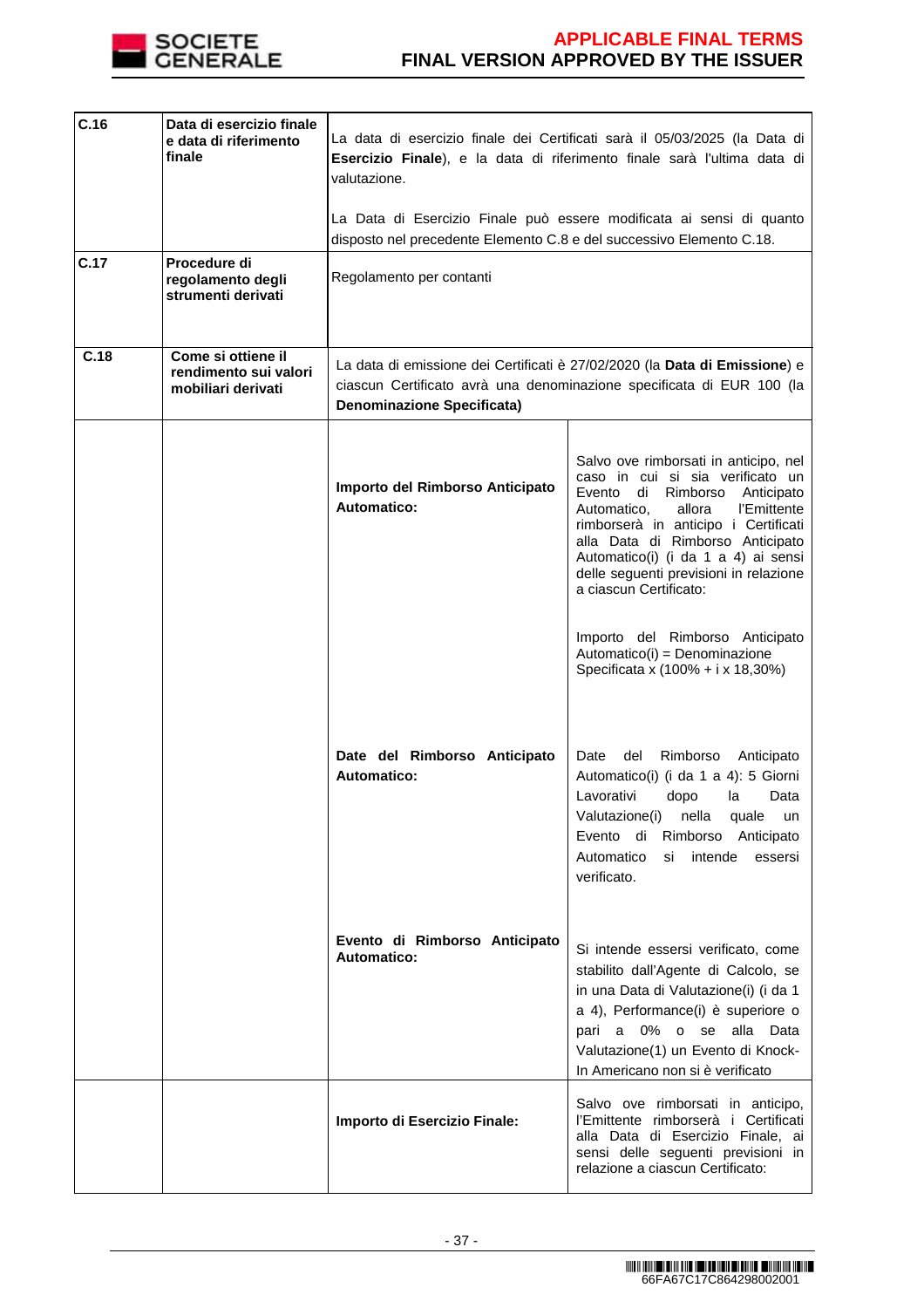

|  |                                                         | Scenario 1:                                                                                                                        |
|--|---------------------------------------------------------|------------------------------------------------------------------------------------------------------------------------------------|
|  |                                                         | alla<br>Se<br>Data<br>Valutazione(5),<br>Performance(5) è superiore o pari a<br>0% allora:                                         |
|  |                                                         | Esercizio Finale =<br>Importo di<br>Denominazione Specificata x [100%<br>$+5x18,30\%$                                              |
|  |                                                         | <b>Scenario 2:</b>                                                                                                                 |
|  |                                                         | alla<br>Se<br>Data<br>Valutazione(5),<br>Performance(5) è inferiore a 0% e<br>Performance(5) è superiore o pari a<br>-30%, allora: |
|  |                                                         | di Esercizio<br>Finale<br>Importo<br>$=$<br>Denominazione<br>Specificata<br>x<br>$[100\%]$                                         |
|  |                                                         | Scenario 3:                                                                                                                        |
|  |                                                         | alla<br>Se<br>Data<br>Valutazione(5),<br>Performance(5) è inferiore a -30%,<br>allora:                                             |
|  |                                                         | Importo di Esercizio Finale =<br>Denominazione Specificata x (100%<br>+ Performance(5))                                            |
|  | Definizioni<br>relative<br>alla(e)<br>data(e):          | Applicabile                                                                                                                        |
|  | Data di Valutazione(0):<br>(GG/MM/AAAA)                 | 26/02/2020                                                                                                                         |
|  | Data di Valutazione(i):<br>(i da 1 a 5)<br>(GG/MM/AAAA) | 26/02/2021;<br>28/02/2022;<br>26/02/2024;<br>27/02/2023;<br>26/02/2025                                                             |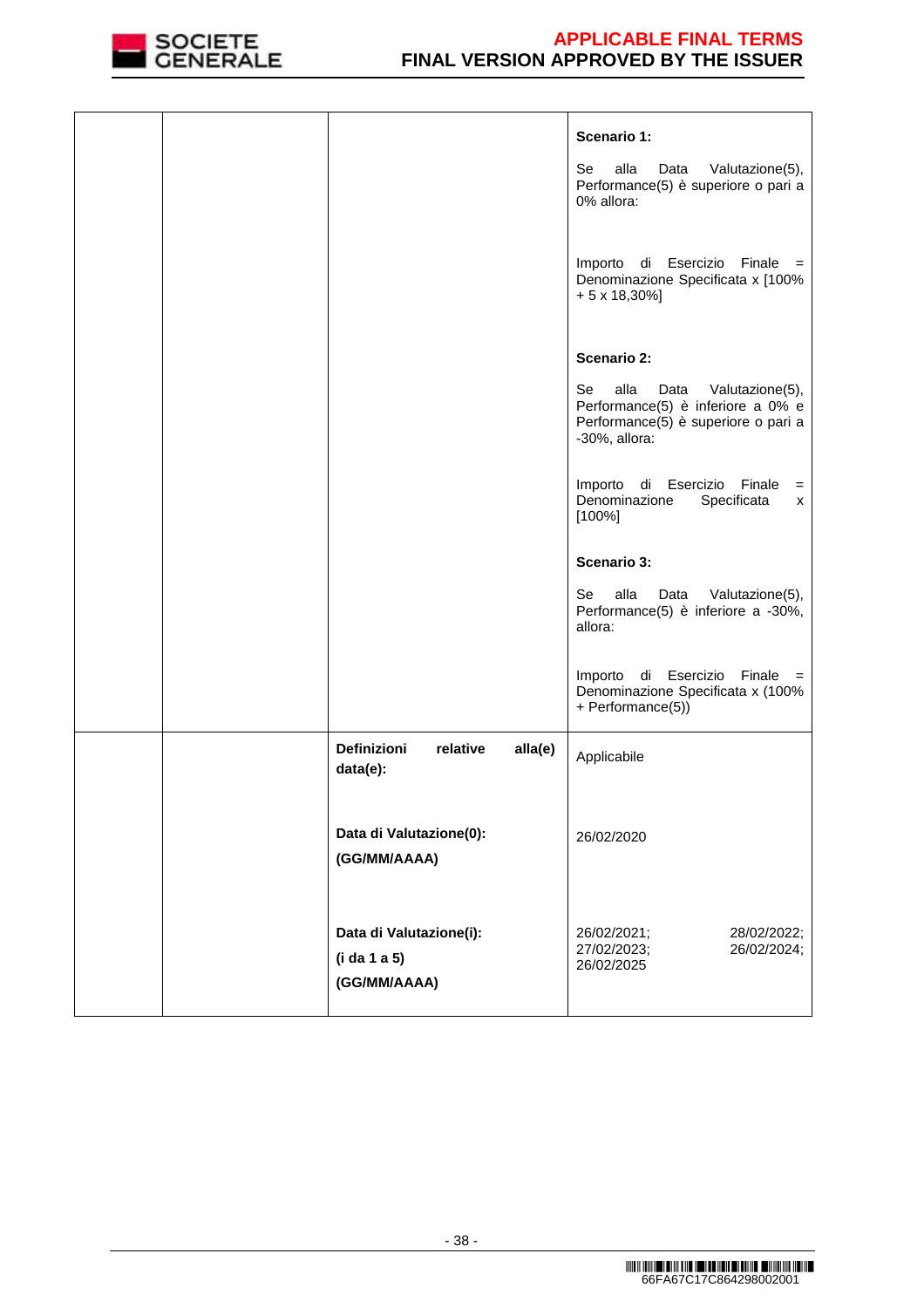

|                   |                                                                                              | Definizioni relative al Prodotto:                                                                                                                                                                                                                                                        | Applicabile, nel rispetto<br>delle<br>previsioni della Condizione 4 dei<br>Termini e Condizioni Aggiuntivi<br>relativi alle Formule                                                                                                                                                                       |
|-------------------|----------------------------------------------------------------------------------------------|------------------------------------------------------------------------------------------------------------------------------------------------------------------------------------------------------------------------------------------------------------------------------------------|-----------------------------------------------------------------------------------------------------------------------------------------------------------------------------------------------------------------------------------------------------------------------------------------------------------|
|                   |                                                                                              | Evento di Knock-In Americano                                                                                                                                                                                                                                                             | Si intende essersi verificato, come<br>determinato dall'Agente di Calcolo<br>se in almeno un Giorno di Trading<br>Programmato che non è un Giorno<br>di Turbativa da e escluso Data di<br>Valutazione(0) a e incluso Data di<br>Valutazione(1), il Prezzo di Chiusura<br>è inferiore a 85% $\times$ S(0). |
|                   |                                                                                              | Prezzo di Chiusura                                                                                                                                                                                                                                                                       | Come definito dalla Condizione 4.0<br>dei Termini e Condizioni Aggiuntivi<br>relativi alle Formule                                                                                                                                                                                                        |
|                   |                                                                                              | Performance(i)<br>(i from 1 to 5)                                                                                                                                                                                                                                                        | Indica (S(i) / S(0)) - 100%                                                                                                                                                                                                                                                                               |
|                   |                                                                                              | S(i)<br>(i da 0 a 5)                                                                                                                                                                                                                                                                     | Indica<br>rispetto ad ogni Data<br>Valutazione(i) il Prezzo di Chiusura<br>del Sottostante                                                                                                                                                                                                                |
| C.19              | Prezzo di rifermento                                                                         | Si rimanda all'Elemento C.18 che precede.                                                                                                                                                                                                                                                |                                                                                                                                                                                                                                                                                                           |
|                   | finale del sottostante                                                                       | Prezzo finale di riferimento: il valore dello(gli) strumento(i) sottostante(i)<br>alla(e) relativa(e) data(e) di rilevamento per il rimborso, subordinatamente al<br>verificarsi di determinati eventi straordinari e rettifiche che interessino tale(i)<br>strumento(i) sottostante(i). |                                                                                                                                                                                                                                                                                                           |
| C.20              | Tipo di sottostante e<br>informazioni su dove<br>reperire le informazioni<br>sul sottostante | Il tipo di sottostante è: azione<br>pagine elettroniche.                                                                                                                                                                                                                                 | Informazioni relative al sottostante sono disponibili sui seguenti siti web o                                                                                                                                                                                                                             |
|                   |                                                                                              | <b>Ticker</b><br><b>Mercato</b><br><b>Società</b><br><b>Bloomber</b><br>Regolamentato<br>g                                                                                                                                                                                               | <b>Sito Internet</b>                                                                                                                                                                                                                                                                                      |
|                   |                                                                                              | Intesa<br><b>BORSA</b><br><b>ISP IM</b><br>Sanpaolo<br>ITALIANA S.P.A.<br>SpA                                                                                                                                                                                                            | www.intesasanpaolo.com                                                                                                                                                                                                                                                                                    |
|                   |                                                                                              |                                                                                                                                                                                                                                                                                          |                                                                                                                                                                                                                                                                                                           |
| Sezione D -Rischi |                                                                                              |                                                                                                                                                                                                                                                                                          |                                                                                                                                                                                                                                                                                                           |
| D.2               | Principali informazioni<br>relative ai principali<br>rischi specifici                        | Sono state identificate le seguenti categorie di fattori di rischio:                                                                                                                                                                                                                     |                                                                                                                                                                                                                                                                                                           |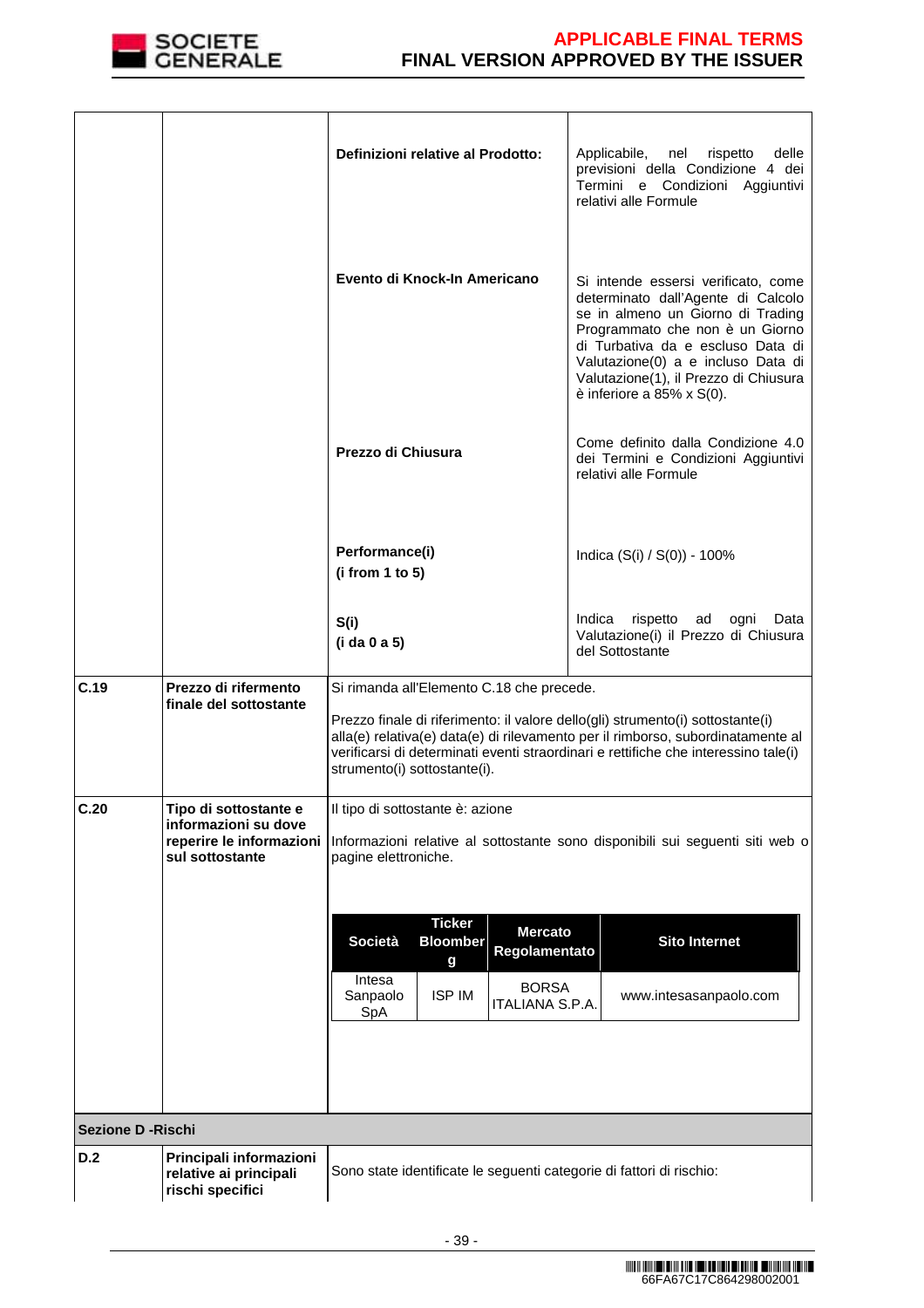

| dell'emittente e del<br>garante | Rischi relativi a profili macroeconomici, mercati e contesto<br>regolamentare                                                                                                                                                                                                                                                                      |
|---------------------------------|----------------------------------------------------------------------------------------------------------------------------------------------------------------------------------------------------------------------------------------------------------------------------------------------------------------------------------------------------|
|                                 | Il contesto economico e finanziario globale, nonché il contesto dei mercati in<br>cui il Gruppo opera, possono influire negativamente sulle attività, sulla<br>posizione finanziaria e sui risultati delle operazioni del Gruppo                                                                                                                   |
|                                 | La Brexit e il suo effetto sui mercati finanziari e sul contesto economico<br>potrebbero avere un impatto negativo sulle attività del Gruppo e sui suoi<br>risultati economici.                                                                                                                                                                    |
|                                 | Il Gruppo è soggetto a un ampio quadro di vigilanza e regolamentazione in<br>ciascuno dei paesi in cui opera ed i cambiamenti di questi regimi potrebbero<br>avere un effetto significativo sulle attività, alla posizione finanziaria e sui costi<br>del Gruppo, nonché sul contesto finanziario ed economico in cui questo<br>opera.             |
|                                 | Rischi connessi all'attuazione del piano strategico del Gruppo.                                                                                                                                                                                                                                                                                    |
|                                 | L'aumento della concorrenza da parte degli operatori bancari e non bancari<br>potrebbe avere effetti negativi sulle attività e sui risultati del Gruppo, sia sul<br>mercato interno francese che a livello internazionale.                                                                                                                         |
|                                 | Rischi di credito e di controparte                                                                                                                                                                                                                                                                                                                 |
|                                 | Il Gruppo è esposto al rischio di controparte ed al rischio di concentrazione,<br>che potrebbero produrre un effetto negativo sulle attività, i risultati economici<br>e la posizione finanziaria del Gruppo.                                                                                                                                      |
|                                 | La solidità finanziaria e la condotta di altre istituzioni finanziarie e<br>partecipanti al mercato potrebbe avere un impatto negativo sul Gruppo.                                                                                                                                                                                                 |
|                                 | I risultati economici e la posizione finanziaria del Gruppo potrebbero essere<br>negativamente influenzate da accantonamenti tardivi o insufficenti per<br>esposizioni creditizie.                                                                                                                                                                 |
|                                 | Rischi di Mercato e Strutturali                                                                                                                                                                                                                                                                                                                    |
|                                 | I cambiamenti e la volatilità dei mercati finanziari possono avere rilevanti<br>effetti negativi sull'attività del Gruppo e sui risultati delle attività di mercato.                                                                                                                                                                               |
|                                 | Variazioni nei tassi di interesse potrebbero avere un effetto negativo sulle<br>attività di retail banking.                                                                                                                                                                                                                                        |
|                                 | Variazioni nei tassi di cambio potrebbero avere un impatto negativo sui<br>risultati del Gruppo.                                                                                                                                                                                                                                                   |
|                                 | Rischi operativi (incluso il rischio di comportamenti<br>inappropriati) e i rischi legati all'utilizzodi modelli                                                                                                                                                                                                                                   |
|                                 | Il Gruppo è esposto a rischi legali che potrebbero avere un rilevante effetto<br>negativo sulla sua posizione finanziaria e risultati economici.                                                                                                                                                                                                   |
|                                 | Inadempienze operative, chiusure o vincoli di capacità che interessano le<br>istituzioni con le quali il Gruppo intrattiene relazioni commerciali, o il guasto o<br>la violazione dei sistemi informatici del Gruppo, potrebbero influire<br>negativamente sulle attività del Gruppo e tradursi in perdite e danni<br>reputazionali per il Gruppo. |
|                                 | Il Gruppo può incorrere in perdite quale conseguenza di eventi imprevisti o<br>catastrofici, inclusi attacchi terroristici e disastri naturali.                                                                                                                                                                                                    |
|                                 | Danni reputazionali potrebbero incidere sulla posizione competitiva del                                                                                                                                                                                                                                                                            |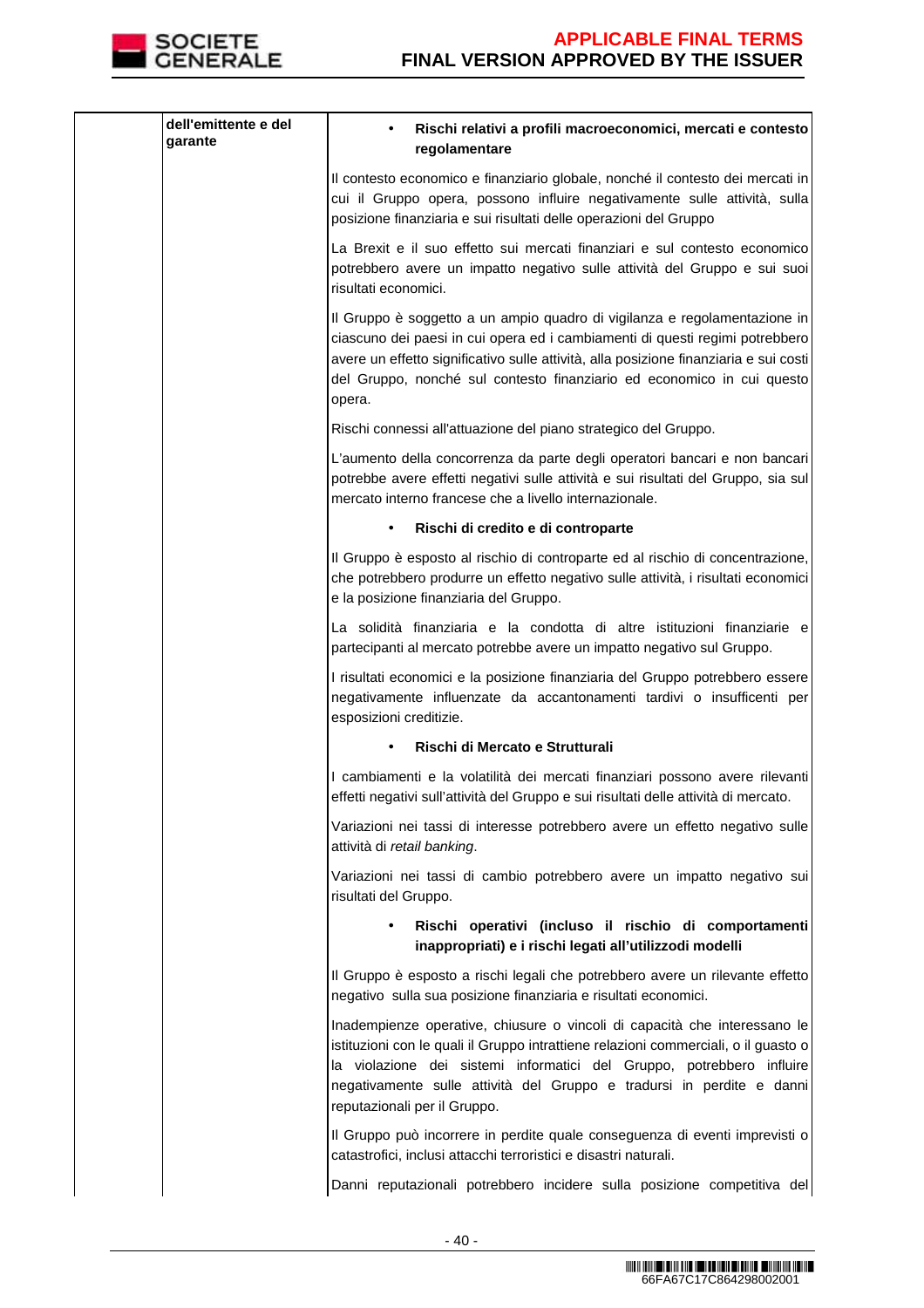

|     |                                                                                                                                       | Gruppo.                                                                                                                                                                                                                                                                                                                                                                                                                                                                                                                                                                                                                                                                                                                                                                                                                                                                                                                                                                                                                                                                                                                                 |
|-----|---------------------------------------------------------------------------------------------------------------------------------------|-----------------------------------------------------------------------------------------------------------------------------------------------------------------------------------------------------------------------------------------------------------------------------------------------------------------------------------------------------------------------------------------------------------------------------------------------------------------------------------------------------------------------------------------------------------------------------------------------------------------------------------------------------------------------------------------------------------------------------------------------------------------------------------------------------------------------------------------------------------------------------------------------------------------------------------------------------------------------------------------------------------------------------------------------------------------------------------------------------------------------------------------|
|     |                                                                                                                                       | L'incapacità del Gruppo di attrarre e trattenere personale qualificato possono<br>materialmente influire negativamente sull'andamento del Gruppo.                                                                                                                                                                                                                                                                                                                                                                                                                                                                                                                                                                                                                                                                                                                                                                                                                                                                                                                                                                                       |
|     |                                                                                                                                       | I modelli, in particolare i modelli interni del Gruppo, utilizzati nei processi<br>decisionali strategici e nei sistemi di gestione dei rischi potrebbero fallire o<br>rivelarsi inadeguati e comportare per il Gruppo perdite finanziarie.                                                                                                                                                                                                                                                                                                                                                                                                                                                                                                                                                                                                                                                                                                                                                                                                                                                                                             |
|     |                                                                                                                                       | Il Gruppo potrebbe subire perdite a seguito di eventi imprevisti o catastrofici,<br>inclusi attacchi terroristici o catastrofi naturali.                                                                                                                                                                                                                                                                                                                                                                                                                                                                                                                                                                                                                                                                                                                                                                                                                                                                                                                                                                                                |
|     |                                                                                                                                       | Rischi di funding e di liquidità                                                                                                                                                                                                                                                                                                                                                                                                                                                                                                                                                                                                                                                                                                                                                                                                                                                                                                                                                                                                                                                                                                        |
|     |                                                                                                                                       | Una serie di misure eccezionali adottate da governi, banche centrali e<br>regolatori potrebbero avere un impatto sfavorevole sui costi di finanziamento<br>del Gruppo e il suo accesso alla liquidità                                                                                                                                                                                                                                                                                                                                                                                                                                                                                                                                                                                                                                                                                                                                                                                                                                                                                                                                   |
|     |                                                                                                                                       | Un declassamento del rating esterno del Gruppo o del rating sovrano dello<br>Stato francese potrebbe avere un effetto negativo sul costo del<br>finanziamento del Gruppo e sul suo accesso alla liquidità                                                                                                                                                                                                                                                                                                                                                                                                                                                                                                                                                                                                                                                                                                                                                                                                                                                                                                                               |
|     |                                                                                                                                       | Rischi relativi alle attività assicurative                                                                                                                                                                                                                                                                                                                                                                                                                                                                                                                                                                                                                                                                                                                                                                                                                                                                                                                                                                                                                                                                                              |
|     |                                                                                                                                       | Un deterioramento delle condizioni di mercato, ed in particolare un<br>significativo aumento o diminuzione dei tassi di interesse, potrebbe avere un<br>effetto negativo rilevante sulle attività assicurative del ramo vita del settore<br>Assicurativo del Gruppo.                                                                                                                                                                                                                                                                                                                                                                                                                                                                                                                                                                                                                                                                                                                                                                                                                                                                    |
|     |                                                                                                                                       | Poiché l'Emittente è parte del Gruppo, anch'esso è soggetto ai medesimi<br>fattori di rischio.                                                                                                                                                                                                                                                                                                                                                                                                                                                                                                                                                                                                                                                                                                                                                                                                                                                                                                                                                                                                                                          |
| D.6 | relative<br>ai<br>ai rischi di perdita del<br>valore di tutto o parte<br>del<br>proprio<br>investimento da parte<br>degli investitori | Principali informazioni   Certificati possono prevedere un rimborso anticipato automatico al<br>principali verificarsi di un evento specifico. Conseguentemente, questo potrebbe<br>rischi specifici dei titoli impedire ai Titolari dei Certificati di beneficiare della performance dello<br>e avvertenze in merito strumento sottostante nell'arco dell'intero periodo inizialmente previsto.                                                                                                                                                                                                                                                                                                                                                                                                                                                                                                                                                                                                                                                                                                                                        |
|     |                                                                                                                                       | I termini e le condizioni dei Certificati possono prevedere disposizioni ai<br>sensi delle quali il verificarsi di determinate turbative di mercato potrebbe<br>comportare ritardi nel regolamento dei Certificati ovvero determinate<br>modifiche. Inoltre, nel caso di eventi che interessino gli strumenti sottostanti,<br>i termini e le condizioni dei Certificati consentono all'Emittente di sostituire gli<br>strumenti sottostanti con strumenti sottostanti nuovi, cessare l'esposizione<br>alle attività sottostanti e applicare un tasso di riferimento ai proventi così<br>ottenuti fino alla data di esercizio finale dei Certificati, prorogare la data di<br>esercizio finale dei Certificati, rimborsare anticipatamente i Certificati sulla<br>base del relativo valore di mercato, o detrarre da qualunque importo dovuto il<br>maggiore costo di copertura, e in ciascun caso senza il preventivo consenso<br>dei Portatori dei Certificati.<br>I pagamenti (sia in relazione al capitale sia agli interessi, e sia a scadenza<br>che ad altre date) relativi ai Certificati sono calcolati con riferimento a uno o |
|     |                                                                                                                                       | più sottostanti, il rendimento dei Certificati si basa sulle variazioni del valore<br>del sottostante, il quale può oscillare. Si richiama l'attenzione dei futuri<br>investitori sul fatto che i Certificati potrebbero essere volatili e che gli<br>investitori potrebbero non percepire alcun interesse e perdere tutto il o una                                                                                                                                                                                                                                                                                                                                                                                                                                                                                                                                                                                                                                                                                                                                                                                                     |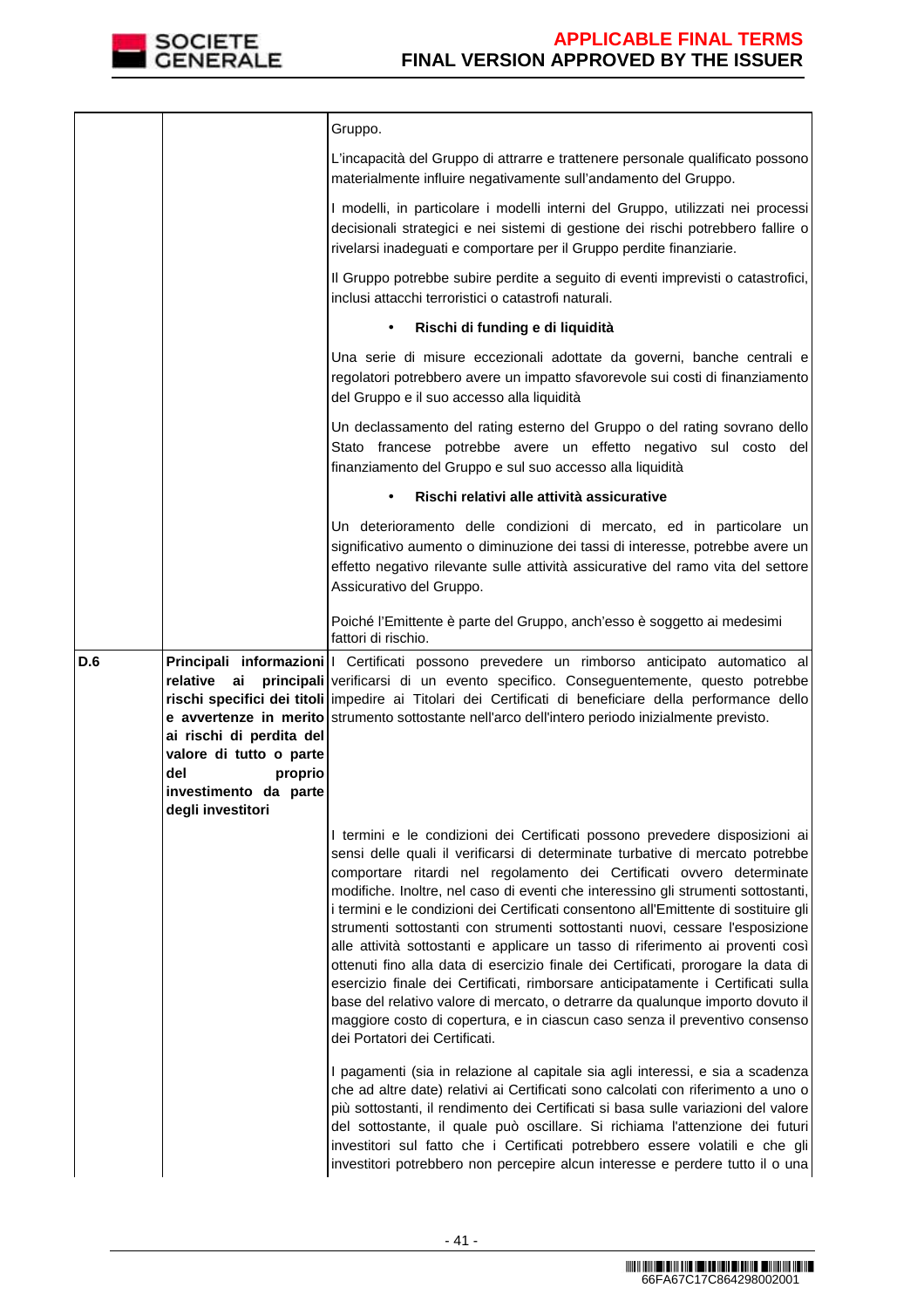|                     | parte sostanziale del capitale.                                                                                                                                                                                                                                                                                                                                                                                                                                                                                                                                             |
|---------------------|-----------------------------------------------------------------------------------------------------------------------------------------------------------------------------------------------------------------------------------------------------------------------------------------------------------------------------------------------------------------------------------------------------------------------------------------------------------------------------------------------------------------------------------------------------------------------------|
|                     | La Garanzia costituisce un'obbligazione contrattuale generale e non<br>garantita del Garante e di nessun altro soggetto. Qualsiasi pagamento<br>inerente ai Certificati è correlato altresì all'affidabilità creditizia del Garante.                                                                                                                                                                                                                                                                                                                                        |
|                     | Si richiama l'attenzione di coloro che desiderano investire nei Certificati che<br>beneficiano della Garanzia sul fatto che, in caso di mancato pagamento da<br>parte di un Emittente, gli importi cui hanno diritto i Portatori dei Certificati si<br>limiteranno agli importi ottenuti tramite un'apposita azione da promuoversi ai<br>sensi della Garanzia e in conformità ai relativi termini, ed essi non avranno<br>alcun diritto di istituire alcun procedimento, di natura giudiziaria o altrimenti,<br>né di avanzare alcuna pretesa nei confronti dell'Emittente. |
|                     | La Garanzia è una mera garanzia di pagamento e non una garanzia relativa<br>alla performance dell'Emittente rilevante né ad alcuno degli altri obblighi<br>dello stesso ai sensi dei Certificati, che beneficiano della Garanzia.                                                                                                                                                                                                                                                                                                                                           |
| copertura.          | Société Générale opererà in qualità di emittente ai sensi del Programma, di<br>Garante dei Certificati emessi dall'Emittente e di fornitore di strumenti di<br>copertura per l'Emittente. Di conseguenza, gli investitori saranno esposti non<br>solo al rischio di credito del Garante, ma anche ai rischi operativi derivanti<br>dalla mancanza di indipendenza del Garante con riguardo all'assunzione dei<br>propri doveri e obblighi in qualità di Garante e fornitore di strumenti di                                                                                 |
|                     | I potenziali conflitti di interesse e i rischi operativi derivanti da tale mancanza<br>di indipendenza dovrebbero in parte essere mitigati dal fatto che all'interno<br>del Garante, l'implementazione della Garanzia e la fornitura di strumenti di<br>copertura compete a divisioni differenti, ognuna gestita come unità operativa<br>distinta, segregata da barriere informative (i cosiddetti Chinese Walls) e<br>gestita da team diversi.                                                                                                                             |
|                     | L'Emittente e il Garante, e qualunque delle rispettive controllate e/o affiliate,<br>in relazione alle altre rispettive attività commerciali, potrebbero essere in<br>possesso di, o acquisire, informazioni rilevanti in merito alle attività<br>sottostanti. Tali attività e informazioni potrebbero comportare conseguenze<br>negative per i Portatori dei Certificati.                                                                                                                                                                                                  |
|                     | L'Emittente e il Garante e qualunque delle rispettive controllate e/o affiliate<br>potrebbero operare in altre vesti in relazione ai Certificati, ad esempio in<br>qualità di market maker, agente per il calcolo o agente. Pertanto, potrebbero<br>verificarsi potenziali conflitti di interesse.                                                                                                                                                                                                                                                                          |
|                     | In relazione all'offerta dei Certificati, l'Emittente e il Garante e/o le rispettive<br>affiliate potrebbero stipulate una o più operazioni di copertura con riguardo a<br>una o più attività di riferimento o relativi derivati, suscettibili di incidere sul<br>prezzo di mercato, sulla liquidità o sul valore dei Certificati.                                                                                                                                                                                                                                          |
| capitale investito. | Nel corso della vita dei Certificati, il valore di mercato degli stessi potrebbe<br>risultare inferiore al capitale investito. Inoltre, in caso di insolvenza da parte<br>dell'Emittente e/o del Garante potrebbe verificarsi la perdita totale del                                                                                                                                                                                                                                                                                                                         |
|                     | Si richiama l'attenzione degli investitori sul fatto che potrebbero<br>incorrere nella perdita totale o parziale del proprio investimento.                                                                                                                                                                                                                                                                                                                                                                                                                                  |
| Sezione E - Offerta |                                                                                                                                                                                                                                                                                                                                                                                                                                                                                                                                                                             |

| E.2.b | Motivi dell'offerta e  | I proventi netti di ciascuna emissione dei Certificati saranno utilizzati ai fini |
|-------|------------------------|-----------------------------------------------------------------------------------|
|       | lutilizzo dei proventi | del finanziamento generico del Gruppo Société Générale, ivi compreso ai fini      |
|       |                        | del perseguimento del profitto.                                                   |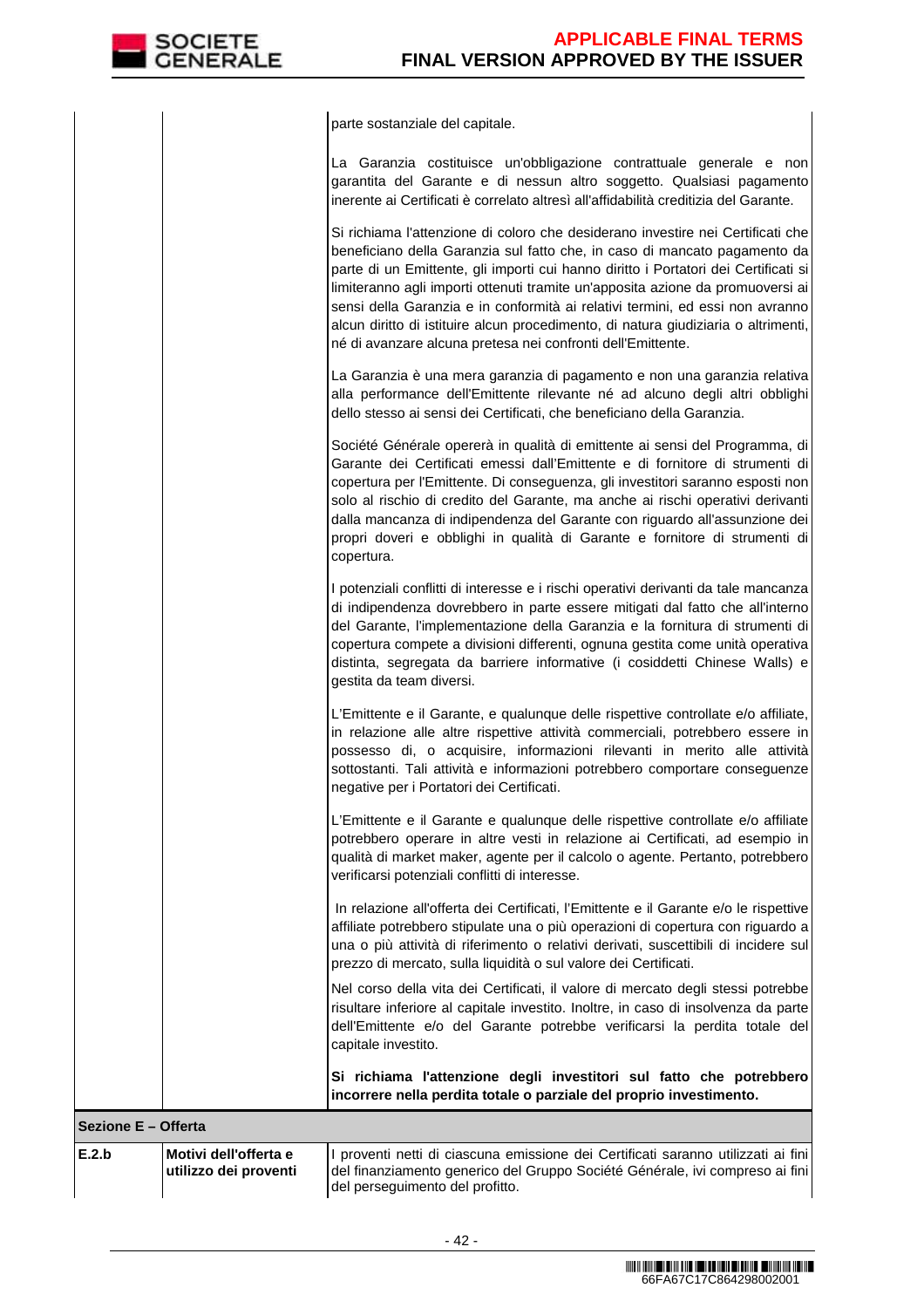

| E.3 | e delle condizioni<br>dell'offerta | Descrizione dei termini Giurisdizione(i) dell'offerta pubblica: Italia                                                                                                                                                                                                                                                                                                                                                                                                                                                                                                                |
|-----|------------------------------------|---------------------------------------------------------------------------------------------------------------------------------------------------------------------------------------------------------------------------------------------------------------------------------------------------------------------------------------------------------------------------------------------------------------------------------------------------------------------------------------------------------------------------------------------------------------------------------------|
|     |                                    | Periodo di Offerta: Dal 24 gennaio 2020 (incluso) alle 09:00 CET (Central<br>European Time) al 24 febbraio 2020 (incluso), alle 16:00 CET, salvo<br>chiusura anticipata del Periodo di Offerta, come descritto di seguito.                                                                                                                                                                                                                                                                                                                                                            |
|     |                                    | I Certificati verranno collocate:                                                                                                                                                                                                                                                                                                                                                                                                                                                                                                                                                     |
|     |                                    | (a) all'interno dei locali dei Collocatori (presso le sedi e le filiali);                                                                                                                                                                                                                                                                                                                                                                                                                                                                                                             |
|     |                                    | (b) mediante offerta fuori sede ai sensi dell'articolo 30 e dell'articolo 31 del<br>d.lgs 24 febbraio 1998 n. 58 come successivamente modificato (il "Testo<br>Unico della Finanza") dal 24 gennaio 2020 alle 9.00 CET al 19 febbraio 2020<br>(incluso), alle 16.00 CET;                                                                                                                                                                                                                                                                                                              |
|     |                                    | salvo chiusura anticipata del Periodo d'Offerta come descritto di seguito.                                                                                                                                                                                                                                                                                                                                                                                                                                                                                                            |
|     |                                    | I Collocatori che intendono collocare i Certificati attraverso l'offerta fuori sede<br>ai sensi dell'articolo 30 del Testo Unico della Finanza raccoglieranno i Moduli<br>di adesione - invece che direttamente presso le loro filiali e uffici - attraverso<br>consulenti finanziari abilitati all'offerta fuori sede ai sensi dell'articolo 31 del<br>Testo Unico della Finanza.                                                                                                                                                                                                    |
|     |                                    | Ai sensi dell'articolo 30, comma 6, del Testo Unico della Finanza, la validità e<br>l'efficacia dei contratti sottoscritti tramite Offerta Fuori Sede è sospesa per un<br>periodo di 7 (sette) giorni dalla data di sottoscrizione del Modulo di Adesione<br>da parte del relativo investitore.                                                                                                                                                                                                                                                                                       |
|     |                                    | Entro tale periodo gli investitori possono comunicare al relativo Collocatore il<br>loro recesso, senza dover pagare alcun costo o commissione.                                                                                                                                                                                                                                                                                                                                                                                                                                       |
|     |                                    | Prezzo di Offerta: I Certificati saranno offerti al Prezzo di Emissione, una<br>parte del quale, pari al massimo al 5,00%, è costituita dalla commissione di<br>distribuzione dovuta in via anticipata dall'Emittente al Collocatore.                                                                                                                                                                                                                                                                                                                                                 |
|     |                                    | Condizioni a cui è soggetta l'offerta: L'offerta dei Certificati è subordinata<br>alla loro emissione e a qualunque condizione aggiuntiva contenuta nei<br>termini generali di attività degli intermediari finanziari, dagli stessi notificate<br>agli investitori.                                                                                                                                                                                                                                                                                                                   |
|     |                                    | L'Emittente si riserva il diritto di chiudere il Periodo di Offerta prima della<br>scadenza inizialmente stabilita per qualunque motivo.                                                                                                                                                                                                                                                                                                                                                                                                                                              |
|     |                                    | L'Emittente si riserva il diritto di ritirare l'offerta e annullare l'emissione dei<br>Certificati per qualunque motivo e in un qualsiasi momento alla Data di<br>Emissione o precedentemente alla stessa. Resta inteso che qualora un<br>potenziale investitore abbia richiesto la sottoscrizione e l'Emittente eserciti<br>tale diritto, tale potenziale investitore non avrà alcun diritto di sottoscrivere o<br>acquistare altrimenti i Certificati.                                                                                                                              |
|     |                                    | In ogni caso, l'avviso agli investitori relativo alla chiusura anticipata o al ritiro,<br>a seconda dei casi, sarà pubblicato sul sito web dell'Emittente<br>(http://prospectus.socgen.com).                                                                                                                                                                                                                                                                                                                                                                                          |
|     |                                    | La validità dell'offerta è soggetta al rilascio dell'autorizzazione alla<br>negoziazione sull'EuroTLX da parte di Borsa Italiana S.p.A. entro e non oltre<br>il giorno immediatamente precedente alla Data di Emissione; diversamente,<br>l'offerta deve considerarsi ritirata e l'emissione annullata. L'Emittente<br>s'impegna a presentare per tempo la relativa domanda a Borsa Italiana<br>S.p.A., al fine di consentire a Borsa Italiana S.p.A. di prendere una<br>decisione, in base ai suoi regolamenti, entro il giorno immediatamente<br>precedente alla Data di Emissione. |